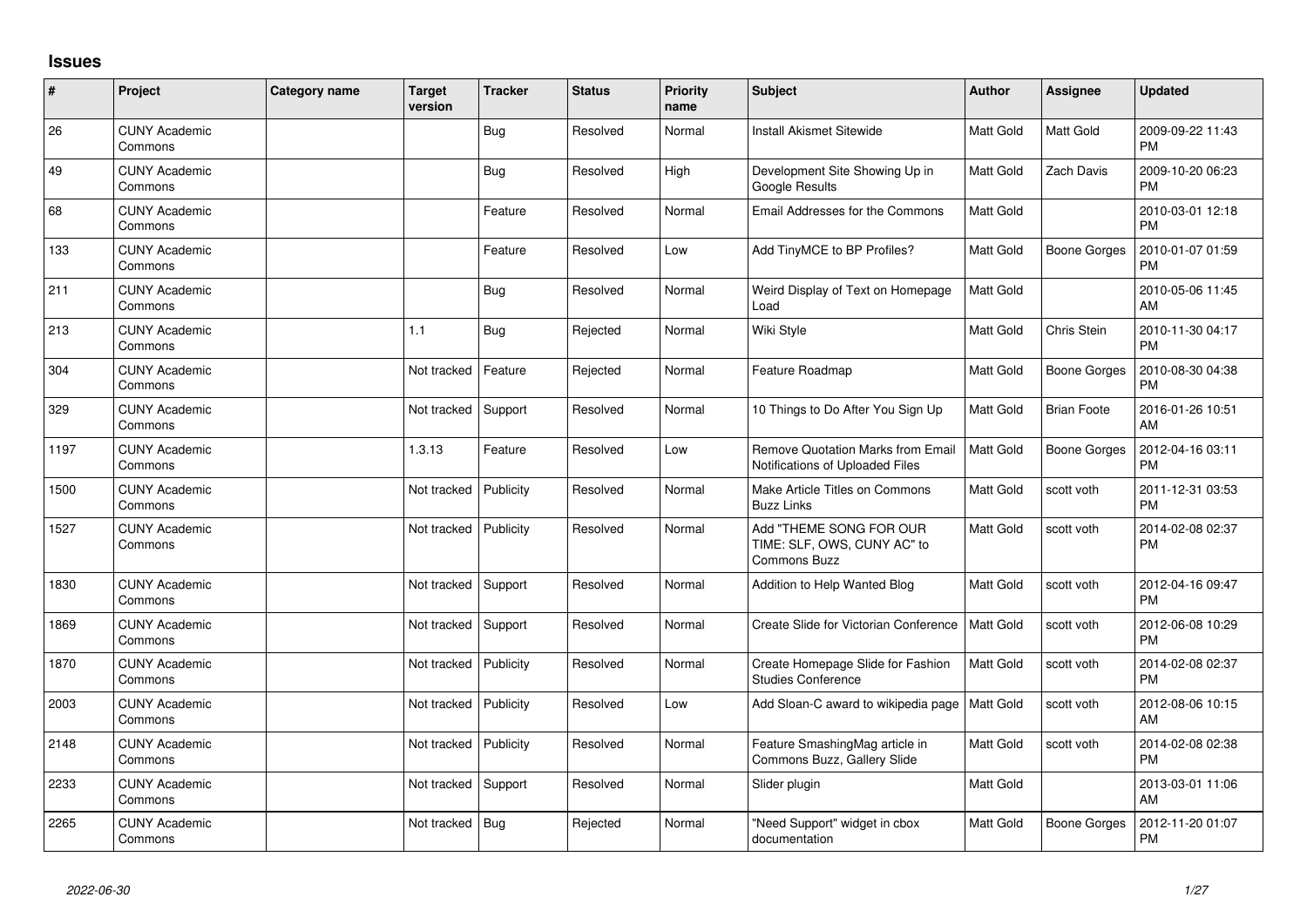| $\pmb{\#}$ | Project                         | <b>Category name</b> | <b>Target</b><br>version | <b>Tracker</b> | <b>Status</b> | <b>Priority</b><br>name | <b>Subject</b>                                                       | <b>Author</b>    | <b>Assignee</b>     | <b>Updated</b>                |
|------------|---------------------------------|----------------------|--------------------------|----------------|---------------|-------------------------|----------------------------------------------------------------------|------------------|---------------------|-------------------------------|
| 2267       | <b>CUNY Academic</b><br>Commons |                      |                          | Bug            | Resolved      | Normal                  | Change "Cbox" to "CBOX" in<br>Dashboard Menu                         | <b>Matt Gold</b> | <b>Boone Gorges</b> | 2012-11-18 11:01<br><b>PM</b> |
| 2268       | <b>CUNY Academic</b><br>Commons |                      |                          | <b>Bug</b>     | Rejected      | Normal                  | Add CBOX icon to dashboard menu?                                     | <b>Matt Gold</b> | <b>Boone Gorges</b> | 2012-11-18 10:58<br><b>PM</b> |
| 2423       | <b>CUNY Academic</b><br>Commons |                      | Not tracked              | Feature        | Resolved      | Normal                  | Incorporate posts from Brian's<br>Footnotes blog into the News blog? | Matt Gold        | <b>Brian Foote</b>  | 2013-02-13 07:24<br>AM        |
| 2590       | <b>CUNY Academic</b><br>Commons |                      | Not tracked              | Feature        | Resolved      | Normal                  | Show Marilyn and Erika how to<br>create homepage slides              | Matt Gold        | scott voth          | 2014-02-08 10:09<br>AM        |
| 2787       | <b>CUNY Academic</b><br>Commons |                      | Not tracked              | <b>Bug</b>     | Resolved      | Normal                  | Create annotated screenshot for<br>portfolio codex page              | Matt Gold        | scott voth          | 2014-02-08 02:38<br><b>PM</b> |
| 2980       | <b>CUNY Academic</b><br>Commons |                      |                          | Support        | Resolved      | Normal                  | Create Instructions for Inviting People<br>to Groups and Blogs       | <b>Matt Gold</b> | scott voth          | 2014-02-08 02:12<br><b>PM</b> |
| 3014       | <b>CUNY Academic</b><br>Commons |                      | Not tracked              | Outreach       | Resolved      | Normal                  | Create homepage slide for CUE<br>conference                          | Matt Gold        | scott voth          | 2014-02-08 01:40<br><b>PM</b> |
| 3640       | <b>CUNY Academic</b><br>Commons |                      | Future<br>release        | <b>Bug</b>     | Rejected      | Normal                  | Logged out of commons when trying<br>to publish a post               | Matt Gold        | Daniel Jones        | 2015-03-09 11:27<br>AM        |
| 3642       | <b>CUNY Academic</b><br>Commons |                      |                          | <b>Bug</b>     | Rejected      | Normal                  | Group search hanging                                                 | Matt Gold        | <b>Boone Gorges</b> | 2014-11-10 12:50<br><b>PM</b> |
| 4196       | <b>CUNY Academic</b><br>Commons |                      |                          | <b>Bug</b>     | Rejected      | High                    | News feed weirdness                                                  | Matt Gold        | Boone Gorges        | 2015-06-25 03:41<br><b>PM</b> |
| 4235       | <b>CUNY Academic</b><br>Commons |                      | Not tracked              | Design/UX      | Assigned      | Normal                  | Explore user experience around<br>comments on forum topics vs docs   | <b>Matt Gold</b> | Samantha<br>Raddatz | 2015-07-21 10:23<br>AM        |
| 4640       | <b>CUNY Academic</b><br>Commons |                      |                          | Bug            | Resolved      | Normal                  | Group forum problem                                                  | Matt Gold        | <b>Boone Gorges</b> | 2015-09-21 03:44<br><b>PM</b> |
| 4641       | <b>CUNY Academic</b><br>Commons |                      | Not tracked              | <b>Bug</b>     | Resolved      | Normal                  | Reply by email going to the wrong<br>address                         | Matt Gold        | <b>Boone Gorges</b> | 2015-09-21 04:05<br><b>PM</b> |
| 5274       | <b>CUNY Academic</b><br>Commons |                      |                          | Bug            | Resolved      | Normal                  | RBE - received erroneous notification<br>of reply not being posted   | Matt Gold        |                     | 2016-02-29 03:46<br><b>PM</b> |
| 5440       | <b>CUNY Academic</b><br>Commons |                      |                          | Bug            | Rejected      | Normal                  | New account notification email<br>question                           | Matt Gold        | Raymond Hoh         | 2016-04-21 12:12<br>AM        |
| 5954       | <b>CUNY Academic</b><br>Commons |                      | Not tracked              | Feature        | Resolved      | Normal                  | replace video on homepage with<br>featured sites/groups              | <b>Matt Gold</b> | <b>Boone Gorges</b> | 2016-09-23 02:23<br><b>PM</b> |
| 7689       | <b>CUNY Academic</b><br>Commons |                      |                          | <b>Bug</b>     | Duplicate     | Immediate               | Commons in Blank State                                               | <b>Matt Gold</b> | <b>Boone Gorges</b> | 2017-02-15 10:19<br><b>PM</b> |
| 8161       | <b>CUNY Academic</b><br>Commons |                      |                          | Bug            | Rejected      | Normal                  | Contact form info sent to Commons<br>email                           | Matt Gold        | <b>Boone Gorges</b> | 2017-05-21 10:52<br><b>PM</b> |
| 8239       | <b>CUNY Academic</b><br>Commons |                      |                          | <b>Bug</b>     | Duplicate     | Normal                  | Help page should have an email<br>address on it                      | Matt Gold        | Paige Dupont        | 2017-10-11 11:28<br>AM        |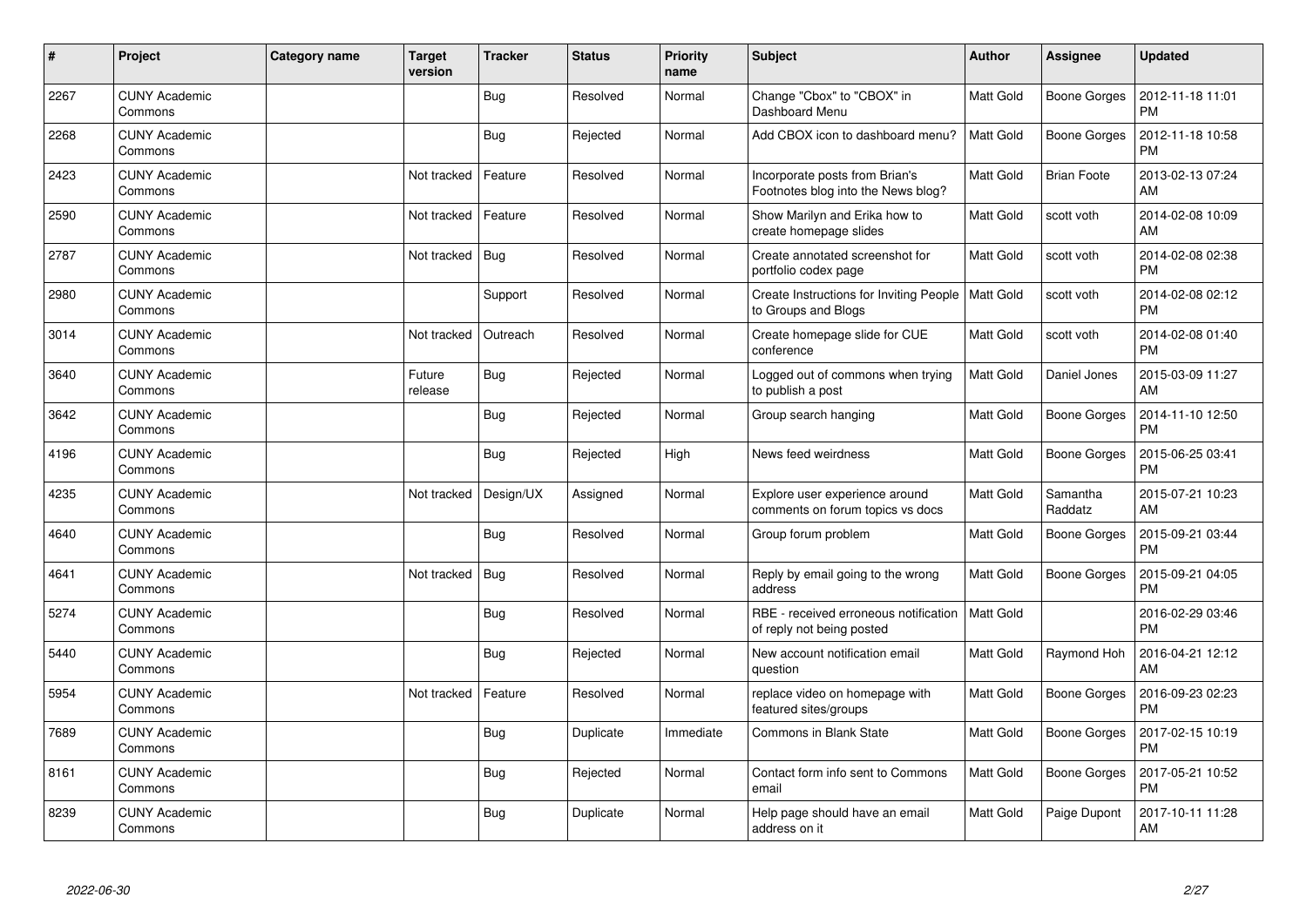| #     | Project                         | <b>Category name</b> | <b>Target</b><br>version | <b>Tracker</b> | <b>Status</b> | <b>Priority</b><br>name | <b>Subject</b>                                                                        | Author           | <b>Assignee</b>     | <b>Updated</b>                        |
|-------|---------------------------------|----------------------|--------------------------|----------------|---------------|-------------------------|---------------------------------------------------------------------------------------|------------------|---------------------|---------------------------------------|
| 8837  | <b>CUNY Academic</b><br>Commons |                      | Not tracked              | Feature        | Assigned      | Normal                  | Create a form to request info from<br>people requesting premium themes<br>and plugins | Matt Gold        | Marilyn Weber       | 2017-11-14 03:35<br><b>PM</b>         |
| 9112  | <b>CUNY Academic</b><br>Commons |                      | Not tracked              | Bug            | Resolved      | High                    | GCDI site down                                                                        | Matt Gold        | <b>Boone Gorges</b> | 2018-01-23 10:18<br><b>PM</b>         |
| 9115  | <b>CUNY Academic</b><br>Commons |                      | Not tracked              | Support        | Resolved      | Normal                  | question about invite by email                                                        | <b>Matt Gold</b> | Matt Gold           | 2018-02-13 11:14<br>AM                |
| 10538 | <b>CUNY Academic</b><br>Commons |                      |                          | Bug            | Resolved      | Normal                  | "This Site Can't be Reached"                                                          | <b>Matt Gold</b> | <b>Boone Gorges</b> | 2018-10-16 09:39<br><b>PM</b>         |
| 10563 | <b>CUNY Academic</b><br>Commons |                      | 1.13.12                  | <b>Bug</b>     | Resolved      | Urgent                  | cllicking on links from site menu leads<br>to 500 error                               | <b>Matt Gold</b> | <b>Boone Gorges</b> | 2018-10-23 10:48<br>AM                |
| 10950 | <b>CUNY Academic</b><br>Commons |                      |                          | Support        | Resolved      | High                    | Create slide for system maintenance                                                   | <b>Matt Gold</b> | scott voth          | 2019-01-12 10:23<br>AM                |
| 11610 | <b>CUNY Academic</b><br>Commons |                      | 1.15.5                   | Bug            | Resolved      | Normal                  | Homepage thumbnails not loading                                                       | Matt Gold        | Boone Gorges        | 2019-06-29 10:38<br><b>PM</b>         |
| 11619 | <b>CUNY Academic</b><br>Commons |                      | 1.15.5                   | Bug            | Rejected      | Normal                  | Homepage thumbnails not loading                                                       | <b>Matt Gold</b> | Raymond Hoh         | 2019-07-09 03:49<br>AM                |
| 12185 | <b>CUNY Academic</b><br>Commons |                      | 1.16.1                   | <b>Bug</b>     | Resolved      | Immediate               | Group links not working                                                               | <b>Matt Gold</b> | <b>Boone Gorges</b> | 2019-12-10 10:35<br>AM                |
| 12341 | <b>CUNY Academic</b><br>Commons |                      |                          | Bug            | Abandoned     | High                    | Commons down                                                                          | <b>Matt Gold</b> |                     | 2020-02-11 10:45<br>AM                |
| 13862 | <b>CUNY Academic</b><br>Commons |                      |                          | <b>Bug</b>     | Resolved      | Normal                  | Under maintenance message                                                             | <b>Matt Gold</b> | <b>Boone Gorges</b> | 2021-01-28 08:56<br><b>PM</b>         |
| 13949 | <b>CUNY Academic</b><br>Commons |                      | Not tracked              | Bug            | <b>New</b>    | Normal                  | Continued debugging of runaway<br>MySQL connections                                   | <b>Matt Gold</b> | <b>Boone Gorges</b> | 2021-09-14 10:42<br>AM                |
| 14737 | <b>CUNY Academic</b><br>Commons |                      |                          | Bug            | Duplicate     | Normal                  | Final step of group/site clone reloads<br>page                                        | <b>Matt Gold</b> | Boone Gorges        | 2021-08-31 11:41<br>AM                |
| 14896 | <b>CUNY Academic</b><br>Commons |                      |                          | Bug            | Resolved      | Urgent                  | site down for maintenance                                                             | <b>Matt Gold</b> | Boone Gorges        | 2021-10-26 11:01<br>AM                |
| 14951 | <b>CUNY Academic</b><br>Commons |                      | Not tracked              | Bug            | Resolved      | Normal                  | Commons down                                                                          | <b>Matt Gold</b> | Boone Gorges        | 2021-11-23 04:21<br><b>PM</b>         |
| 16020 | <b>CUNY Academic</b><br>Commons |                      |                          | Support        | Rejected      | Normal                  | Metaslider Pro                                                                        | <b>Matt Gold</b> | <b>Boone Gorges</b> | 2022-05-10 10:43<br>AM                |
| 16307 | <b>CUNY Academic</b><br>Commons |                      |                          | <b>Bug</b>     | New           | Normal                  | Add brief messaging to<br>accept/decline group membership<br>requests                 | <b>Matt Gold</b> |                     | Boone Gorges   2022-06-27 06:13<br>PM |
| 2971  | JustPublics@365<br>MediaCamp    |                      |                          | <b>Bug</b>     | Resolved      | Normal                  | <b>CBOX Theme Error</b>                                                               | Matt Gold        | Raymond Hoh         | 2014-01-24 09:00<br>  PM              |
| 2582  | NYCDH Community Site            |                      |                          | <b>Bug</b>     | Rejected      | High                    | Forum posting/notification problem                                                    | Matt Gold        | Raymond Hoh         | 2013-05-20 09:16<br><b>PM</b>         |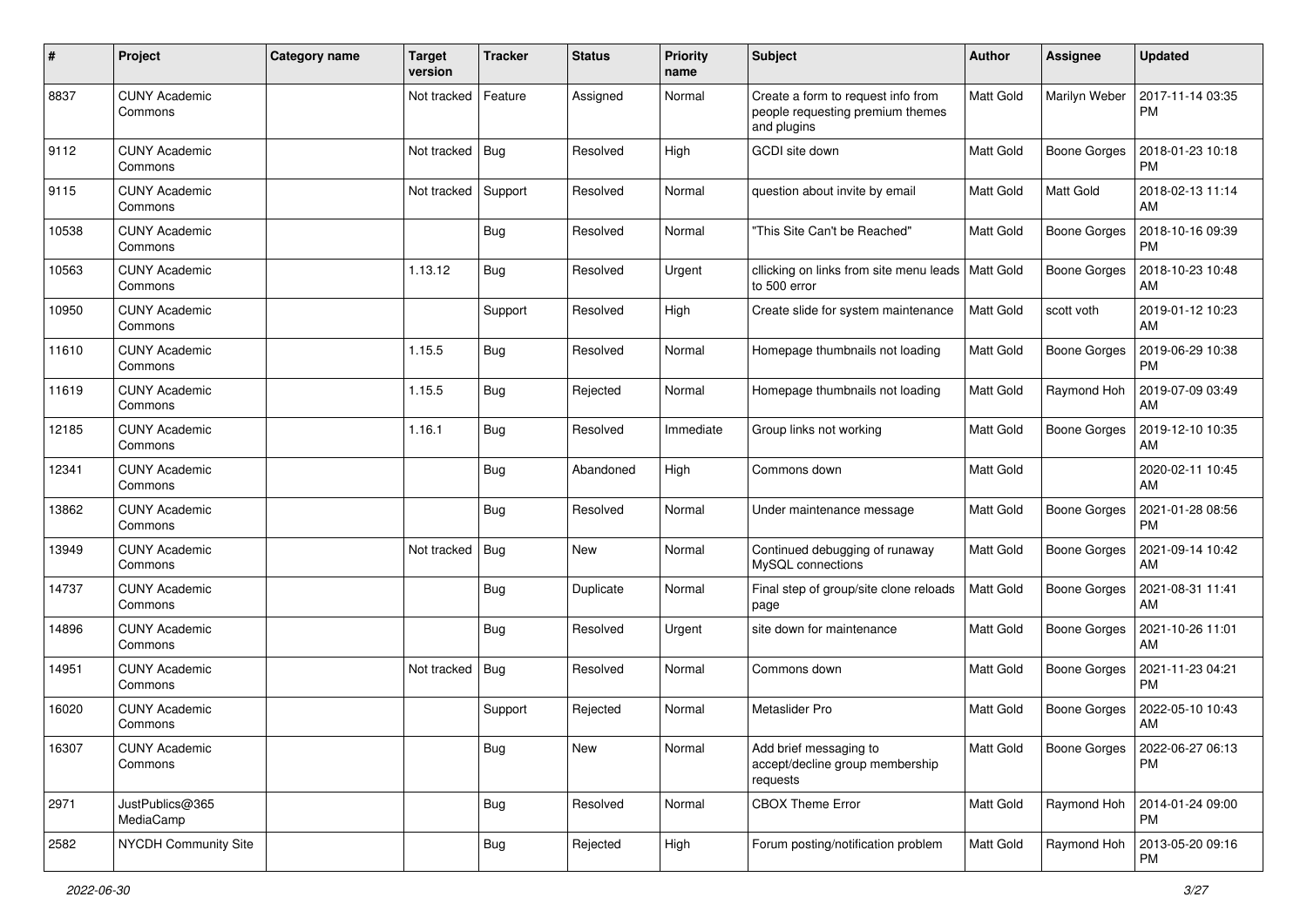| #    | Project                     | <b>Category name</b> | <b>Target</b><br>version | <b>Tracker</b> | <b>Status</b> | <b>Priority</b><br>name | Subject                                                                      | Author           | Assignee     | <b>Updated</b>                |
|------|-----------------------------|----------------------|--------------------------|----------------|---------------|-------------------------|------------------------------------------------------------------------------|------------------|--------------|-------------------------------|
| 2584 | <b>NYCDH Community Site</b> |                      |                          | <b>Bug</b>     | Resolved      | Normal                  | Forum disabled                                                               | Matt Gold        | Raymond Hoh  | 2013-06-13 01:46<br><b>PM</b> |
| 2618 | NYCDH Community Site        |                      |                          | Bug            | Assigned      | Low                     | Mark blogs as spam when created by<br>users marked as spam                   | Matt Gold        | Boone Gorges | 2013-06-09 11:38<br><b>PM</b> |
| 2622 | <b>NYCDH Community Site</b> |                      |                          | Support        | Resolved      | Normal                  | BuddyPress Members Widget on<br>Homepage doesn't show new<br>members         | Matt Gold        | Raymond Hoh  | 2013-06-19 09:37<br>AM        |
| 2627 | <b>NYCDH Community Site</b> |                      |                          | Support        | Rejected      | Normal                  | Users Marked as Spam showing up<br>in New Members Widget List on<br>Homepage | <b>Matt Gold</b> | Raymond Hoh  | 2020-11-23 08:56<br><b>PM</b> |
| 2628 | <b>NYCDH Community Site</b> |                      |                          | <b>Bug</b>     | Resolved      | Low                     | Spam User Changes Password                                                   | <b>Matt Gold</b> | Raymond Hoh  | 2018-02-21 07:18<br><b>PM</b> |
| 2643 | NYCDH Community Site        |                      |                          | <b>Bug</b>     | Resolved      | Normal                  | WordPress update through<br>dashboard failed                                 | Matt Gold        |              | 2013-10-11 01:46<br>PM        |
| 2649 | NYCDH Community Site        |                      |                          | <b>Bug</b>     | Resolved      | Normal                  | RBE problems                                                                 | <b>Matt Gold</b> | Raymond Hoh  | 2013-10-11 02:04<br><b>PM</b> |
| 2651 | NYCDH Community Site        |                      |                          | <b>Bug</b>     | Rejected      | Normal                  | BP Doc save button returns users to<br>doc directory instead of to group     | Matt Gold        | Boone Gorges | 2013-08-02 12:47<br><b>PM</b> |
| 2664 | <b>NYCDH Community Site</b> |                      |                          | <b>Bug</b>     | Resolved      | Normal                  | WordPress update fails                                                       | <b>Matt Gold</b> |              | 2013-07-31 09:47<br>AM        |
| 2690 | NYCDH Community Site        |                      |                          | <b>Bug</b>     | Resolved      | Normal                  | Spam Registrations                                                           | <b>Matt Gold</b> | Raymond Hoh  | 2013-10-29 09:21<br><b>PM</b> |
| 2762 | NYCDH Community Site        |                      |                          | <b>Bug</b>     | Resolved      | Urgent                  | Unable to Delete Spam Groups                                                 | Matt Gold        | Raymond Hoh  | 2013-09-04 11:23<br><b>PM</b> |
| 2773 | NYCDH Community Site        |                      |                          | <b>Bug</b>     | Resolved      | Urgent                  | Severe site weirdness                                                        | Matt Gold        | Raymond Hoh  | 2018-02-21 07:13<br><b>PM</b> |
| 2814 | NYCDH Community Site        |                      |                          | Feature        | Resolved      | Normal                  | Restricting Sign-Ups                                                         | <b>Matt Gold</b> | Raymond Hoh  | 2014-01-24 09:16<br><b>PM</b> |
| 2815 | <b>NYCDH Community Site</b> |                      |                          | <b>Bug</b>     | Resolved      | Normal                  | Group Activity dates don't match<br>latest activity                          | Matt Gold        | Raymond Hoh  | 2013-10-14 11:40<br><b>PM</b> |
| 2888 | NYCDH Community Site        |                      |                          | Feature        | Resolved      | Normal                  | Make Text Posting the Default?                                               | <b>Matt Gold</b> | Raymond Hoh  | 2018-02-21 07:14<br><b>PM</b> |
| 2953 | NYCDH Community Site        |                      |                          | <b>Bug</b>     | Resolved      | Normal                  | <b>WP Update Failed</b>                                                      | Matt Gold        | Raymond Hoh  | 2014-06-24 10:48<br>PM        |
| 3263 | NYCDH Community Site        |                      |                          | <b>Bug</b>     | Resolved      | Normal                  | RBE could not be posted                                                      | Matt Gold        | Raymond Hoh  | 2014-06-24 10:48<br><b>PM</b> |
| 3266 | NYCDH Community Site        |                      |                          | <b>Bug</b>     | Resolved      | Normal                  | Report of difficulty posting the<br>NYCDH forum                              | Matt Gold        | Raymond Hoh  | 2014-06-12 03:27<br>PM        |
| 3286 | NYCDH Community Site        |                      |                          | <b>Bug</b>     | Resolved      | Normal                  | Have BP Docs take on Access<br>Defaults of group                             | Matt Gold        | Raymond Hoh  | 2018-02-21 07:23<br><b>PM</b> |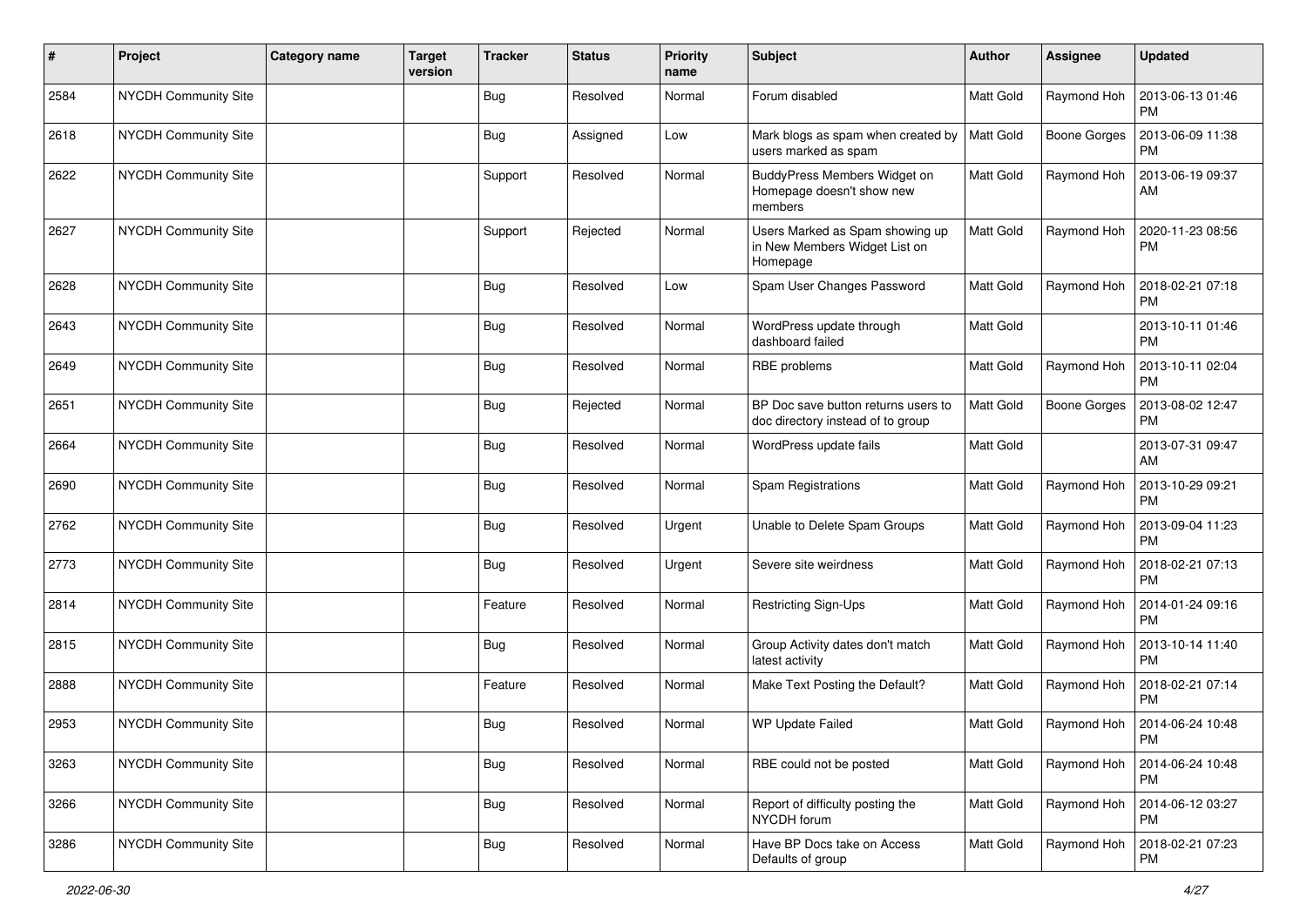| $\vert$ # | Project                     | Category name | Target<br>version | <b>Tracker</b> | <b>Status</b> | <b>Priority</b><br>name | <b>Subject</b>                                                      | <b>Author</b>    | <b>Assignee</b> | <b>Updated</b>                |
|-----------|-----------------------------|---------------|-------------------|----------------|---------------|-------------------------|---------------------------------------------------------------------|------------------|-----------------|-------------------------------|
| 3287      | NYCDH Community Site        |               |                   | Bug            | Resolved      | Normal                  | Link to Private Doc bounces<br>non-logged-in users to homepage      | <b>Matt Gold</b> | Raymond Hoh     | 2014-06-25 05:30<br><b>PM</b> |
| 3289      | <b>NYCDH Community Site</b> |               |                   | Bug            | Resolved      | Normal                  | BP Docs revision overflowing div<br>containers                      | Matt Gold        | Raymond Hoh     | 2014-06-26 05:19<br><b>PM</b> |
| 3429      | NYCDH Community Site        |               |                   | <b>Bug</b>     | Resolved      | Normal                  | Forum Attachments not working                                       | Matt Gold        | Raymond Hoh     | 2014-09-01 04:04<br><b>PM</b> |
| 4178      | <b>NYCDH Community Site</b> |               |                   | Outreach       | Resolved      | Normal                  | Please export member email<br>addresses for a site-wide mailing     | <b>Matt Gold</b> | Raymond Hoh     | 2015-06-19 04:40<br>AM        |
| 4736      | <b>NYCDH Community Site</b> |               |                   | <b>Bug</b>     | Resolved      | Normal                  | NYCDH email notifications don't list<br>attachments                 | Matt Gold        | Raymond Hoh     | 2015-10-08 09:35<br><b>PM</b> |
| 4763      | NYCDH Community Site        |               |                   | Bug            | Resolved      | Normal                  | Embedded HTML link doesn't appear<br>in email notification          | <b>Matt Gold</b> | Raymond Hoh     | 2015-10-10 10:11<br>AM        |
| 5055      | NYCDH Community Site        |               |                   | <b>Bug</b>     | Resolved      | Normal                  | Up file size limit on forum<br>attachments                          | Matt Gold        |                 | 2015-12-21 01:30<br><b>PM</b> |
| 5430      | NYCDH Community Site        |               |                   | Support        | Resolved      | Normal                  | Question about deleting account                                     | <b>Matt Gold</b> | Raymond Hoh     | 2018-02-21 07:15<br><b>PM</b> |
| 5445      | <b>NYCDH Community Site</b> |               |                   | <b>Bug</b>     | Resolved      | Normal                  | Private group question                                              | <b>Matt Gold</b> | Raymond Hoh     | 2016-04-13 01:58<br><b>PM</b> |
| 5447      | <b>NYCDH Community Site</b> |               |                   | <b>Bug</b>     | Resolved      | Normal                  | Forum post notification doesn't note<br>presence of an attachment   | Matt Gold        | Raymond Hoh     | 2016-04-15 12:19<br><b>PM</b> |
| 5519      | NYCDH Community Site        |               |                   | Feature        | Resolved      | Normal                  | Add all NYCDH members to the<br>Announcements Group                 | <b>Matt Gold</b> | Raymond Hoh     | 2016-07-20 07:30<br><b>PM</b> |
| 5520      | NYCDH Community Site        |               |                   | Feature        | Resolved      | Normal                  | Auto-Add Newly Registered Members<br>to the Announcements Group     | <b>Matt Gold</b> | Raymond Hoh     | 2016-05-03 07:25<br><b>PM</b> |
| 5521      | <b>NYCDH Community Site</b> |               |                   | Feature        | Resolved      | Normal                  | Add help text to registration process<br>re Announcement group add  | Matt Gold        | Raymond Hoh     | 2020-11-23 08:53<br><b>PM</b> |
| 5530      | NYCDH Community Site        |               |                   | <b>Bug</b>     | Resolved      | Normal                  | Error updating plugin                                               | <b>Matt Gold</b> | Raymond Hoh     | 2018-02-21 07:16<br><b>PM</b> |
| 5742      | NYCDH Community Site        |               |                   | <b>Bug</b>     | Resolved      | Normal                  | images in slideshow not working                                     | Matt Gold        | Raymond Hoh     | 2016-07-20 07:24<br><b>PM</b> |
| 5840      | <b>NYCDH Community Site</b> |               |                   | Bug            | Resolved      | Normal                  | request membership in private group<br>issue                        | <b>Matt Gold</b> | Raymond Hoh     | 2016-07-26 06:58<br>AM        |
| 5939      | NYCDH Community Site        |               |                   | <b>Bug</b>     | Resolved      | Normal                  | Embedded link doesn't come through<br>CBOX/NYCDH email notification | <b>Matt Gold</b> | Raymond Hoh     | 2018-02-21 07:16<br><b>PM</b> |
| 5989      | NYCDH Community Site        |               |                   | Support        | Resolved      | Normal                  | Buddypress/WP question                                              | Matt Gold        | Raymond Hoh     | 2018-02-21 07:16<br><b>PM</b> |
| 7448      | NYCDH Community Site        |               |                   | <b>Bug</b>     | Duplicate     | Normal                  | Email subscription changed                                          | Matt Gold        | Raymond Hoh     | 2018-02-21 07:20<br><b>PM</b> |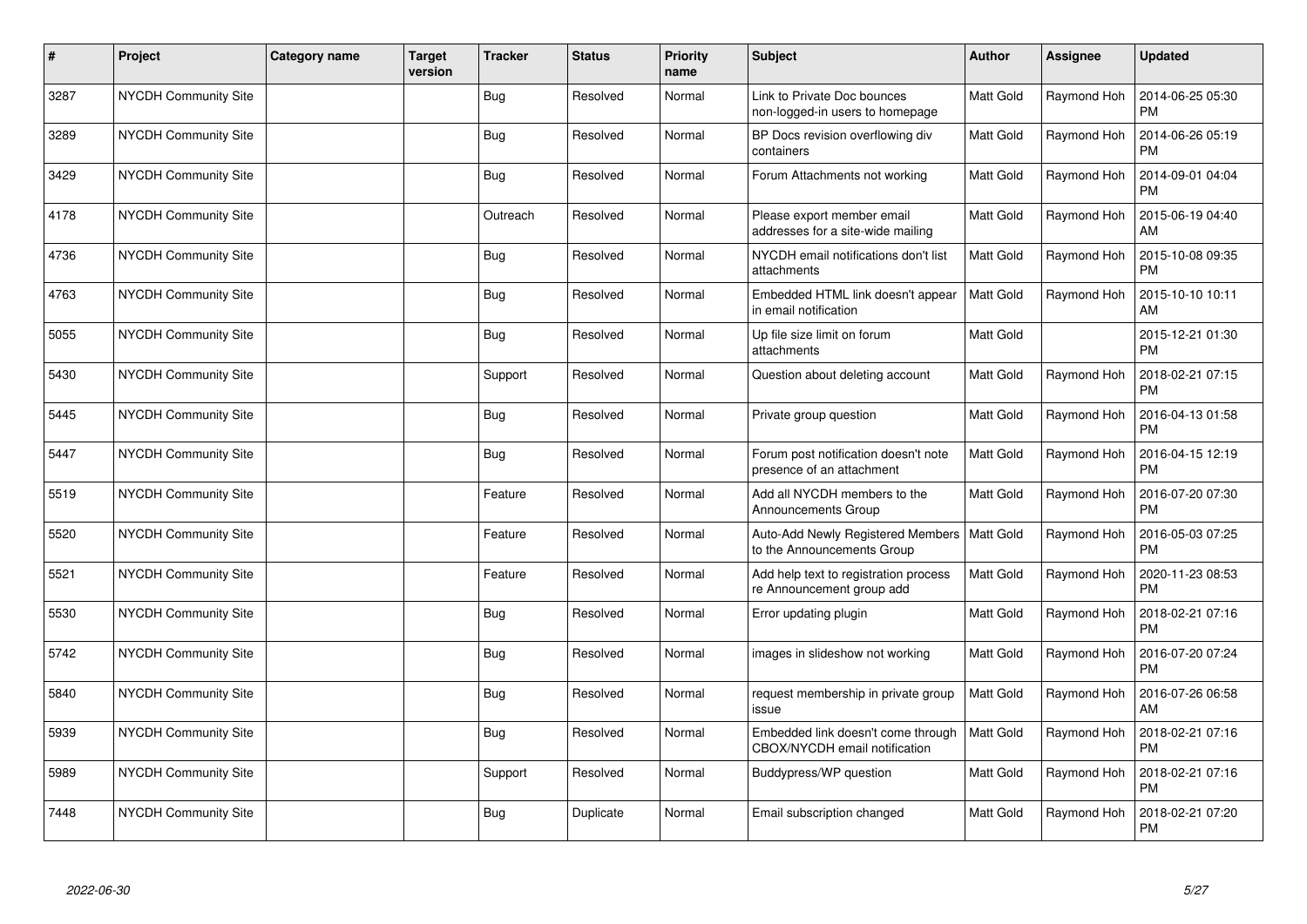| $\sharp$ | Project                     | <b>Category name</b> | <b>Target</b><br>version | <b>Tracker</b> | <b>Status</b> | <b>Priority</b><br>name | <b>Subject</b>                                                       | Author           | Assignee    | <b>Updated</b>                |
|----------|-----------------------------|----------------------|--------------------------|----------------|---------------|-------------------------|----------------------------------------------------------------------|------------------|-------------|-------------------------------|
| 8050     | NYCDH Community Site        |                      |                          | Bug            | Rejected      | Normal                  | problem resetting pw                                                 | <b>Matt Gold</b> | Raymond Hoh | 2017-04-27 03:54<br><b>PM</b> |
| 8051     | NYCDH Community Site        |                      |                          | <b>Bug</b>     | Resolved      | Normal                  | User reports registration problem                                    | <b>Matt Gold</b> | Raymond Hoh | 2017-04-27 04:29<br><b>PM</b> |
| 8397     | NYCDH Community Site        |                      |                          | Bug            | Resolved      | Normal                  | Profile question                                                     | <b>Matt Gold</b> | Raymond Hoh | 2018-02-21 07:21<br><b>PM</b> |
| 8406     | <b>NYCDH Community Site</b> |                      |                          | Feature        | Resolved      | Normal                  | Error message for WP-Cerber<br>lockouts                              | <b>Matt Gold</b> | Raymond Hoh | 2018-02-22 09:26<br>AM        |
| 8582     | NYCDH Community Site        |                      |                          | <b>Bug</b>     | Resolved      | High                    | Forum post doesn't work                                              | Matt Gold        | Raymond Hoh | 2018-02-21 07:13<br><b>PM</b> |
| 8992     | NYCDH Community Site        |                      |                          | <b>Bug</b>     | Assigned      | Normal                  | Multiple RBE error reports                                           | <b>Matt Gold</b> | Raymond Hoh | 2017-12-11 05:43<br><b>PM</b> |
| 9076     | NYCDH Community Site        |                      |                          | <b>Bug</b>     | Resolved      | Normal                  | Email group subscription reset<br>erroneously                        | Matt Gold        | Raymond Hoh | 2018-09-25 09:52<br>AM        |
| 9089     | <b>NYCDH Community Site</b> |                      |                          | Bug            | Rejected      | Normal                  | User experiences phishing warning                                    | Matt Gold        | Raymond Hoh | 2020-11-23 08:43<br><b>PM</b> |
| 9242     | NYCDH Community Site        |                      |                          | <b>Bug</b>     | Resolved      | Normal                  | Default subscription to NYCDH<br>Announcements group                 | <b>Matt Gold</b> | Raymond Hoh | 2018-02-22 12:47<br><b>PM</b> |
| 10325    | NYCDH Community Site        |                      |                          | <b>Bug</b>     | Resolved      | Normal                  | Digest email formatting                                              | Matt Gold        | Raymond Hoh | 2018-09-14 09:34<br><b>PM</b> |
| 11000    | <b>NYCDH Community Site</b> |                      |                          | Bug            | Rejected      | Normal                  | SSL / link redirection issue for DH<br>Week site from NYCDH homepage | <b>Matt Gold</b> | Raymond Hoh | 2019-01-24 10:00<br><b>PM</b> |
| 11280    | NYCDH Community Site        |                      |                          | <b>Bug</b>     | Resolved      | Normal                  | Member search not working                                            | Matt Gold        | Raymond Hoh | 2019-04-01 06:23<br><b>PM</b> |
| 11456    | <b>NYCDH Community Site</b> |                      |                          | <b>Bug</b>     | Resolved      | Normal                  | Group has no admins                                                  | <b>Matt Gold</b> | Raymond Hoh | 2019-06-01 04:24<br><b>PM</b> |
| 12433    | NYCDH Community Site        |                      |                          | <b>Bug</b>     | Resolved      | Normal                  | hyperlinks not accepted in forum post                                | Matt Gold        | Raymond Hoh | 2020-11-23 08:42<br><b>PM</b> |
| 12893    | <b>NYCDH Community Site</b> |                      |                          | <b>Bug</b>     | Resolved      | Normal                  | Login issue                                                          | Matt Gold        | Raymond Hoh | 2020-06-05 10:31<br>AM        |
| 13491    | <b>NYCDH Community Site</b> |                      |                          | Bug            | Resolved      | Normal                  | User unable to register                                              | Matt Gold        | Raymond Hoh | 2020-10-23 12:43<br>AM        |
| 14861    | NYCDH Community Site        |                      |                          | Bug            | Resolved      | Normal                  | User unable to access profile editing<br>page                        | Matt Gold        | Raymond Hoh | 2021-10-14 08:38<br>PM        |
| 15171    | NYCDH Community Site        |                      |                          | Support        | Resolved      | Normal                  | Unclear how to delete account                                        | <b>Matt Gold</b> | Raymond Hoh | 2022-01-10 12:04<br><b>PM</b> |
| 15247    | NYCDH Community Site        |                      |                          | <b>Bug</b>     | Resolved      | Normal                  | Registration issue                                                   | Matt Gold        | Raymond Hoh | 2022-02-03 08:02<br><b>PM</b> |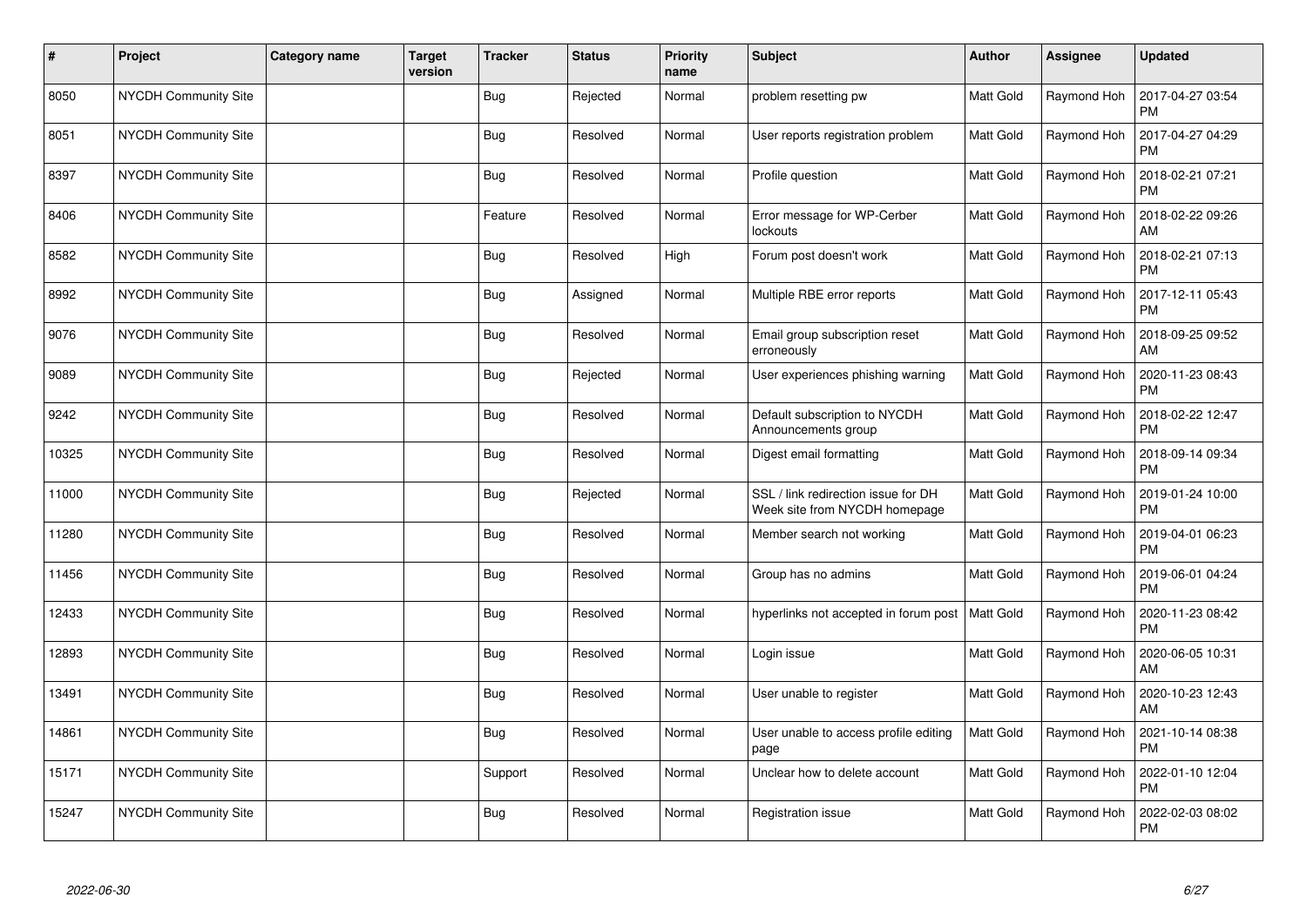| $\#$           | <b>Project</b>                  | Category name      | <b>Target</b><br>version | <b>Tracker</b> | <b>Status</b> | <b>Priority</b><br>name | <b>Subject</b>                                                       | Author           | Assignee            | <b>Updated</b>                |
|----------------|---------------------------------|--------------------|--------------------------|----------------|---------------|-------------------------|----------------------------------------------------------------------|------------------|---------------------|-------------------------------|
| 8899           | <b>CUNY Academic</b><br>Commons | Accessibility      | 1.13                     | Feature        | Resolved      | Normal                  | <b>Accessibility Fixes</b>                                           | <b>Matt Gold</b> | <b>Boone Gorges</b> | 2018-04-23 10:55<br>AM        |
| 8900           | <b>CUNY Academic</b><br>Commons | Accessibility      | Future<br>release        | Feature        | Assigned      | Normal                  | Look into tools to enforce<br>accessibility in WP environment        | <b>Matt Gold</b> | Boone Gorges        | 2022-04-26 11:59<br>AM        |
| 8901           | <b>CUNY Academic</b><br>Commons | Accessibility      | Future<br>release        | Feature        | Assigned      | Normal                  | Theme analysis for accessibility                                     | <b>Matt Gold</b> | Boone Gorges        | 2022-04-26 11:59<br>AM        |
| 13496          | <b>CUNY Academic</b><br>Commons | Accessibility      | 1.18.0                   | Bug            | Resolved      | Normal                  | Review contrast issues on<br>registration page and profile page      | <b>Matt Gold</b> | Sonja Leix          | 2020-12-08 11:31<br>AM        |
| 1334           | <b>CUNY Academic</b><br>Commons | Analytics          | Future<br>release        | Feature        | Abandoned     | Normal                  | Create Tool To Count Email<br><b>Notifications</b>                   | <b>Matt Gold</b> | Matt Gold           | 2015-11-12 12:56<br>AM        |
| 4070           | <b>CUNY Academic</b><br>Commons | Analytics          | Not tracked              | Support        | Assigned      | Normal                  | Request for JITP site analytics                                      | <b>Matt Gold</b> | Seth Persons        | 2016-02-23 03:09<br><b>PM</b> |
| 5581           | <b>CUNY Academic</b><br>Commons | Analytics          | Future<br>release        | Feature        | Assigned      | Normal                  | Explore alternatives to Google<br>Analytics                          | <b>Matt Gold</b> | Valerie<br>Townsend | 2020-04-17 03:12<br><b>PM</b> |
| 342            | <b>CUNY Academic</b><br>Commons | Blogs (BuddyPress) | 1.10.2                   | Feature        | Resolved      | Low                     | <b>Blog Listing Displays User Avatars</b><br>Instead of Blog Avatars | <b>Matt Gold</b> | Boone Gorges        | 2019-12-06 11:08<br>AM        |
| 1098           | <b>CUNY Academic</b><br>Commons | Blogs (BuddyPress) | 1.6                      | Feature        | Resolved      | Low                     | Create way for people to search<br>through authors on blog listings  | <b>Matt Gold</b> | <b>Boone Gorges</b> | 2014-03-31 07:01<br><b>PM</b> |
| 5691           | <b>CUNY Academic</b><br>Commons | Blogs (BuddyPress) | Future<br>release        | Bug            | Assigned      | High                    | Differing numbers on Sites display                                   | <b>Matt Gold</b> | Raymond Hoh         | 2016-06-13 01:37<br><b>PM</b> |
| 6350           | <b>CUNY Academic</b><br>Commons | Blogs (BuddyPress) | 1.9.31                   | <b>Bug</b>     | Resolved      | Normal                  | Editing blog posts results in activity<br>items                      | <b>Matt Gold</b> | <b>Boone Gorges</b> | 2016-10-18 09:24<br><b>PM</b> |
| 8836           | <b>CUNY Academic</b><br>Commons | Blogs (BuddyPress) | Future<br>release        | Feature        | Assigned      | Normal                  | Redesign site launch process                                         | Matt Gold        | Boone Gorges        | 2019-10-03 02:49<br><b>PM</b> |
| $\overline{7}$ | <b>CUNY Academic</b><br>Commons | BuddyPress (misc)  |                          | Bug            | Resolved      | Normal                  | BuddyPress theme error on iPhone                                     | Matt Gold        | Boone Gorges        | 2009-09-15 07:39<br><b>PM</b> |
| 30             | <b>CUNY Academic</b><br>Commons | BuddyPress (misc)  |                          | <b>Bug</b>     | Resolved      | Normal                  | Hidden Forum Activity Showing up in<br>News Feed                     | <b>Matt Gold</b> | <b>Boone Gorges</b> | 2009-09-30 02:51<br><b>PM</b> |
| 31             | <b>CUNY Academic</b><br>Commons | BuddyPress (misc)  |                          | Feature        | Resolved      | Low                     | Upgrade to BuddyPress 1.1                                            | Matt Gold        | Boone Gorges        | 2009-12-08 04:00<br><b>PM</b> |
| 32             | <b>CUNY Academic</b><br>Commons | BuddyPress (misc)  | 1.1                      | Feature        | Resolved      | Low                     | Add BP External Group Blogs Plugin                                   | Matt Gold        | Boone Gorges        | 2010-10-06 05:12<br><b>PM</b> |
| 34             | <b>CUNY Academic</b><br>Commons | BuddyPress (misc)  |                          | Feature        | Resolved      | Low                     | <b>Create Privacy Settings for Profile</b><br>Data                   | <b>Matt Gold</b> | Boone Gorges        | 2010-05-11 06:52<br><b>PM</b> |
| 36             | <b>CUNY Academic</b><br>Commons | BuddyPress (misc)  | 1.1                      | Feature        | Resolved      | Normal                  | Digest Version of Group Forums<br><b>Notification Plugin</b>         | <b>Matt Gold</b> | <b>Boone Gorges</b> | 2010-09-26 11:10<br>AM        |
| 37             | <b>CUNY Academic</b><br>Commons | BuddyPress (misc)  |                          | Feature        | Resolved      | Low                     | Move Member Search up on Member<br>page                              | <b>Matt Gold</b> | Boone Gorges        | 2009-12-07 08:20<br>AM        |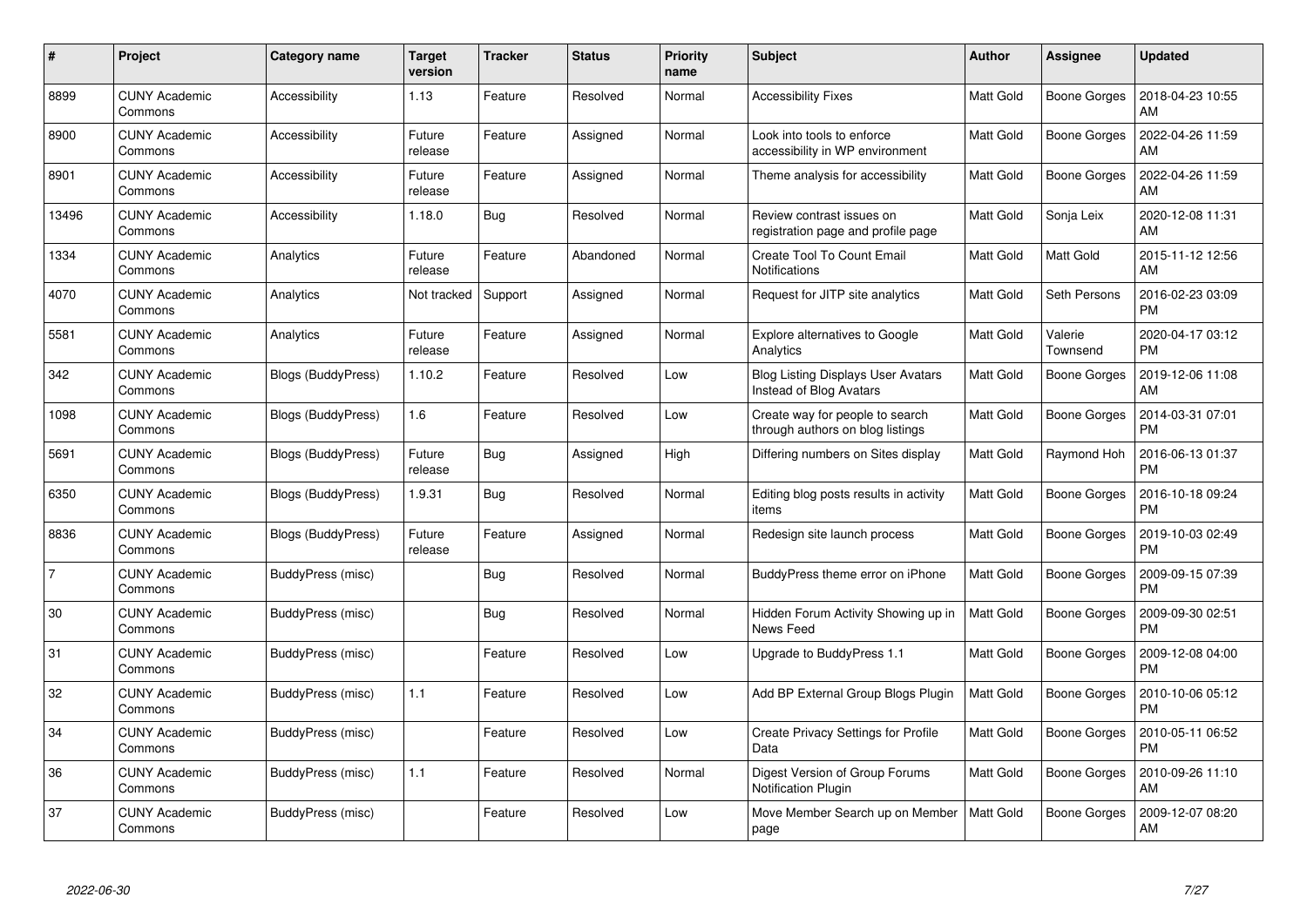| #   | Project                         | Category name     | <b>Target</b><br>version | <b>Tracker</b> | <b>Status</b> | <b>Priority</b><br>name | <b>Subject</b>                                                       | <b>Author</b>    | <b>Assignee</b>     | <b>Updated</b>                |
|-----|---------------------------------|-------------------|--------------------------|----------------|---------------|-------------------------|----------------------------------------------------------------------|------------------|---------------------|-------------------------------|
| 41  | <b>CUNY Academic</b><br>Commons | BuddyPress (misc) |                          | Bug            | Resolved      | Normal                  | User listed twice in group                                           | <b>Matt Gold</b> | <b>Matt Gold</b>    | 2009-12-08 07:35<br><b>PM</b> |
| 47  | <b>CUNY Academic</b><br>Commons | BuddyPress (misc) |                          | Bug            | Resolved      | Normal                  | Request to Join Group Lost                                           | <b>Matt Gold</b> |                     | 2009-10-19 04:08<br><b>PM</b> |
| 50  | <b>CUNY Academic</b><br>Commons | BuddyPress (misc) |                          | Feature        | Resolved      | Low                     | Give Group Moderators Additional<br>Privileges                       | <b>Matt Gold</b> | <b>Boone Gorges</b> | 2009-12-08 02:23<br><b>PM</b> |
| 53  | <b>CUNY Academic</b><br>Commons | BuddyPress (misc) |                          | Bug            | Resolved      | Normal                  | Search on Group Page Not Working,<br>Leads to Home Page              | Matt Gold        | Boone Gorges        | 2009-10-22 10:51<br>AM        |
| 55  | <b>CUNY Academic</b><br>Commons | BuddyPress (misc) |                          | Feature        | Resolved      | Low                     | Length of RSS feed on News page                                      | <b>Matt Gold</b> | <b>Boone Gorges</b> | 2009-10-22 10:32<br>AM        |
| 56  | <b>CUNY Academic</b><br>Commons | BuddyPress (misc) |                          | Bug            | Resolved      | Normal                  | Addition of a Profile Field Option<br>Removes Existing One           | Matt Gold        | Zach Davis          | 2009-10-27 05:14<br><b>PM</b> |
| 64  | <b>CUNY Academic</b><br>Commons | BuddyPress (misc) |                          | Feature        | Resolved      | Normal                  | Create links to file attachments in BP<br>Forum Subscription Plugin  | Matt Gold        | <b>Boone Gorges</b> | 2009-12-10 01:29<br><b>PM</b> |
| 66  | <b>CUNY Academic</b><br>Commons | BuddyPress (misc) |                          | Feature        | Resolved      | Normal                  | Remove "Popular" listing from<br><b>Members Widget</b>               | <b>Matt Gold</b> | <b>Boone Gorges</b> | 2009-11-18 09:20<br>AM        |
| 67  | <b>CUNY Academic</b><br>Commons | BuddyPress (misc) |                          | Feature        | Resolved      | Low                     | Who's Online                                                         | Matt Gold        | <b>Boone Gorges</b> | 2009-12-08 07:33<br><b>PM</b> |
| 69  | <b>CUNY Academic</b><br>Commons | BuddyPress (misc) |                          | Bug            | Resolved      | Normal                  | UserName doesn't appear in News<br>Feed Wiki Edit                    | <b>Matt Gold</b> | <b>Boone Gorges</b> | 2009-12-03 09:33<br>AM        |
| 120 | <b>CUNY Academic</b><br>Commons | BuddyPress (misc) | 1.4                      | Feature        | Resolved      | Normal                  | <b>Consider Adding Privacy Options</b><br><b>Plugin for Profiles</b> | Matt Gold        | Boone Gorges        | 2015-11-12 01:02<br>AM        |
| 130 | <b>CUNY Academic</b><br>Commons | BuddyPress (misc) |                          | Bug            | Resolved      | Normal                  | Link to Blog on Group Pages leads<br>back to Group                   | Matt Gold        | Boone Gorges        | 2009-12-10 01:28<br><b>PM</b> |
| 134 | <b>CUNY Academic</b><br>Commons | BuddyPress (misc) |                          | Bug            | Resolved      | Low                     | Div Overflow Issue on Mail Interface                                 | <b>Matt Gold</b> | Boone Gorges        | 2009-12-13 06:28<br><b>PM</b> |
| 138 | <b>CUNY Academic</b><br>Commons | BuddyPress (misc) |                          | Bug            | Resolved      | Normal                  | Broken Links in Forum Notification<br>Emails                         | <b>Matt Gold</b> | Boone Gorges        | 2010-03-02 07:59<br><b>PM</b> |
| 143 | <b>CUNY Academic</b><br>Commons | BuddyPress (misc) |                          | Bug            | Resolved      | Normal                  | Friendship Acceptance Error<br>Message                               | Matt Gold        | Boone Gorges        | 2010-05-11 04:44<br><b>PM</b> |
| 145 | <b>CUNY Academic</b><br>Commons | BuddyPress (misc) |                          | Bug            | Resolved      | Normal                  | Trackbacks are being attributed to<br>'ungooglable'                  | <b>Matt Gold</b> | Boone Gorges        | 2010-05-20 03:07<br><b>PM</b> |
| 148 | <b>CUNY Academic</b><br>Commons | BuddyPress (misc) |                          | Bug            | Resolved      | Normal                  | TinyMCE Problem with URLs in<br>Posts                                | <b>Matt Gold</b> | <b>Boone Gorges</b> | 2010-02-25 12:22<br><b>PM</b> |
| 149 | <b>CUNY Academic</b><br>Commons | BuddyPress (misc) |                          | Bug            | Resolved      | Normal                  | Email Notifications and TinyMCE                                      | Matt Gold        | <b>Boone Gorges</b> | 2010-01-08 09:33<br><b>PM</b> |
| 152 | CUNY Academic<br>Commons        | BuddyPress (misc) |                          | Bug            | Resolved      | Normal                  | HTML Tags Added to Email<br>Notifications                            | <b>Matt Gold</b> | Boone Gorges        | 2010-05-11 04:52<br>PM        |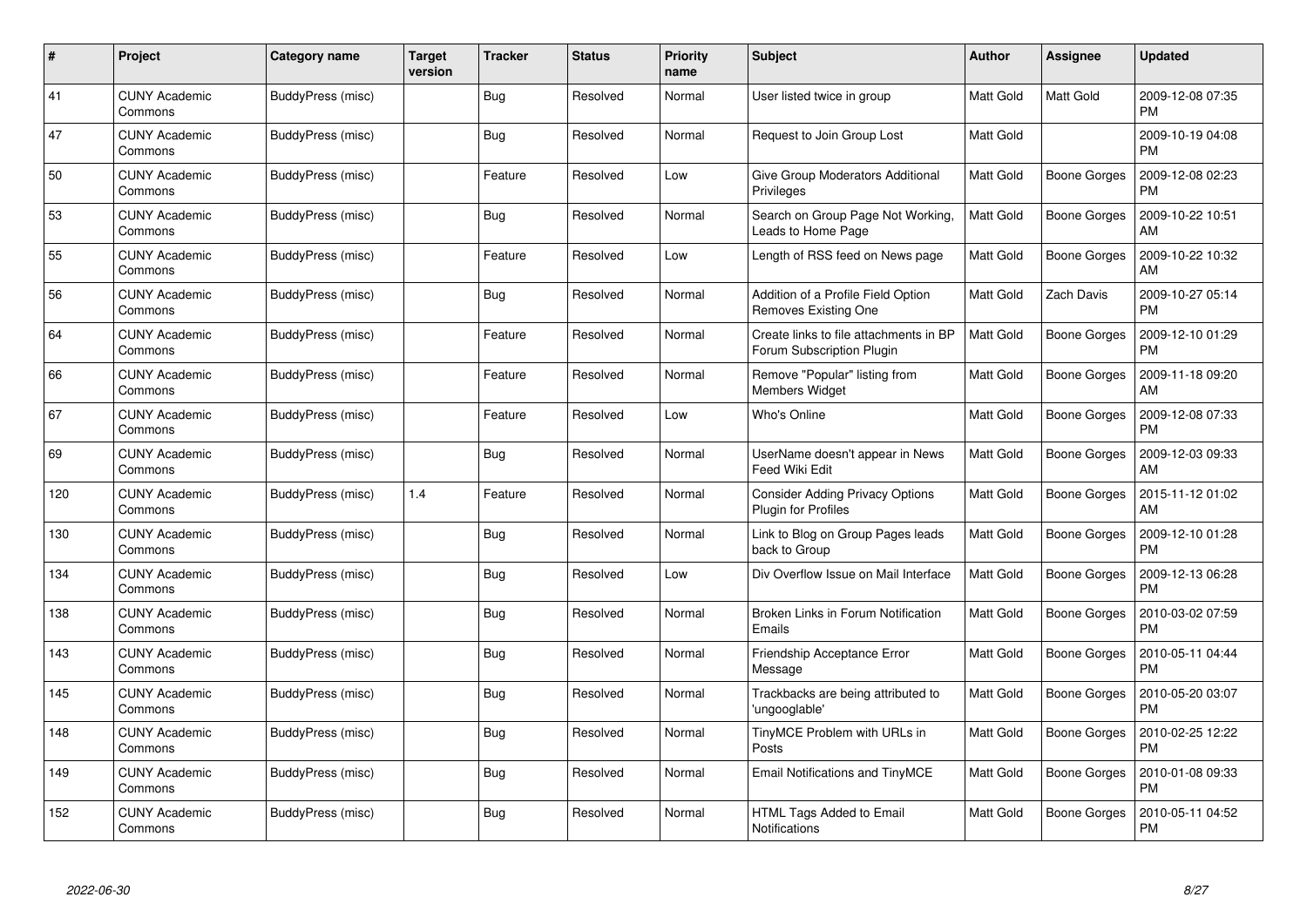| #   | Project                         | Category name     | Target<br>version | <b>Tracker</b> | <b>Status</b> | <b>Priority</b><br>name | <b>Subject</b>                                                                                    | <b>Author</b>    | <b>Assignee</b>     | <b>Updated</b>                |
|-----|---------------------------------|-------------------|-------------------|----------------|---------------|-------------------------|---------------------------------------------------------------------------------------------------|------------------|---------------------|-------------------------------|
| 153 | <b>CUNY Academic</b><br>Commons | BuddyPress (misc) |                   | <b>Bug</b>     | Resolved      | Normal                  | User Asked to login again while trying<br>to submit wire post                                     | <b>Matt Gold</b> | <b>Boone Gorges</b> | 2010-05-11 04:48<br><b>PM</b> |
| 154 | <b>CUNY Academic</b><br>Commons | BuddyPress (misc) |                   | Bug            | Resolved      | Low                     | Order of posts on Forum page                                                                      | <b>Matt Gold</b> | Boone Gorges        | 2010-05-11 04:53<br>PM        |
| 155 | <b>CUNY Academic</b><br>Commons | BuddyPress (misc) |                   | <b>Bug</b>     | Resolved      | Normal                  | Problem with Group Blog<br><b>BuddyPress Plugin</b>                                               | <b>Matt Gold</b> | Boone Gorges        | 2010-01-23 07:19<br>AM        |
| 156 | <b>CUNY Academic</b><br>Commons | BuddyPress (misc) |                   | Bug            | Resolved      | Low                     | <b>Sticky Posts and Recently Active</b><br><b>Topics List</b>                                     | <b>Matt Gold</b> | Boone Gorges        | 2010-05-11 05:22<br><b>PM</b> |
| 157 | <b>CUNY Academic</b><br>Commons | BuddyPress (misc) | Not tracked       | Feature        | Rejected      | Normal                  | Conduct a review of BuddyPress<br>plugins                                                         | Matt Gold        | Boone Gorges        | 2016-01-26 12:16<br>AM        |
| 159 | <b>CUNY Academic</b><br>Commons | BuddyPress (misc) |                   | Bug            | Resolved      | Normal                  | Member reports trouble with<br><b>Notification Settings</b>                                       | <b>Matt Gold</b> | Boone Gorges        | 2010-05-11 04:50<br><b>PM</b> |
| 160 | <b>CUNY Academic</b><br>Commons | BuddyPress (misc) |                   | <b>Bug</b>     | Resolved      | Low                     | Sticky Posts and Recently Active<br><b>Topics List</b>                                            | <b>Matt Gold</b> | Boone Gorges        | 2010-01-21 02:02<br><b>PM</b> |
| 172 | <b>CUNY Academic</b><br>Commons | BuddyPress (misc) |                   | Bug            | Resolved      | Normal                  | Forum Notifications not working                                                                   | Matt Gold        |                     | 2010-03-04 07:28<br>AM        |
| 173 | <b>CUNY Academic</b><br>Commons | BuddyPress (misc) |                   | <b>Bug</b>     | Resolved      | Normal                  | Blockquote display cut off in mac<br>browsers                                                     | <b>Matt Gold</b> | <b>Boone Gorges</b> | 2010-05-11 04:58<br><b>PM</b> |
| 174 | <b>CUNY Academic</b><br>Commons | BuddyPress (misc) |                   | <b>Bug</b>     | Resolved      | Normal                  | College names no longer active links<br>on profiles                                               | <b>Matt Gold</b> | Boone Gorges        | 2010-05-11 05:00<br><b>PM</b> |
| 177 | <b>CUNY Academic</b><br>Commons | BuddyPress (misc) |                   | Feature        | Resolved      | Normal                  | Allow members to edit forum posts                                                                 | <b>Matt Gold</b> | Boone Gorges        | 2010-05-11 10:01<br><b>PM</b> |
| 180 | <b>CUNY Academic</b><br>Commons | BuddyPress (misc) |                   | <b>Bug</b>     | Resolved      | Normal                  | Incorrect Link on Friendship Request<br><b>Notification Issues</b>                                | <b>Matt Gold</b> | <b>Boone Gorges</b> | 2010-03-13 08:47<br>AM        |
| 181 | <b>CUNY Academic</b><br>Commons | BuddyPress (misc) |                   | Bug            | Resolved      | Low                     | spam comments showing up in<br>activity stream                                                    | <b>Matt Gold</b> | Boone Gorges        | 2010-06-22 06:53<br>PM        |
| 184 | <b>CUNY Academic</b><br>Commons | BuddyPress (misc) |                   | Support        | Resolved      | Normal                  | Allowing Users to Delete Accounts                                                                 | <b>Matt Gold</b> | Boone Gorges        | 2010-05-11 09:54<br><b>PM</b> |
| 185 | <b>CUNY Academic</b><br>Commons | BuddyPress (misc) |                   | Bug            | Resolved      | Immediate               | Private Group Info/Documents on<br><b>Activity Stream</b>                                         | <b>Matt Gold</b> | Boone Gorges        | 2010-05-11 05:01<br><b>PM</b> |
| 187 | <b>CUNY Academic</b><br>Commons | BuddyPress (misc) |                   | Bug            | Resolved      | Normal                  | Group Member unable to be<br>promoted to admin status                                             | <b>Matt Gold</b> | Boone Gorges        | 2010-04-02 09:26<br><b>PM</b> |
| 188 | <b>CUNY Academic</b><br>Commons | BuddyPress (misc) |                   | Feature        | Resolved      | Low                     | Allow Group Documents to be Sorted<br>by Date                                                     | <b>Matt Gold</b> | Boone Gorges        | 2010-05-11 10:14<br>PM        |
| 189 | <b>CUNY Academic</b><br>Commons | BuddyPress (misc) |                   | Bug            | Resolved      | Normal                  | Trouble Uploading Document                                                                        | Matt Gold        | Boone Gorges        | 2010-05-11 04:31<br><b>PM</b> |
| 193 | CUNY Academic<br>Commons        | BuddyPress (misc) | 1.1               | Feature        | Rejected      | Low                     | Replace "Kick and Ban" terminology<br>on group member admin page with<br>kinder, gentler language | Matt Gold        | Boone Gorges        | 2010-07-22 02:38<br><b>PM</b> |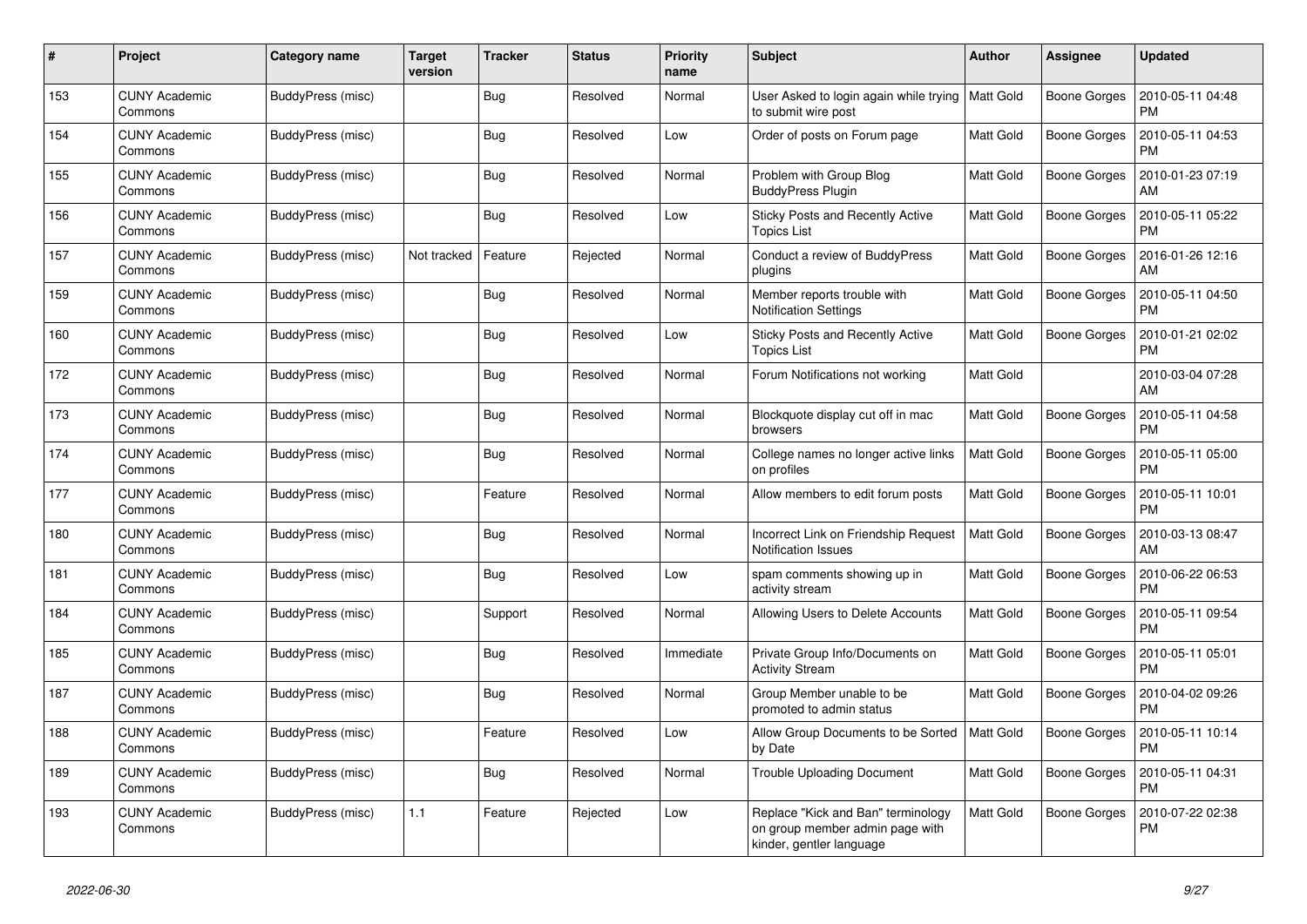| #   | Project                         | Category name     | <b>Target</b><br>version | <b>Tracker</b> | <b>Status</b> | <b>Priority</b><br>name | <b>Subject</b>                                                            | Author           | <b>Assignee</b>     | <b>Updated</b>                |
|-----|---------------------------------|-------------------|--------------------------|----------------|---------------|-------------------------|---------------------------------------------------------------------------|------------------|---------------------|-------------------------------|
| 204 | <b>CUNY Academic</b><br>Commons | BuddyPress (misc) |                          | Bug            | Resolved      | Normal                  | Embiggen list of my groups                                                | <b>Matt Gold</b> | Boone Gorges        | 2010-05-11 05:13<br><b>PM</b> |
| 205 | <b>CUNY Academic</b><br>Commons | BuddyPress (misc) |                          | Bug            | Resolved      | High                    | <b>Cannot Create Account</b>                                              | <b>Matt Gold</b> | Boone Gorges        | 2010-05-20 03:18<br><b>PM</b> |
| 209 | <b>CUNY Academic</b><br>Commons | BuddyPress (misc) |                          | <b>Bug</b>     | Resolved      | High                    | Members Report that Forum<br>Attachments not working                      | <b>Matt Gold</b> | Boone Gorges        | 2010-05-14 12:13<br><b>PM</b> |
| 212 | <b>CUNY Academic</b><br>Commons | BuddyPress (misc) |                          | Feature        | Resolved      | High                    | Create a way for group members to<br>send out email announcements         | Matt Gold        | Boone Gorges        | 2010-05-12 10:11<br>AM        |
| 215 | <b>CUNY Academic</b><br>Commons | BuddyPress (misc) |                          | Bug            | Resolved      | Low                     | Inaccurate dates on group page`                                           | <b>Matt Gold</b> | Boone Gorges        | 2010-05-12 12:11<br><b>PM</b> |
| 218 | <b>CUNY Academic</b><br>Commons | BuddyPress (misc) |                          | Feature        | Resolved      | Normal                  | Who's Online listing on homepage                                          | <b>Matt Gold</b> | Boone Gorges        | 2010-05-20 05:49<br><b>PM</b> |
| 220 | <b>CUNY Academic</b><br>Commons | BuddyPress (misc) |                          | Bug            | Resolved      | High                    | Hidden Groups showing up in<br>homepage group listing                     | Matt Gold        | <b>Boone Gorges</b> | 2010-05-07 10:30<br>AM        |
| 222 | <b>CUNY Academic</b><br>Commons | BuddyPress (misc) |                          | Bug            | Resolved      | High                    | No way for group admins to invite<br>new members                          | <b>Matt Gold</b> | Boone Gorges        | 2010-05-11 09:02<br><b>PM</b> |
| 223 | <b>CUNY Academic</b><br>Commons | BuddyPress (misc) |                          | <b>Bug</b>     | Resolved      | Normal                  | Uploaded Group Document Failed to<br><b>Create Email Notification</b>     | <b>Matt Gold</b> | Boone Gorges        | 2010-05-11 10:12<br><b>PM</b> |
| 224 | <b>CUNY Academic</b><br>Commons | BuddyPress (misc) |                          | Feature        | Resolved      | Low                     | <b>Sort Group Documents</b>                                               | <b>Matt Gold</b> | <b>Boone Gorges</b> | 2010-05-11 07:36<br>PM        |
| 229 | <b>CUNY Academic</b><br>Commons | BuddyPress (misc) | Future<br>release        | Feature        | Rejected      | Low                     | Text color on BP elements                                                 | <b>Matt Gold</b> | Chris Stein         | 2010-08-26 04:26<br><b>PM</b> |
| 231 | <b>CUNY Academic</b><br>Commons | BuddyPress (misc) |                          | Feature        | Resolved      | Normal                  | Select from all groups on email<br>invites                                | <b>Matt Gold</b> | Boone Gorges        | 2010-05-12 10:08<br>AM        |
| 233 | <b>CUNY Academic</b><br>Commons | BuddyPress (misc) | 1.0                      | Feature        | Resolved      | Low                     | Add time limit to forum post editing<br>capabilities                      | <b>Matt Gold</b> | Boone Gorges        | 2010-08-29 02:09<br><b>PM</b> |
| 235 | <b>CUNY Academic</b><br>Commons | BuddyPress (misc) |                          | Bug            | Resolved      | Normal                  | BP Admin Bar Not Appearing on Help<br>Blog                                | <b>Matt Gold</b> | Boone Gorges        | 2010-05-20 06:15<br><b>PM</b> |
| 237 | <b>CUNY Academic</b><br>Commons | BuddyPress (misc) |                          | Feature        | Resolved      | Low                     | Change Subject Line of Emailed<br>Group Updates                           | <b>Matt Gold</b> | Boone Gorges        | 2010-05-12 11:24<br>AM        |
| 238 | <b>CUNY Academic</b><br>Commons | BuddyPress (misc) |                          | Feature        | Resolved      | Low                     | Change Subject Line of Group<br><b>Document Emails</b>                    | <b>Matt Gold</b> | Boone Gorges        | 2010-05-12 11:27<br>AM        |
| 239 | <b>CUNY Academic</b><br>Commons | BuddyPress (misc) |                          | Bug            | Resolved      | Normal                  | Forum Post Error                                                          | <b>Matt Gold</b> | Boone Gorges        | 2010-05-12 11:48<br>AM        |
| 240 | <b>CUNY Academic</b><br>Commons | BuddyPress (misc) |                          | Bug            | Resolved      | Normal                  | Invite Anyone - CUNY email domain<br>produces error                       | Matt Gold        | <b>Boone Gorges</b> | 2010-05-14 12:39<br><b>PM</b> |
| 241 | CUNY Academic<br>Commons        | BuddyPress (misc) |                          | <b>Bug</b>     | Resolved      | Normal                  | <b>Emailed Group Activity Updates</b><br><b>Contain Escape Characters</b> | <b>Matt Gold</b> | Boone Gorges        | 2010-08-25 01:30<br>PM        |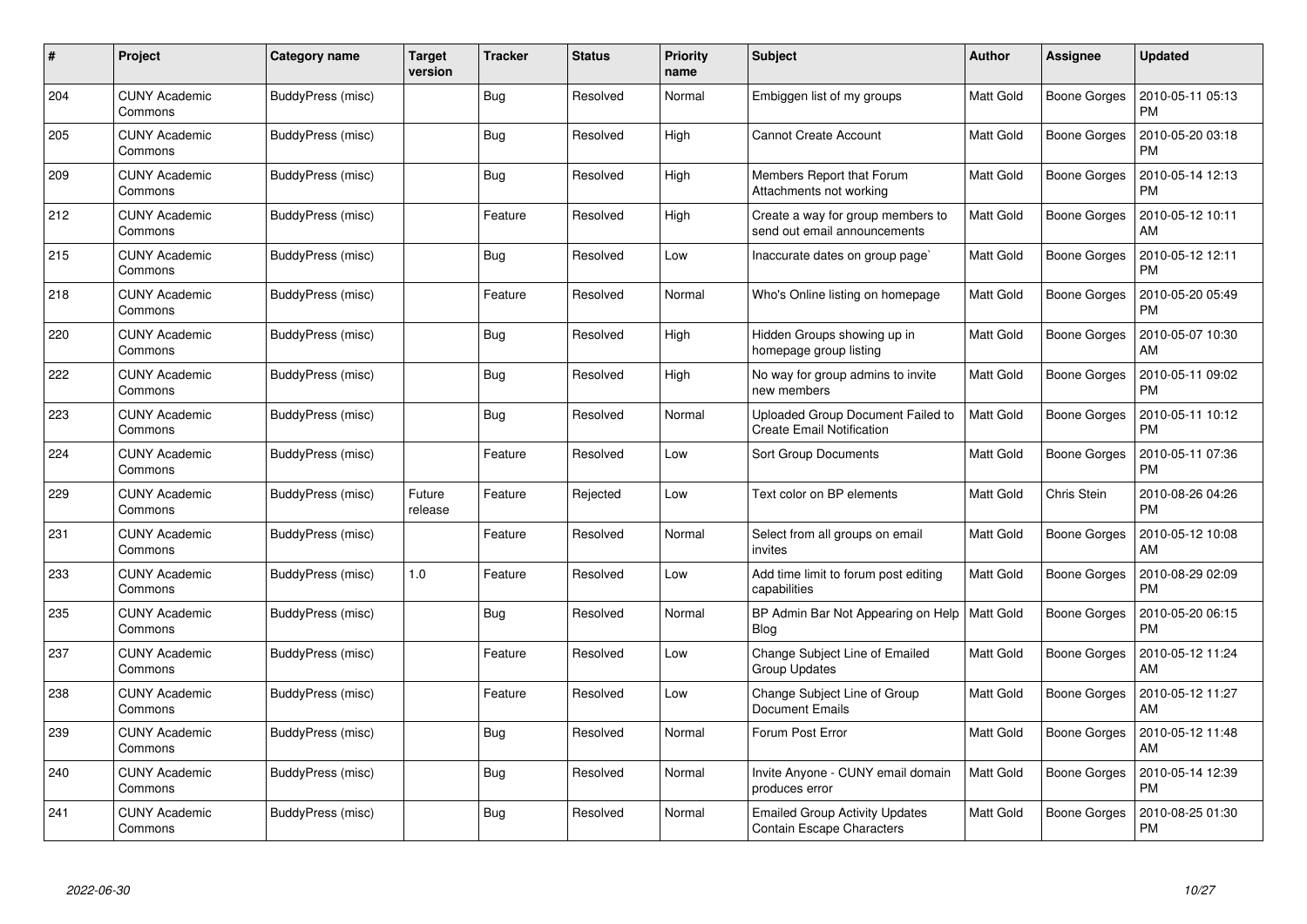| #   | Project                         | Category name     | <b>Target</b><br>version | <b>Tracker</b> | <b>Status</b> | <b>Priority</b><br>name | <b>Subject</b>                                                                                                               | <b>Author</b>    | <b>Assignee</b>     | <b>Updated</b>                |
|-----|---------------------------------|-------------------|--------------------------|----------------|---------------|-------------------------|------------------------------------------------------------------------------------------------------------------------------|------------------|---------------------|-------------------------------|
| 244 | <b>CUNY Academic</b><br>Commons | BuddyPress (misc) |                          | Bug            | Rejected      | Low                     | Some notifications persist after being<br>clicked                                                                            | <b>Matt Gold</b> | <b>Boone Gorges</b> | 2014-05-01 09:20<br>AM        |
| 247 | <b>CUNY Academic</b><br>Commons | BuddyPress (misc) |                          | Bug            | Resolved      | Normal                  | Email problem on signup                                                                                                      | <b>Matt Gold</b> | Boone Gorges        | 2010-05-18 03:09<br><b>PM</b> |
| 249 | <b>CUNY Academic</b><br>Commons | BuddyPress (misc) |                          | Bug            | Resolved      | Normal                  | New group contains activity stream<br>post from older group                                                                  | <b>Matt Gold</b> | Boone Gorges        | 2010-05-20 03:00<br><b>PM</b> |
| 254 | <b>CUNY Academic</b><br>Commons | BuddyPress (misc) |                          | Feature        | Resolved      | Normal                  | Move "Upload a New Document" link                                                                                            | <b>Matt Gold</b> | Boone Gorges        | 2010-06-22 06:53<br><b>PM</b> |
| 256 | <b>CUNY Academic</b><br>Commons | BuddyPress (misc) | Not tracked              | Bug            | Resolved      | High                    | Security warnings on site                                                                                                    | <b>Matt Gold</b> | Boone Gorges        | 2014-05-01 09:23<br>AM        |
| 257 | <b>CUNY Academic</b><br>Commons | BuddyPress (misc) | $1.1$                    | Feature        | Resolved      | Normal                  | Add avatar dimensions to the Change<br>Avatar page.                                                                          | Matt Gold        | Chris Stein         | 2010-11-16 03:58<br><b>PM</b> |
| 258 | <b>CUNY Academic</b><br>Commons | BuddyPress (misc) | 1.0                      | Feature        | Resolved      | Normal                  | Remove posting text box on group<br>homepages                                                                                | <b>Matt Gold</b> | Boone Gorges        | 2010-08-23 04:09<br><b>PM</b> |
| 259 | <b>CUNY Academic</b><br>Commons | BuddyPress (misc) |                          | Feature        | Resolved      | Normal                  | Send group document description<br>with email notification                                                                   | <b>Matt Gold</b> | <b>Boone Gorges</b> | 2010-06-24 03:46<br><b>PM</b> |
| 261 | <b>CUNY Academic</b><br>Commons | BuddyPress (misc) |                          | Feature        | Resolved      | Normal                  | Add "more groups" and "more blogs"<br>and "more members" links to<br>homepage under lists of recently<br>active groups/blogs | <b>Matt Gold</b> | <b>Boone Gorges</b> | 2010-06-24 03:44<br>PM        |
| 264 | <b>CUNY Academic</b><br>Commons | BuddyPress (misc) |                          | Bug            | Resolved      | Normal                  | user reports receiving two<br>notifications for each new group<br>forum post                                                 | <b>Matt Gold</b> | Boone Gorges        | 2010-08-26 02:57<br><b>PM</b> |
| 266 | <b>CUNY Academic</b><br>Commons | BuddyPress (misc) | 1.0.1                    | <b>Bug</b>     | Resolved      | Normal                  | <b>Account Deletion Process</b>                                                                                              | <b>Matt Gold</b> | Boone Gorges        | 2010-07-19 11:07<br>AM        |
| 278 | <b>CUNY Academic</b><br>Commons | BuddyPress (misc) | 1.0.1                    | Bug            | Resolved      | Normal                  | Group Blog plugin creates<br>subdirectory, not subdomain blogs                                                               | <b>Matt Gold</b> | Boone Gorges        | 2010-08-29 01:52<br><b>PM</b> |
| 279 | <b>CUNY Academic</b><br>Commons | BuddyPress (misc) | 1.1                      | Bug            | Rejected      | Normal                  | Members Report Problems with<br><b>Notifications</b>                                                                         | <b>Matt Gold</b> | Boone Gorges        | 2010-11-16 04:37<br><b>PM</b> |
| 280 | <b>CUNY Academic</b><br>Commons | BuddyPress (misc) |                          | Support        | Resolved      | Normal                  | Prospective Member has trouble<br>signing up                                                                                 | <b>Matt Gold</b> | Boone Gorges        | 2010-07-27 09:41<br>AM        |
| 281 | <b>CUNY Academic</b><br>Commons | BuddyPress (misc) | 1.1                      | Feature        | Resolved      | Low                     | Change "Kick and Ban" terminology<br>in Group Interface                                                                      | Matt Gold        | Boone Gorges        | 2010-09-08 06:14<br><b>PM</b> |
| 282 | <b>CUNY Academic</b><br>Commons | BuddyPress (misc) | 1.1                      | Feature        | Resolved      | Normal                  | Alter "Kick and Ban" Group<br>Functionality                                                                                  | <b>Matt Gold</b> | Boone Gorges        | 2010-09-08 06:14<br><b>PM</b> |
| 291 | <b>CUNY Academic</b><br>Commons | BuddyPress (misc) | Future<br>release        | Feature        | Rejected      | Normal                  | Add Chat/IM functionality                                                                                                    | <b>Matt Gold</b> | Boone Gorges        | 2015-11-12 01:36<br>AM        |
| 301 | <b>CUNY Academic</b><br>Commons | BuddyPress (misc) |                          | Bug            | Resolved      | High                    | User unable to upload documents                                                                                              | <b>Matt Gold</b> | Boone Gorges        | 2010-08-25 12:06<br><b>PM</b> |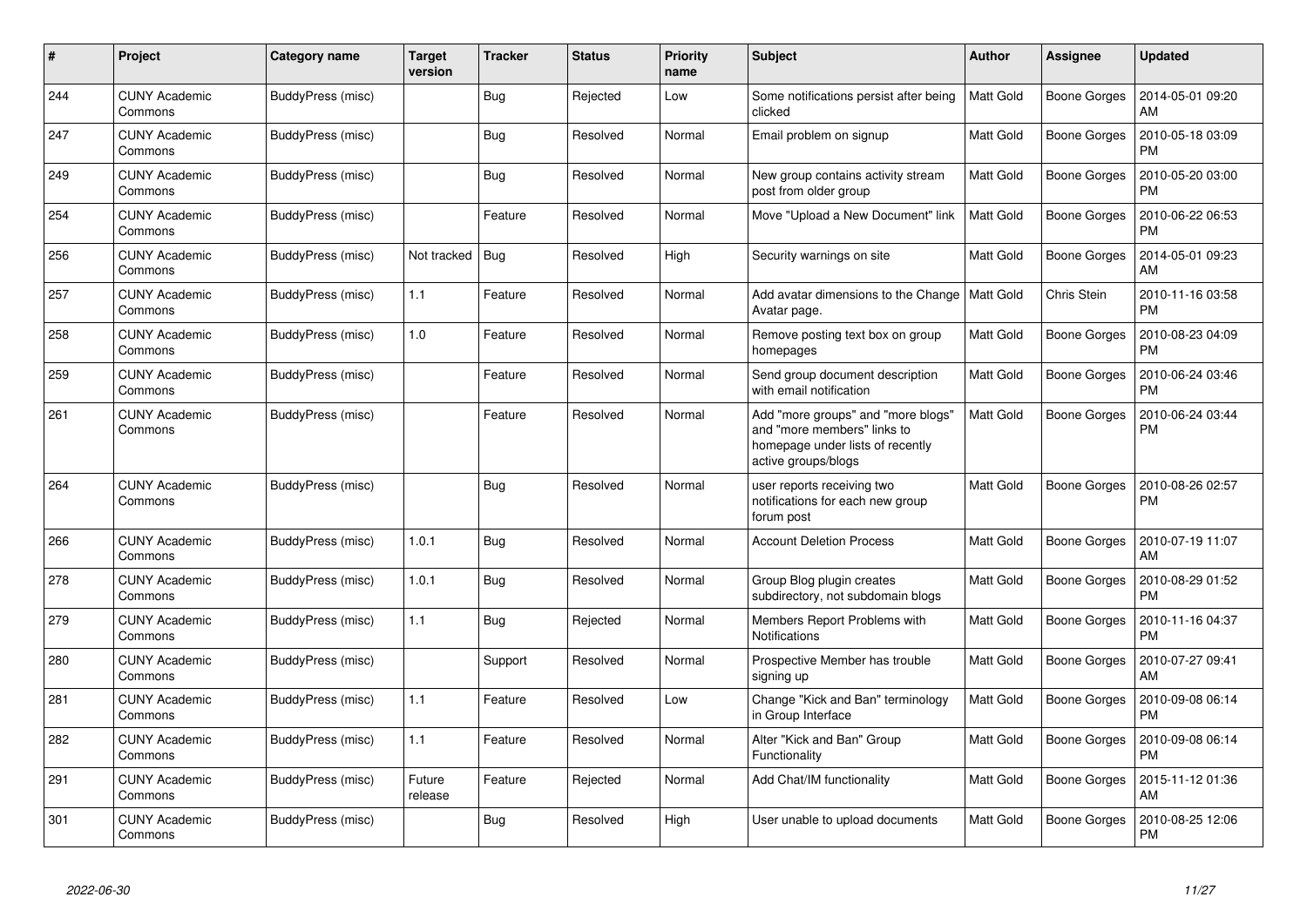| #   | Project                         | Category name     | <b>Target</b><br>version | <b>Tracker</b> | <b>Status</b> | <b>Priority</b><br>name | <b>Subject</b>                                                                                     | <b>Author</b>    | Assignee            | <b>Updated</b>                |
|-----|---------------------------------|-------------------|--------------------------|----------------|---------------|-------------------------|----------------------------------------------------------------------------------------------------|------------------|---------------------|-------------------------------|
| 306 | <b>CUNY Academic</b><br>Commons | BuddyPress (misc) | 1.0.1                    | Bug            | Rejected      | Low                     | Text on Group Page should be<br>darker                                                             | <b>Matt Gold</b> | <b>Boone Gorges</b> | 2010-08-26 04:23<br><b>PM</b> |
| 307 | <b>CUNY Academic</b><br>Commons | BuddyPress (misc) | 1.1                      | Feature        | Resolved      | Low                     | Possible to Change in Group Slug?                                                                  | <b>Matt Gold</b> | <b>Boone Gorges</b> | 2010-11-20 09:12<br>AM        |
| 310 | <b>CUNY Academic</b><br>Commons | BuddyPress (misc) | Future<br>release        | Feature        | Assigned      | Low                     | <b>Friend Request Email</b>                                                                        | <b>Matt Gold</b> | Samantha<br>Raddatz | 2015-11-09 05:08<br><b>PM</b> |
| 314 | <b>CUNY Academic</b><br>Commons | BuddyPress (misc) | 1.0.2                    | <b>Bug</b>     | Resolved      | Normal                  | Changing Blog Title in BuddyPress<br>Menus                                                         | <b>Matt Gold</b> | Boone Gorges        | 2010-09-02 10:59<br>AM        |
| 320 | <b>CUNY Academic</b><br>Commons | BuddyPress (misc) | Not tracked              | Bug            | Resolved      | Normal                  | Multiple listings of account in BP<br>group                                                        | Matt Gold        | Boone Gorges        | 2010-09-01 07:37<br>AM        |
| 322 | <b>CUNY Academic</b><br>Commons | BuddyPress (misc) | 1.0.2                    | Feature        | Resolved      | High                    | Raising Limitation on Emailed Invites                                                              | <b>Matt Gold</b> | Boone Gorges        | 2010-09-03 07:07<br>AM        |
| 323 | <b>CUNY Academic</b><br>Commons | BuddyPress (misc) | 1.0.3                    | <b>Bug</b>     | Resolved      | Normal                  | Multiple listings of member account in<br>BP group                                                 | <b>Matt Gold</b> | Boone Gorges        | 2010-09-08 02:40<br><b>PM</b> |
| 325 | <b>CUNY Academic</b><br>Commons | BuddyPress (misc) | $1.3$                    | Feature        | Resolved      | Normal                  | Add folder hierarchies to Group<br>Documents plugin                                                | <b>Matt Gold</b> | <b>Boone Gorges</b> | 2011-05-23 01:33<br>AM        |
| 328 | <b>CUNY Academic</b><br>Commons | BuddyPress (misc) | Future<br>release        | Feature        | Duplicate     | Normal                  | Make Group Invitation Status Clearer                                                               | <b>Matt Gold</b> | <b>Boone Gorges</b> | 2010-12-20 11:08<br>AM        |
| 330 | <b>CUNY Academic</b><br>Commons | BuddyPress (misc) | Not tracked              | Feature        | Resolved      | Low                     | Create avatar/gravatar for Commons<br>WP profile page                                              | <b>Matt Gold</b> | Boone Gorges        | 2010-09-10 03:36<br><b>PM</b> |
| 332 | <b>CUNY Academic</b><br>Commons | BuddyPress (misc) | 1.0.3                    | Feature        | Resolved      | Low                     | Embed Links in Forum Notification<br>Posts                                                         | <b>Matt Gold</b> | Boone Gorges        | 2010-09-14 09:34<br>AM        |
| 339 | <b>CUNY Academic</b><br>Commons | BuddyPress (misc) | Future<br>release        | Feature        | Rejected      | Low                     | Offer Views/Previews of Documents<br>in Group Docs folder                                          | Matt Gold        | <b>Boone Gorges</b> | 2010-09-20 09:03<br><b>PM</b> |
| 340 | <b>CUNY Academic</b><br>Commons | BuddyPress (misc) | 1.1                      | <b>Bug</b>     | Resolved      | High                    | BP Admin Bar Menu Mouseover<br>Areas Too Sensitive                                                 | Matt Gold        | Boone Gorges        | 2010-12-01 09:48<br>AM        |
| 346 | <b>CUNY Academic</b><br>Commons | BuddyPress (misc) | 1.0.3                    | <b>Bug</b>     | Resolved      | High                    | News Nav Bar Link on Wiki Pages<br>Points to Wrong Page                                            | <b>Matt Gold</b> | Boone Gorges        | 2010-09-20 05:28<br><b>PM</b> |
| 348 | <b>CUNY Academic</b><br>Commons | BuddyPress (misc) | 1.2                      | Feature        | Resolved      | Normal                  | Create status marker to show which<br>invited group members have already<br>received group invites | <b>Matt Gold</b> | Boone Gorges        | 2011-03-08 09:08<br><b>PM</b> |
| 349 | <b>CUNY Academic</b><br>Commons | BuddyPress (misc) | 1.2                      | Feature        | Resolved      | Normal                  | Add explanatory note to Group Send<br><b>Invites Page</b>                                          | <b>Matt Gold</b> | Boone Gorges        | 2011-03-08 08:44<br>PM        |
| 350 | <b>CUNY Academic</b><br>Commons | BuddyPress (misc) | 1.2                      | Feature        | Resolved      | Normal                  | Move "Send Invites" Button                                                                         | <b>Matt Gold</b> | Boone Gorges        | 2010-12-20 11:29<br>AM        |
| 351 | <b>CUNY Academic</b><br>Commons | BuddyPress (misc) | Not tracked              | Bug            | Rejected      | Normal                  | Invited Group Members Aren't<br>Automatically Added to Groups                                      | Matt Gold        | Boone Gorges        | 2011-08-22 06:54<br><b>PM</b> |
| 352 | <b>CUNY Academic</b><br>Commons | BuddyPress (misc) | 1.1                      | Bug            | Resolved      | Normal                  | Member reports problems with avatar<br>cropping                                                    | <b>Matt Gold</b> | Boone Gorges        | 2010-11-16 05:07<br><b>PM</b> |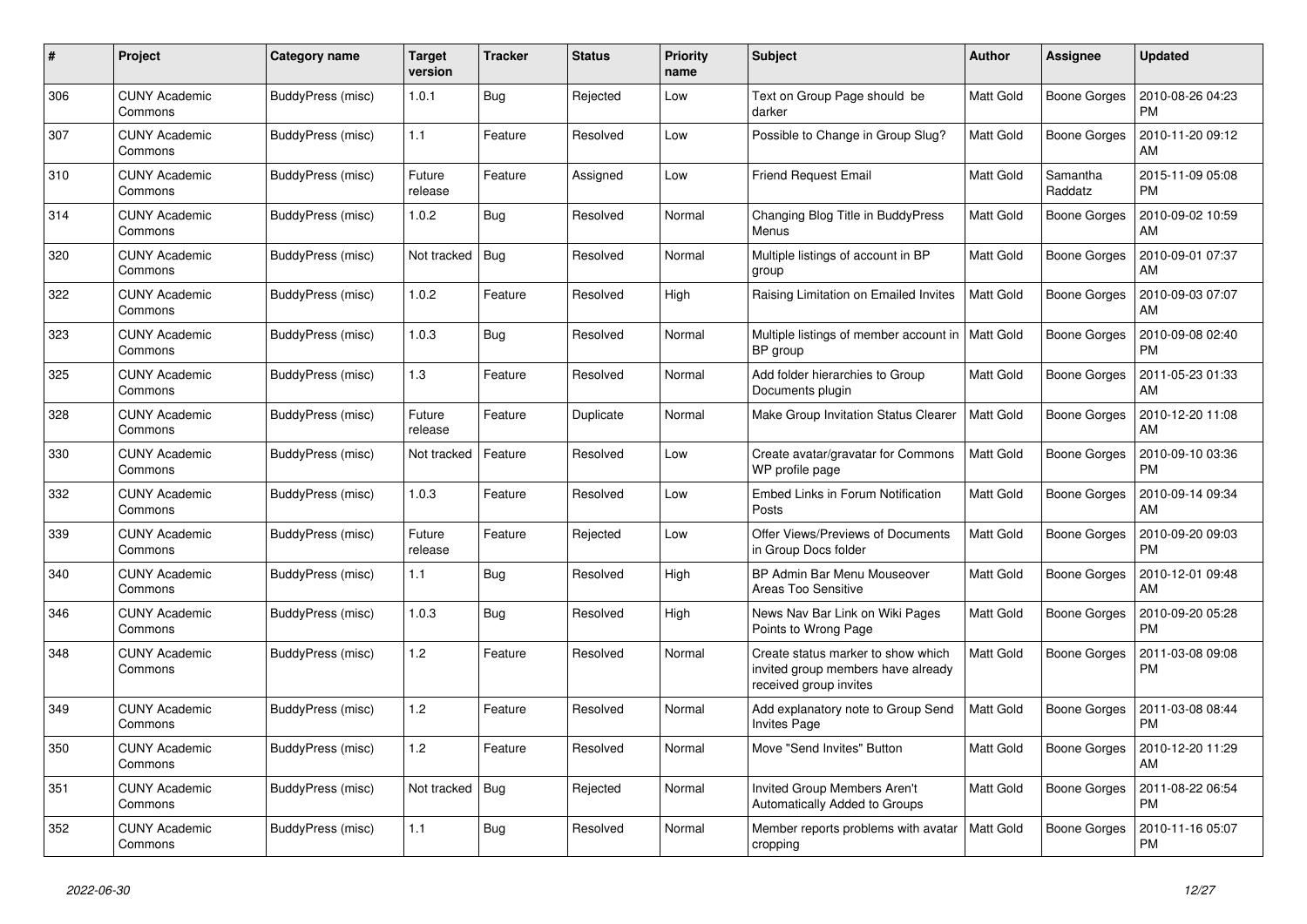| #   | Project                         | Category name     | Target<br>version | <b>Tracker</b> | <b>Status</b> | <b>Priority</b><br>name | <b>Subject</b>                                                    | <b>Author</b>    | Assignee            | <b>Updated</b>                |
|-----|---------------------------------|-------------------|-------------------|----------------|---------------|-------------------------|-------------------------------------------------------------------|------------------|---------------------|-------------------------------|
| 360 | <b>CUNY Academic</b><br>Commons | BuddyPress (misc) | 1.0.3             | Bug            | Resolved      | High                    | <b>Activity Feed Problems</b>                                     | <b>Matt Gold</b> | <b>Boone Gorges</b> | 2010-09-28 11:45<br>AM        |
| 361 | <b>CUNY Academic</b><br>Commons | BuddyPress (misc) | 1.1               | Feature        | Resolved      | Normal                  | Change Wording of Options on<br><b>Friend Request Responses</b>   | <b>Matt Gold</b> | Chris Stein         | 2010-11-24 01:42<br><b>PM</b> |
| 362 | <b>CUNY Academic</b><br>Commons | BuddyPress (misc) | 1.2               | Feature        | Resolved      | Low                     | Require Confirmation on Leaving a<br>Group                        | <b>Matt Gold</b> | <b>Boone Gorges</b> | 2011-02-21 02:51<br><b>PM</b> |
| 363 | CUNY Academic<br>Commons        | BuddyPress (misc) | Not tracked       | Bug            | Resolved      | Normal                  | Member listed twice in group                                      | Matt Gold        | Boone Gorges        | 2010-10-06 10:35<br>AM        |
| 377 | <b>CUNY Academic</b><br>Commons | BuddyPress (misc) | Future<br>release | Feature        | Assigned      | Normal                  | Like buttons                                                      | <b>Matt Gold</b> | Boone Gorges        | 2010-11-16 05:13<br><b>PM</b> |
| 387 | <b>CUNY Academic</b><br>Commons | BuddyPress (misc) | 1.1               | <b>Bug</b>     | Resolved      | Normal                  | Disable activity replies for group<br>announcements               | <b>Matt Gold</b> | Boone Gorges        | 2010-11-16 04:20<br><b>PM</b> |
| 391 | <b>CUNY Academic</b><br>Commons | BuddyPress (misc) | Not tracked       | Feature        | Resolved      | Normal                  | Announce changes to Group<br>Interface                            | Matt Gold        | <b>Brian Foote</b>  | 2010-12-09 05:18<br><b>PM</b> |
| 402 | <b>CUNY Academic</b><br>Commons | BuddyPress (misc) | Not tracked       | Support        | Resolved      | Normal                  | Name Change Request                                               | Matt Gold        | Boone Gorges        | 2016-01-26 12:15<br>AM        |
| 428 | <b>CUNY Academic</b><br>Commons | BuddyPress (misc) | 1.2               | Feature        | Resolved      | Normal                  | Consider adding Log Out button to<br><b>BP Admin Bar</b>          | <b>Matt Gold</b> | <b>Boone Gorges</b> | 2010-12-22 12:12<br><b>PM</b> |
| 435 | <b>CUNY Academic</b><br>Commons | BuddyPress (misc) | Future<br>release | Feature        | Assigned      | Normal                  | Include Avatar Images in Forum Post<br><b>Notification Emails</b> | <b>Matt Gold</b> | Boone Gorges        | 2010-12-08 12:40<br><b>PM</b> |
| 436 | <b>CUNY Academic</b><br>Commons | BuddyPress (misc) | 1.1.1             | Bug            | Resolved      | Normal                  | Who's Online Widget                                               | Matt Gold        | <b>Boone Gorges</b> | 2010-12-07 08:14<br>AM        |
| 450 | CUNY Academic<br>Commons        | BuddyPress (misc) |                   | Bug            | Duplicate     | Normal                  | Email Notifications Summary vs. Full<br>Posts                     | <b>Matt Gold</b> | Boone Gorges        | 2010-12-08 07:30<br>AM        |
| 451 | <b>CUNY Academic</b><br>Commons | BuddyPress (misc) | Not tracked       | Bug            | Resolved      | High                    | Members Unable to Upload<br>Documents to Groups                   | <b>Matt Gold</b> | Boone Gorges        | 2010-12-09 12:32<br><b>PM</b> |
| 456 | <b>CUNY Academic</b><br>Commons | BuddyPress (misc) | Not tracked       | Bug            | Resolved      | Normal                  | <b>Check Sitewide Plugins</b>                                     | Matt Gold        | Boone Gorges        | 2010-12-21 12:31<br><b>PM</b> |
| 457 | <b>CUNY Academic</b><br>Commons | BuddyPress (misc) | 1.1.2             | Bug            | Resolved      | High                    | Unable to Upload Documents as<br>Forum Attachments                | Matt Gold        | Boone Gorges        | 2010-12-10 06:56<br><b>PM</b> |
| 458 | <b>CUNY Academic</b><br>Commons | BuddyPress (misc) | 1.1.3             | Bug            | Resolved      | Normal                  | Notifications Not Received for Own<br>Messages                    | <b>Matt Gold</b> | <b>Boone Gorges</b> | 2010-12-13 08:28<br><b>PM</b> |
| 466 | <b>CUNY Academic</b><br>Commons | BuddyPress (misc) | Not tracked       | Bug            | Rejected      | Normal                  | Friendship Requests coming out of<br>nowhere                      | <b>Matt Gold</b> | Boone Gorges        | 2011-08-22 06:52<br><b>PM</b> |
| 467 | <b>CUNY Academic</b><br>Commons | BuddyPress (misc) | Not tracked       | Bug            | Resolved      | Low                     | CAC Blog no longer listed on<br>BP-Admin Bar "My Blogs" list      | Matt Gold        | Boone Gorges        | 2010-12-21 12:38<br><b>PM</b> |
| 486 | CUNY Academic<br>Commons        | BuddyPress (misc) | 1.1.4             | Feature        | Resolved      | Normal                  | Add "Post Topic" to Group Forum<br>pages                          | <b>Matt Gold</b> | Boone Gorges        | 2010-12-16 11:13<br>AM        |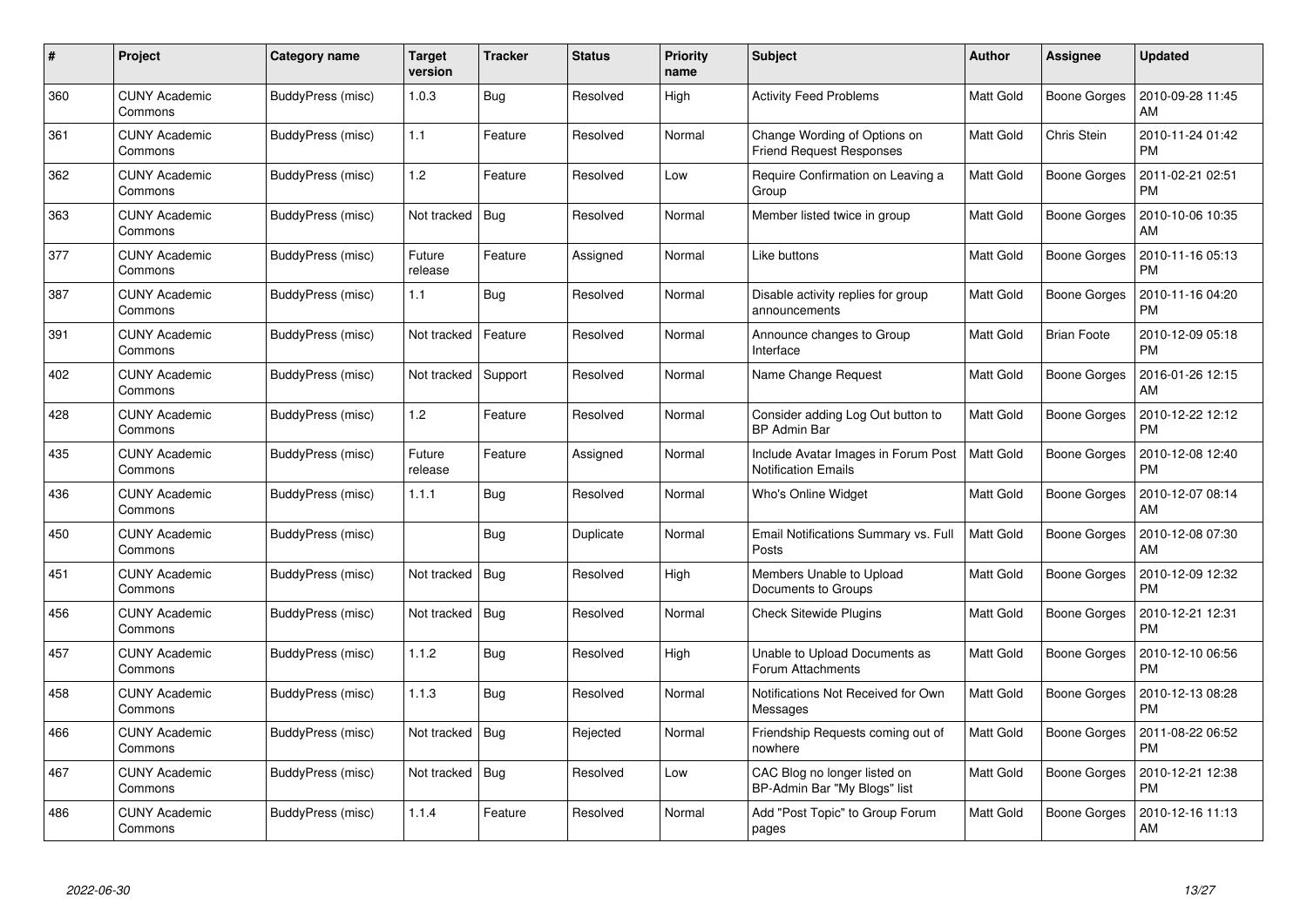| #   | Project                         | Category name     | <b>Target</b><br>version | <b>Tracker</b> | <b>Status</b> | <b>Priority</b><br>name | <b>Subject</b>                                                                           | Author           | Assignee            | <b>Updated</b>                |
|-----|---------------------------------|-------------------|--------------------------|----------------|---------------|-------------------------|------------------------------------------------------------------------------------------|------------------|---------------------|-------------------------------|
| 498 | <b>CUNY Academic</b><br>Commons | BuddyPress (misc) |                          | Feature        | Duplicate     | Normal                  | Create ability to respond to forum<br>posts by email                                     | Matt Gold        | <b>Boone Gorges</b> | 2010-12-20 11:34<br>AM        |
| 500 | <b>CUNY Academic</b><br>Commons | BuddyPress (misc) | Future<br>release        | Feature        | Assigned      | Normal                  | <b>Export Group Data</b>                                                                 | <b>Matt Gold</b> | <b>Boone Gorges</b> | 2010-12-19 12:09<br><b>PM</b> |
| 506 | <b>CUNY Academic</b><br>Commons | BuddyPress (misc) |                          | Feature        | Rejected      | Normal                  | Attachments for Group<br><b>Announcement Posts</b>                                       | Matt Gold        | <b>Boone Gorges</b> | 2016-10-24 11:20<br>AM        |
| 507 | <b>CUNY Academic</b><br>Commons | BuddyPress (misc) | 1.1.6                    | Bug            | Resolved      | High                    | Invite Anyone Rejects CUNY Email<br>Addresses                                            | <b>Matt Gold</b> | <b>Boone Gorges</b> | 2010-12-21 11:26<br>AM        |
| 510 | <b>CUNY Academic</b><br>Commons | BuddyPress (misc) | 1.2                      | Feature        | Resolved      | Normal                  | Change group slug placement on<br>group admin menu                                       | <b>Matt Gold</b> | <b>Boone Gorges</b> | 2011-02-21 04:51<br><b>PM</b> |
| 527 | <b>CUNY Academic</b><br>Commons | BuddyPress (misc) | 1.1.7                    | <b>Bug</b>     | Resolved      | Low                     | BP Admin Bar Doesn't Show up on<br>Cityscape Theme                                       | Matt Gold        | Boone Gorges        | 2011-01-04 03:39<br><b>PM</b> |
| 531 | <b>CUNY Academic</b><br>Commons | BuddyPress (misc) | 1.1.7                    | Bug            | Resolved      | Low                     | Member reports problems with avatar<br>cropping                                          | <b>Matt Gold</b> | Boone Gorges        | 2011-01-04 05:10<br><b>PM</b> |
| 532 | <b>CUNY Academic</b><br>Commons | BuddyPress (misc) | 1.3                      | Feature        | Resolved      | Normal                  | Allow members to paste in a group of<br>email addresses when sending<br>invites          | <b>Matt Gold</b> | <b>Boone Gorges</b> | 2011-09-13 01:12<br><b>PM</b> |
| 533 | <b>CUNY Academic</b><br>Commons | BuddyPress (misc) | 1.1.8                    | Bug            | Resolved      | Normal                  | Minor CSS issue on group page                                                            | <b>Matt Gold</b> | <b>Boone Gorges</b> | 2011-02-02 09:44<br>AM        |
| 538 | <b>CUNY Academic</b><br>Commons | BuddyPress (misc) | 1.1.8                    | <b>Bug</b>     | Resolved      | Normal                  | News feed assigns incorrect<br>trackback origins                                         | <b>Matt Gold</b> | Boone Gorges        | 2011-02-02 11:22<br>AM        |
| 539 | <b>CUNY Academic</b><br>Commons | BuddyPress (misc) | 1.2                      | Feature        | Rejected      | Normal                  | Allow document category names to<br>be edited                                            | <b>Matt Gold</b> | Boone Gorges        | 2011-01-24 12:52<br><b>PM</b> |
| 540 | <b>CUNY Academic</b><br>Commons | BuddyPress (misc) | 1.1.8                    | Bug            | Resolved      | Normal                  | Long BP Group Doc Names Hide<br>Edit/Delete Options                                      | <b>Matt Gold</b> | <b>Boone Gorges</b> | 2011-02-02 10:58<br>AM        |
| 546 | <b>CUNY Academic</b><br>Commons | BuddyPress (misc) | 1.1.8                    | Bug            | Resolved      | Normal                  | Add Group/Group Blog Author<br>Syncing on an Automated Basis to<br>the Group Blog Plugin | Matt Gold        | <b>Boone Gorges</b> | 2011-02-03 08:44<br>AM        |
| 554 | <b>CUNY Academic</b><br>Commons | BuddyPress (misc) | Future<br>release        | Feature        | Assigned      | Normal                  | Add Trackback notifications to<br>site-wide activity feed                                | <b>Matt Gold</b> | Boone Gorges        | 2015-11-09 06:19<br><b>PM</b> |
| 557 | <b>CUNY Academic</b><br>Commons | BuddyPress (misc) | 1.3                      | Feature        | Rejected      | Normal                  | Denied Size and Extension Alerts on<br>Forum posts                                       | <b>Matt Gold</b> | <b>Boone Gorges</b> | 2011-06-17 02:58<br><b>PM</b> |
| 561 | <b>CUNY Academic</b><br>Commons | BuddyPress (misc) |                          | Bug            | Resolved      | Normal                  | Copyright Violation                                                                      | Matt Gold        | Matt Gold           | 2011-02-05 03:10<br>PM        |
| 568 | <b>CUNY Academic</b><br>Commons | BuddyPress (misc) | 1.1.10                   | Bug            | Resolved      | High                    | Member reports trouble uploading<br>documents to groups                                  | Matt Gold        | <b>Boone Gorges</b> | 2011-02-10 02:33<br>PM        |
| 574 | <b>CUNY Academic</b><br>Commons | BuddyPress (misc) | 1.1.10                   | <b>Bug</b>     | Resolved      | High                    | Members unable to read documents<br>posted to groups                                     | Matt Gold        | Boone Gorges        | 2011-02-10 03:01<br><b>PM</b> |
| 590 | <b>CUNY Academic</b><br>Commons | BuddyPress (misc) | Not tracked Bug          |                | Resolved      | Normal                  | Roadmap Discussion                                                                       | Matt Gold        | Boone Gorges        | 2011-08-22 06:51<br>PM        |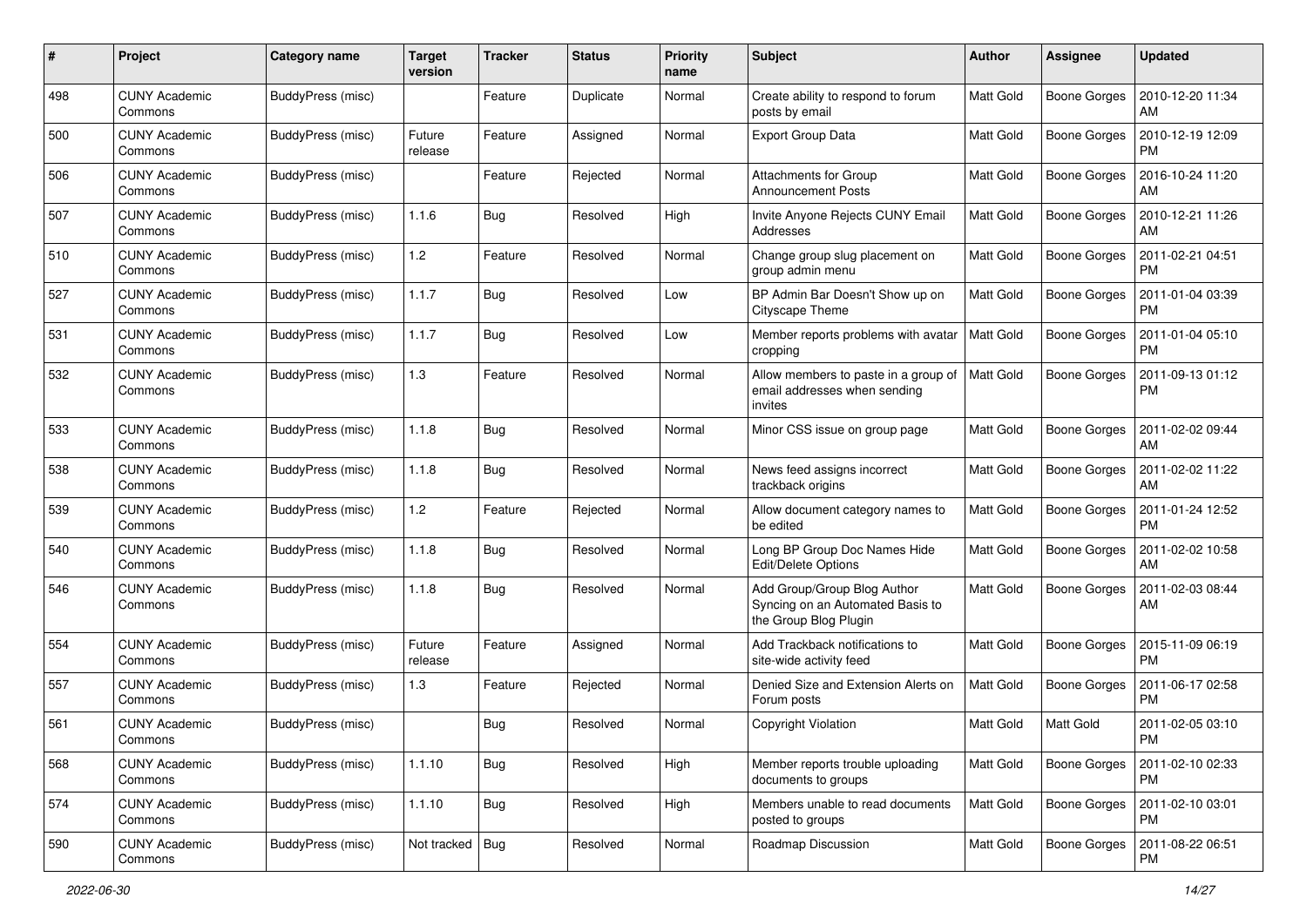| #   | Project                         | Category name     | <b>Target</b><br>version | <b>Tracker</b> | <b>Status</b> | <b>Priority</b><br>name | <b>Subject</b>                                                                                        | Author           | Assignee            | <b>Updated</b>                |
|-----|---------------------------------|-------------------|--------------------------|----------------|---------------|-------------------------|-------------------------------------------------------------------------------------------------------|------------------|---------------------|-------------------------------|
| 599 | <b>CUNY Academic</b><br>Commons | BuddyPress (misc) | Future<br>release        | Feature        | Assigned      | Normal                  | Consider adding rating plugins for<br><b>BuddyPress/BBPress</b>                                       | <b>Matt Gold</b> | Boone Gorges        | 2011-08-22 06:50<br><b>PM</b> |
| 605 | <b>CUNY Academic</b><br>Commons | BuddyPress (misc) | 1.1.10                   | Bug            | Rejected      | Normal                  | Member search on Group Invite Page<br>Not Working                                                     | <b>Matt Gold</b> | <b>Boone Gorges</b> | 2011-02-24 11:41<br><b>PM</b> |
| 606 | <b>CUNY Academic</b><br>Commons | BuddyPress (misc) | 1.1.10                   | Bug            | Rejected      | Low                     | Avatars don't show up in list of<br>members on group invite tool                                      | <b>Matt Gold</b> | <b>Boone Gorges</b> | 2011-02-24 11:47<br><b>PM</b> |
| 612 | <b>CUNY Academic</b><br>Commons | BuddyPress (misc) | 1.1.10                   | Bug            | Resolved      | Normal                  | Member reports trouble uploading<br>documents to groups                                               | <b>Matt Gold</b> | Boone Gorges        | 2011-03-07 10:12<br><b>PM</b> |
| 613 | <b>CUNY Academic</b><br>Commons | BuddyPress (misc) | 1.1.10                   | Bug            | Resolved      | Normal                  | Member reports group blog / group<br>member syncing                                                   | <b>Matt Gold</b> | <b>Boone Gorges</b> | 2011-03-03 09:26<br>АM        |
| 614 | <b>CUNY Academic</b><br>Commons | BuddyPress (misc) | 1.1.10                   | Bug            | Rejected      | Low                     | Log out button on BP Admin bar<br>covers logo                                                         | Matt Gold        | <b>Boone Gorges</b> | 2011-03-04 05:58<br><b>PM</b> |
| 615 | <b>CUNY Academic</b><br>Commons | BuddyPress (misc) |                          | Feature        | Rejected      | Low                     | "Enter" should trigger autocomplete<br>event                                                          | <b>Matt Gold</b> | Boone Gorges        | 2016-10-24 11:49<br>AM        |
| 623 | <b>CUNY Academic</b><br>Commons | BuddyPress (misc) | 1.2                      | Feature        | Resolved      | Normal                  | <b>BuddyPress Docs: Move</b><br>Paste-from-Word Icon Into Top Row<br>of Tiny-MCE icons                | <b>Matt Gold</b> | <b>Boone Gorges</b> | 2011-02-28 06:33<br><b>PM</b> |
| 626 | <b>CUNY Academic</b><br>Commons | BuddyPress (misc) | Not tracked              | Bug            | Resolved      | Normal                  | Edit Help Blog Post on Syncing<br>Group/Blog Authorship                                               | Matt Gold        | Sarah<br>Morgano    | 2011-10-13 11:29<br>AM        |
| 627 | <b>CUNY Academic</b><br>Commons | BuddyPress (misc) | 1.2                      | Feature        | Resolved      | Normal                  | Add LaTeX support for BP Group<br>Forums                                                              | <b>Matt Gold</b> | <b>Boone Gorges</b> | 2011-05-09 05:21<br><b>PM</b> |
| 629 | <b>CUNY Academic</b><br>Commons | BuddyPress (misc) | 1.2                      | Feature        | Resolved      | Normal                  | Create Required Profile Field to<br>Define User Status                                                | <b>Matt Gold</b> | Matt Gold           | 2011-03-17 06:34<br><b>PM</b> |
| 635 | <b>CUNY Academic</b><br>Commons | BuddyPress (misc) | Future<br>release        | Feature        | Assigned      | Normal                  | Big Blue Button - Videoconferencing<br>in Groups and Blogs                                            | Matt Gold        | Boone Gorges        | 2011-03-14 03:24<br><b>PM</b> |
| 638 | <b>CUNY Academic</b><br>Commons | BuddyPress (misc) | 1.1.11                   | Bug            | Resolved      | Normal                  | Email Notifications Include Odd<br>Characters                                                         | <b>Matt Gold</b> | <b>Boone Gorges</b> | 2011-03-16 11:06<br>AM        |
| 642 | <b>CUNY Academic</b><br>Commons | BuddyPress (misc) | Not tracked              | Feature        | Resolved      | Normal                  | Create new BuddyPress Profile Field<br>to Designate Role                                              | Matt Gold        | Matt Gold           | 2011-09-24 03:22<br><b>PM</b> |
| 643 | <b>CUNY Academic</b><br>Commons | BuddyPress (misc) | 1.3                      | Feature        | Resolved      | Normal                  | Create Mechanism to Require People<br>to Fill Out New Identity Profile Field                          | <b>Matt Gold</b> | Boone Gorges        | 2011-10-19 01:50<br><b>PM</b> |
| 646 | <b>CUNY Academic</b><br>Commons | BuddyPress (misc) | 1.2                      | Bug            | Resolved      | Low                     | Change Error Message Non<br>Logged-In Users See When<br>Authorized Page is Requested<br>Without Login | <b>Matt Gold</b> | Boone Gorges        | 2011-03-22 10:28<br>AM        |
| 648 | <b>CUNY Academic</b><br>Commons | BuddyPress (misc) | 1.3                      | Feature        | Resolved      | Normal                  | Create Print functionality for<br><b>BuddyPress Docs</b>                                              | Matt Gold        | <b>Boone Gorges</b> | 2011-07-19 11:46<br>AM        |
| 649 | <b>CUNY Academic</b><br>Commons | BuddyPress (misc) | 1.3                      | Feature        | Resolved      | Normal                  | Create Copy All button for<br><b>BuddyPress Docs</b>                                                  | Matt Gold        | Boone Gorges        | 2011-09-13 11:59<br>AM        |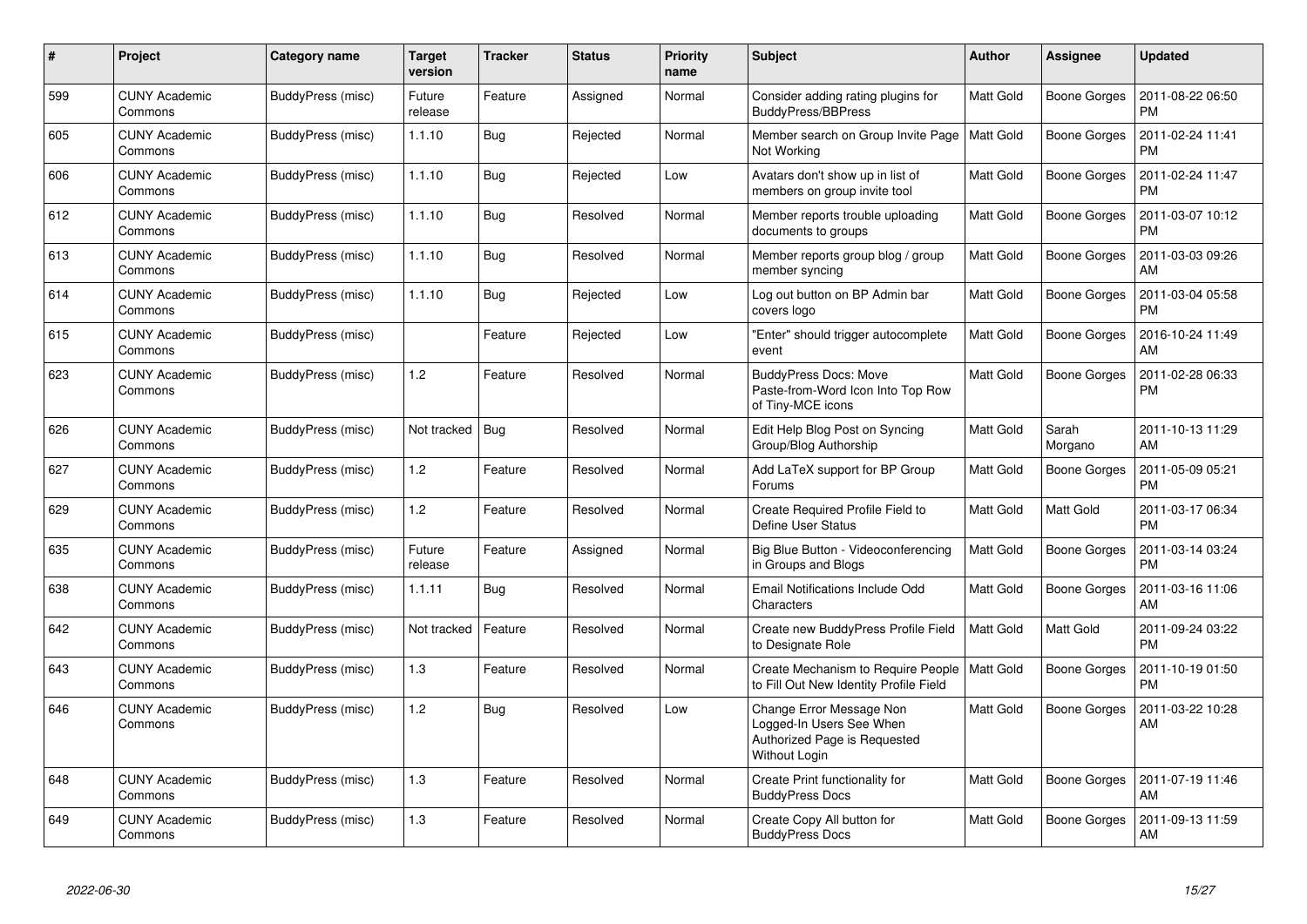| #   | Project                         | Category name     | <b>Target</b><br>version | <b>Tracker</b> | <b>Status</b> | <b>Priority</b><br>name | <b>Subject</b>                                                                    | <b>Author</b>    | Assignee            | <b>Updated</b>                |
|-----|---------------------------------|-------------------|--------------------------|----------------|---------------|-------------------------|-----------------------------------------------------------------------------------|------------------|---------------------|-------------------------------|
| 651 | <b>CUNY Academic</b><br>Commons | BuddyPress (misc) | Not tracked              | Feature        | Resolved      | Normal                  | Update Roadmap                                                                    | Matt Gold        | <b>Boone Gorges</b> | 2011-03-26 07:20<br>PM        |
| 654 | <b>CUNY Academic</b><br>Commons | BuddyPress (misc) | Not tracked              | Feature        | Rejected      | Normal                  | User Interface Issues                                                             | <b>Matt Gold</b> | Chris Stein         | 2016-01-26 10:53<br>AM        |
| 656 | <b>CUNY Academic</b><br>Commons | BuddyPress (misc) | 1.2                      | Bug            | Resolved      | Low                     | <b>Conflicting Email Subscription</b><br>Messages                                 | Matt Gold        | <b>Boone Gorges</b> | 2011-04-10 10:10<br><b>PM</b> |
| 660 | <b>CUNY Academic</b><br>Commons | BuddyPress (misc) | 1.2                      | Bug            | Resolved      | Low                     | HTML Markup appears in activity<br>comment                                        | <b>Matt Gold</b> | <b>Boone Gorges</b> | 2011-04-04 02:39<br><b>PM</b> |
| 661 | <b>CUNY Academic</b><br>Commons | BuddyPress (misc) | 1.2                      | Bug            | Resolved      | Low                     | HTML Special Characters Appear in<br><b>Email Notification Text</b>               | <b>Matt Gold</b> | Raymond Hoh         | 2011-05-04 08:55<br>AM        |
| 674 | <b>CUNY Academic</b><br>Commons | BuddyPress (misc) | Not tracked              | Bug            | Rejected      | Normal                  | <b>Errant Friend Request?</b>                                                     | <b>Matt Gold</b> | Boone Gorges        | 2011-04-06 11:28<br><b>PM</b> |
| 697 | <b>CUNY Academic</b><br>Commons | BuddyPress (misc) | 1.3                      | Feature        | Resolved      | Normal                  | Member request: Indented text in<br>Forum Posts                                   | <b>Matt Gold</b> | Boone Gorges        | 2011-09-13 03:29<br><b>PM</b> |
| 724 | <b>CUNY Academic</b><br>Commons | BuddyPress (misc) | 1.2.1                    | Bug            | Rejected      | Normal                  | Word Limit on Email Notifications of<br>Forum Posts?                              | Matt Gold        | <b>Boone Gorges</b> | 2011-05-11 12:04<br>PM        |
| 731 | <b>CUNY Academic</b><br>Commons | BuddyPress (misc) | 1.2.1                    | Bug            | Resolved      | Normal                  | Member reports a problem posting to<br>a private group                            | <b>Matt Gold</b> | <b>Boone Gorges</b> | 2011-05-03 07:10<br><b>PM</b> |
| 735 | <b>CUNY Academic</b><br>Commons | BuddyPress (misc) | 1.2.5                    | Feature        | Resolved      | Normal                  | BP Docs - Include Check-Box to<br>Avoid Email Notifications of Minor<br>Edits     | Matt Gold        | <b>Boone Gorges</b> | 2011-07-24 11:34<br>AM        |
| 746 | <b>CUNY Academic</b><br>Commons | BuddyPress (misc) | 1.3                      | Bug            | Resolved      | Normal                  | Create Pop-Up Login Overlay                                                       | <b>Matt Gold</b> | Raymond Hoh         | 2011-05-16 06:32<br><b>PM</b> |
| 762 | <b>CUNY Academic</b><br>Commons | BuddyPress (misc) |                          | Bug            | Resolved      | Normal                  | <b>Resolve Email Notification Problems</b><br>with Lehman addresses               | <b>Matt Gold</b> |                     | 2012-02-28 10:52<br>AM        |
| 763 | <b>CUNY Academic</b><br>Commons | BuddyPress (misc) | 1.2.3                    | Bug            | Resolved      | Low                     | Resaving BP Docs Preferences on<br>Same Setting Produces Unclear Error<br>Message | Matt Gold        | <b>Boone Gorges</b> | 2011-06-02 09:19<br>AM        |
| 774 | <b>CUNY Academic</b><br>Commons | BuddyPress (misc) | 1.3                      | Feature        | Resolved      | Normal                  | Consider Allowing Email to Be Sent<br><b>Between Unfriended Members</b>           | Matt Gold        | Boone Gorges        | 2011-06-16 04:06<br><b>PM</b> |
| 778 | <b>CUNY Academic</b><br>Commons | BuddyPress (misc) | 1.2.2                    | <b>Bug</b>     | Resolved      | Normal                  | <b>Private BP Docs Comment</b><br>Notification in RSS Feed                        | <b>Matt Gold</b> | <b>Boone Gorges</b> | 2011-06-02 09:29<br>AM        |
| 782 | <b>CUNY Academic</b><br>Commons | BuddyPress (misc) | 1.2.3                    | Feature        | Resolved      | Normal                  | Add Captcha Plugin                                                                | Matt Gold        | Boone Gorges        | 2011-06-06 10:37<br>AM        |
| 783 | <b>CUNY Academic</b><br>Commons | BuddyPress (misc) | 1.2.4                    | Bug            | Resolved      | Normal                  | <b>Broken Avatar Images</b>                                                       | Matt Gold        | <b>Boone Gorges</b> | 2011-06-06 02:49<br><b>PM</b> |
| 806 | <b>CUNY Academic</b><br>Commons | BuddyPress (misc) | 1.2.4                    | <b>Bug</b>     | Resolved      | Normal                  | BP Docs Notification Throttling Issues   Matt Gold                                |                  | Boone Gorges        | 2011-06-08 12:17<br><b>PM</b> |
| 810 | <b>CUNY Academic</b><br>Commons | BuddyPress (misc) | 1.2.4                    | <b>Bug</b>     | Resolved      | Normal                  | Can't see all blogs in "My Blogs"                                                 | Matt Gold        | Boone Gorges        | 2011-07-12 10:51<br>PM        |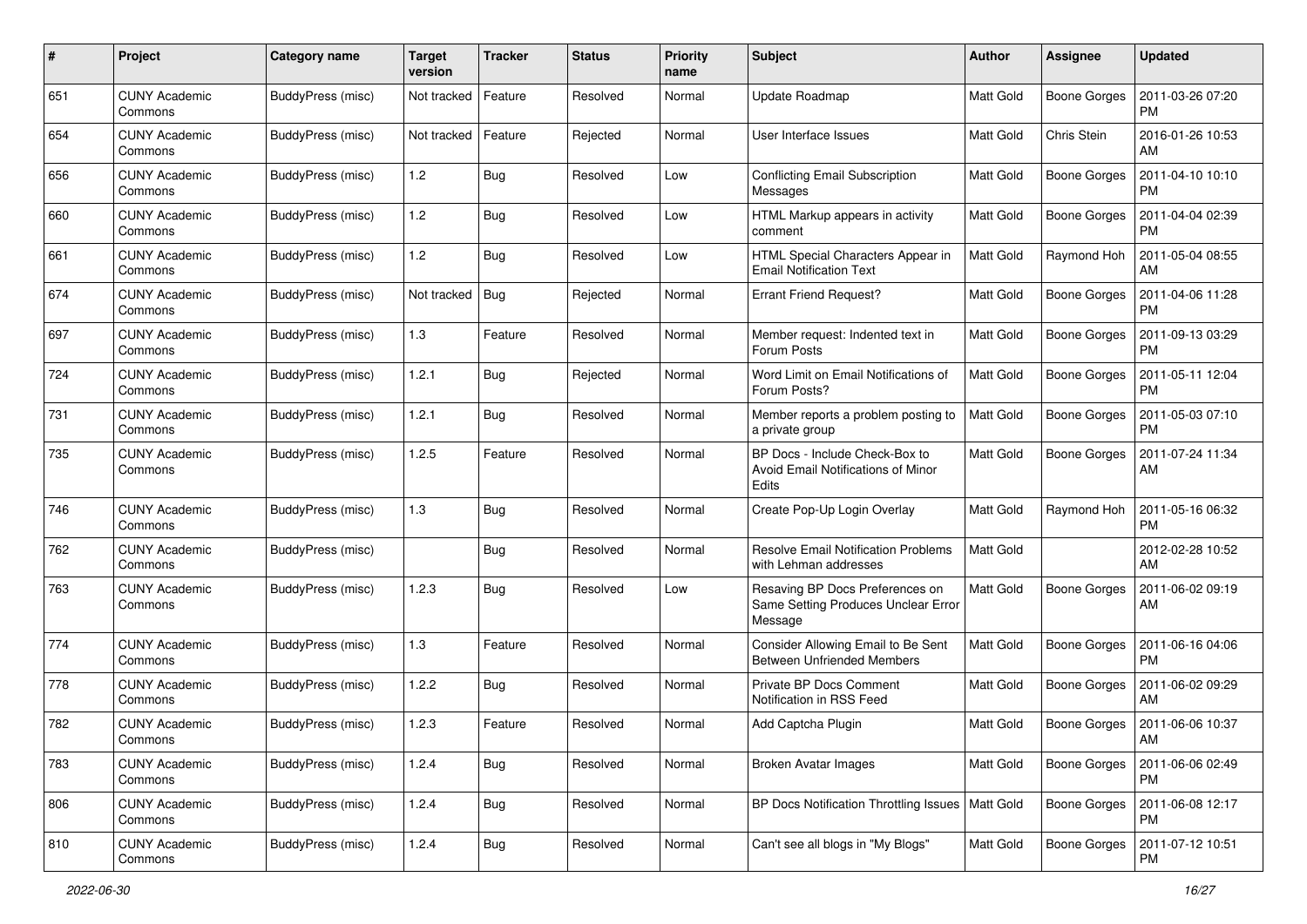| #    | Project                         | Category name            | <b>Target</b><br>version | <b>Tracker</b> | <b>Status</b> | <b>Priority</b><br>name | Subject                                                                        | Author           | Assignee            | <b>Updated</b>                |
|------|---------------------------------|--------------------------|--------------------------|----------------|---------------|-------------------------|--------------------------------------------------------------------------------|------------------|---------------------|-------------------------------|
| 856  | <b>CUNY Academic</b><br>Commons | BuddyPress (misc)        | 1.2.4                    | Bug            | Resolved      | Low                     | Text-alignment issue on group                                                  | <b>Matt Gold</b> | Raymond Hoh         | 2011-06-22 10:02<br><b>PM</b> |
| 905  | <b>CUNY Academic</b><br>Commons | BuddyPress (misc)        | 1.2.4                    | <b>Bug</b>     | Resolved      | Low                     | <b>BP Docs Authentication Issue</b>                                            | <b>Matt Gold</b> | <b>Boone Gorges</b> | 2011-07-12 01:39<br><b>PM</b> |
| 906  | CUNY Academic<br>Commons        | BuddyPress (misc)        | 1.3                      | Feature        | Resolved      | Low                     | Allow users to edit BP Doc comments                                            | <b>Matt Gold</b> | <b>Boone Gorges</b> | 2011-09-14 01:27<br>AM        |
| 908  | <b>CUNY Academic</b><br>Commons | BuddyPress (misc)        | 1.2.4                    | Bug            | Resolved      | Normal                  | Free a BP Doc from Locked Status                                               | Matt Gold        | <b>Boone Gorges</b> | 2011-07-02 11:15<br>PM        |
| 909  | <b>CUNY Academic</b><br>Commons | BuddyPress (misc)        |                          | Feature        | Duplicate     | Normal                  | Create Calendar Feature for Groups                                             | <b>Matt Gold</b> | <b>Boone Gorges</b> | 2012-07-16 12:38<br><b>PM</b> |
| 929  | <b>CUNY Academic</b><br>Commons | BuddyPress (misc)        | Not tracked              | Support        | Resolved      | Normal                  | Request: Change Member ID                                                      | <b>Matt Gold</b> | Boone Gorges        | 2011-07-08 02:25<br><b>PM</b> |
| 950  | <b>CUNY Academic</b><br>Commons | BuddyPress (misc)        | 1.2.4                    | Bug            | Rejected      | Normal                  | Spam/Moderation Issue                                                          | Matt Gold        | <b>Boone Gorges</b> | 2011-07-11 09:15<br>AM        |
| 992  | <b>CUNY Academic</b><br>Commons | BuddyPress (misc)        | 1.2.5                    | <b>Bug</b>     | Resolved      | Normal                  | BP Docs comments show up on WP<br>Dashboard                                    | <b>Matt Gold</b> | Boone Gorges        | 2011-07-19 02:17<br>PM        |
| 993  | <b>CUNY Academic</b><br>Commons | BuddyPress (misc)        | 1.2.5                    | <b>Bug</b>     | Resolved      | Low                     | <b>BP Docs Notification Issue</b>                                              | <b>Matt Gold</b> | Boone Gorges        | 2011-07-20 12:10<br>AM        |
| 1117 | <b>CUNY Academic</b><br>Commons | BuddyPress (misc)        | 1.2.5                    | <b>Bug</b>     | Resolved      | Normal                  | Character Display Error in Feed                                                | <b>Matt Gold</b> | <b>Boone Gorges</b> | 2011-09-12 06:29<br><b>PM</b> |
| 1143 | <b>CUNY Academic</b><br>Commons | BuddyPress (misc)        | 1.2.5                    | Bug            | Resolved      | Normal                  | Notifications of Old Posts                                                     | <b>Matt Gold</b> |                     | 2011-08-30 09:56<br>PM        |
| 1145 | <b>CUNY Academic</b><br>Commons | BuddyPress (misc)        | 1.2.5                    | <b>Bug</b>     | Resolved      | Low                     | Alert Box on Group Join                                                        | <b>Matt Gold</b> | <b>Boone Gorges</b> | 2011-09-12 05:56<br><b>PM</b> |
| 1162 | <b>CUNY Academic</b><br>Commons | BuddyPress (misc)        | 1.2.5                    | Feature        | Resolved      | Normal                  | Organization of "My Blogs" Dropdown<br>on Nav Bar                              | <b>Matt Gold</b> | Boone Gorges        | 2011-09-14 01:24<br>AM        |
| 1191 | <b>CUNY Academic</b><br>Commons | BuddyPress (misc)        |                          | Feature        | Rejected      | Normal                  | Integrate Zotero Libraries into<br>Individual and Group Profiles               | Matt Gold        | <b>Boone Gorges</b> | 2015-11-09 05:46<br><b>PM</b> |
| 1199 | <b>CUNY Academic</b><br>Commons | BuddyPress (misc)        | 1.4                      | Feature        | Resolved      | Normal                  | Add Option for Open Text Field to BP<br>Profile Checkbox Fields                | <b>Matt Gold</b> | <b>Boone Gorges</b> | 2012-08-01 05:23<br>PM        |
| 1220 | <b>CUNY Academic</b><br>Commons | BuddyPress (misc)        |                          | Feature        | Duplicate     | Normal                  | Create native WordPress version of<br>UserVoice integrated into the<br>Commons | <b>Matt Gold</b> | <b>Boone Gorges</b> | 2012-08-15 01:15<br><b>PM</b> |
| 1249 | <b>CUNY Academic</b><br>Commons | <b>BuddyPress</b> (misc) |                          | Feature        | Rejected      | Low                     | Highlight password-change options<br>for people using automated<br>passwords   | Matt Gold        | Dominic Giglio      | 2012-07-02 07:50<br>AM        |
| 1256 | <b>CUNY Academic</b><br>Commons | BuddyPress (misc)        | 1.3                      | Feature        | Resolved      | Normal                  | Enable BP Docs by default on<br>Commons groups                                 | Matt Gold        | <b>Boone Gorges</b> | 2011-11-15 02:27<br>PM        |
| 1294 | <b>CUNY Academic</b><br>Commons | BuddyPress (misc)        | Not tracked   Bug        |                | Resolved      | Normal                  | Profile Field Search by College Not<br><b>Working Correctly</b>                | Matt Gold        | Boone Gorges        | 2011-12-09 07:11<br>AM        |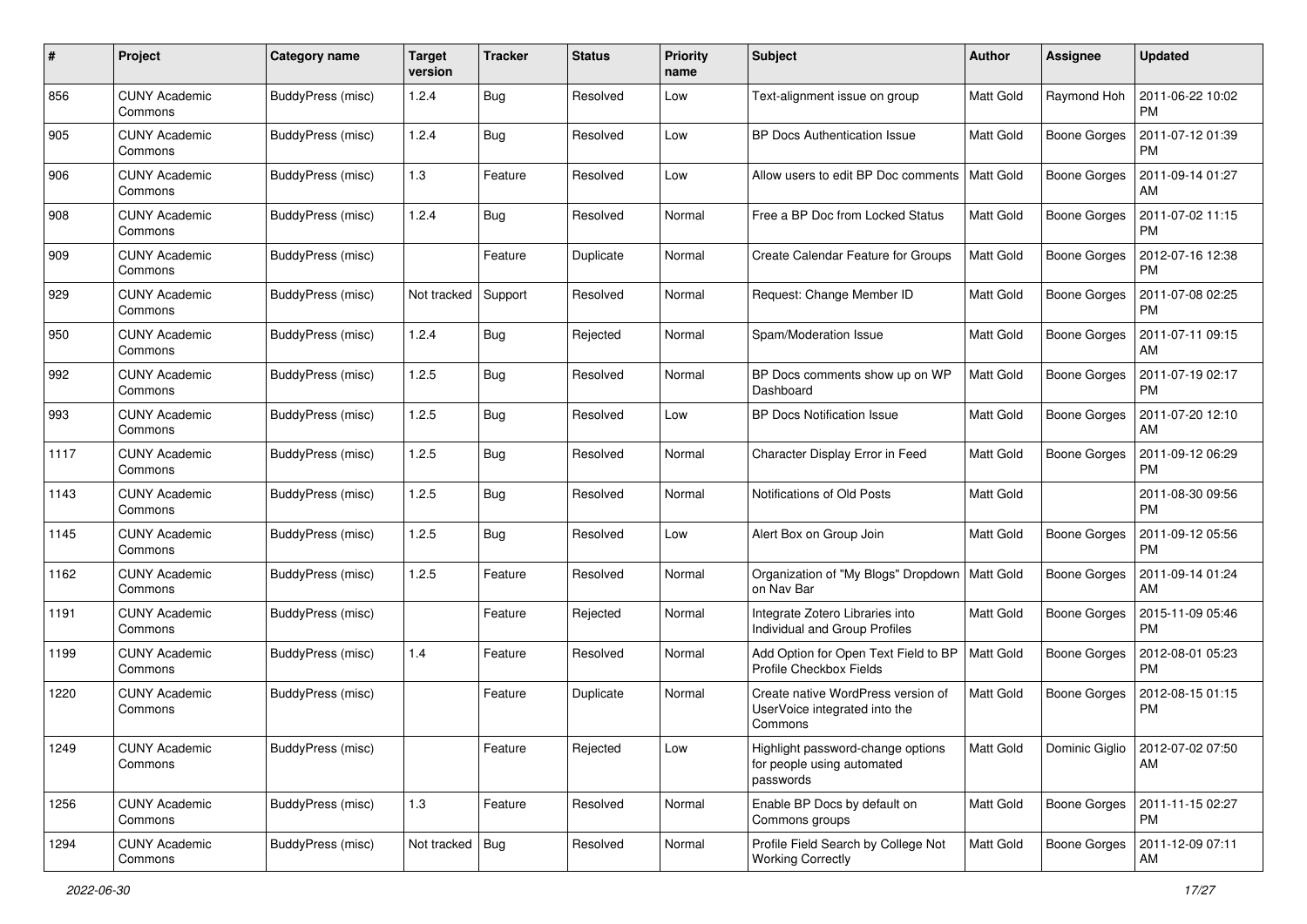| #    | Project                         | <b>Category name</b> | <b>Target</b><br>version | <b>Tracker</b> | <b>Status</b> | Priority<br>name | Subject                                                                       | Author           | Assignee            | <b>Updated</b>                |
|------|---------------------------------|----------------------|--------------------------|----------------|---------------|------------------|-------------------------------------------------------------------------------|------------------|---------------------|-------------------------------|
| 1321 | <b>CUNY Academic</b><br>Commons | BuddyPress (misc)    | 1.2.5                    | <b>Bug</b>     | Duplicate     | Normal           | BP Doc Comment Doesn't Show Up<br>on Doc (but does appear in group<br>stream) | <b>Matt Gold</b> | <b>Boone Gorges</b> | 2011-11-04 08:04<br>AM        |
| 1344 | <b>CUNY Academic</b><br>Commons | BuddyPress (misc)    | 1.3                      | Bug            | Resolved      | Normal           | Activity Feed Items not Appearing in<br>Group                                 | <b>Matt Gold</b> | <b>Boone Gorges</b> | 2011-11-14 11:26<br>AM        |
| 1345 | <b>CUNY Academic</b><br>Commons | BuddyPress (misc)    | 1.3                      | Bug            | Resolved      | Normal           | Consider Adding BuddyPress Group<br>for Community Admins and Mods<br>Plugin   | Matt Gold        | <b>Boone Gorges</b> | 2011-11-28 03:17<br>PM        |
| 1386 | <b>CUNY Academic</b><br>Commons | BuddyPress (misc)    | 1.5                      | Feature        | Resolved      | Low              | Create way to create custom order<br>BP Profile Field checklist items         | <b>Matt Gold</b> | Dominic Giglio      | 2012-12-18 10:38<br>AM        |
| 1387 | <b>CUNY Academic</b><br>Commons | BuddyPress (misc)    | Not tracked              | Feature        | Resolved      | Normal           | Add Alumnus/a Category for BP<br><b>Profile Fields</b>                        | <b>Matt Gold</b> | Matt Gold           | 2011-11-29 12:04<br>AM        |
| 1390 | <b>CUNY Academic</b><br>Commons | BuddyPress (misc)    | 1.4                      | Feature        | Resolved      | Normal           | Show "Kitchen Sink" by Default in<br><b>TinyMCE</b>                           | Matt Gold        | Dominic Giglio      | 2012-02-28 10:37<br>AM        |
| 1393 | <b>CUNY Academic</b><br>Commons | BuddyPress (misc)    | Not tracked              | Feature        | Resolved      | Normal           | Add Postdoc option to Profile Role                                            | <b>Matt Gold</b> | Matt Gold           | 2011-12-03 04:17<br><b>PM</b> |
| 1394 | <b>CUNY Academic</b><br>Commons | BuddyPress (misc)    | 1.3                      | Feature        | Rejected      | Normal           | Update Filters to include new BP<br>Profile roles                             | <b>Matt Gold</b> | Boone Gorges        | 2011-12-09 07:11<br>AM        |
| 1400 | <b>CUNY Academic</b><br>Commons | BuddyPress (misc)    | 1.2.7                    | Bug            | Resolved      | Normal           | Firefox Login Caching Issue                                                   | Matt Gold        | Boone Gorges        | 2011-12-06 05:53<br><b>PM</b> |
| 1401 | <b>CUNY Academic</b><br>Commons | BuddyPress (misc)    | 1.4                      | <b>Bug</b>     | Resolved      | Low              | Avoiding really long blog names                                               | Matt Gold        | Dominic Giglio      | 2012-07-16 01:02<br><b>PM</b> |
| 1411 | <b>CUNY Academic</b><br>Commons | BuddyPress (misc)    | 1.3.17                   | Feature        | Resolved      | Low              | <b>Deleting Docs</b>                                                          | <b>Matt Gold</b> | <b>Boone Gorges</b> | 2012-07-02 12:43<br><b>PM</b> |
| 1412 | <b>CUNY Academic</b><br>Commons | BuddyPress (misc)    | 1.3                      | <b>Bug</b>     | Resolved      | Normal           | Alter text on pop-up message about<br>role field                              | Matt Gold        | <b>Boone Gorges</b> | 2011-12-08 12:58<br><b>PM</b> |
| 1441 | <b>CUNY Academic</b><br>Commons | BuddyPress (misc)    | Not tracked              | Support        | Rejected      | Normal           | Hiding BP Admin bar on a subdomain<br>blog                                    | Matt Gold        | <b>Boone Gorges</b> | 2011-12-14 04:01<br><b>PM</b> |
| 1451 | <b>CUNY Academic</b><br>Commons | BuddyPress (misc)    | 1.3.1                    | Bug            | Resolved      | Normal           | Social Media Profile Icons Not<br>Showing Up Automatically?                   | <b>Matt Gold</b> | <b>Boone Gorges</b> | 2011-12-15 07:06<br><b>PM</b> |
| 1453 | <b>CUNY Academic</b><br>Commons | BuddyPress (misc)    |                          | Bug            | Rejected      | High             | Multiple problems with featured<br>image widget for blog posts                | <b>Matt Gold</b> | Dominic Giglio      | 2012-07-02 04:22<br><b>PM</b> |
| 1455 | <b>CUNY Academic</b><br>Commons | BuddyPress (misc)    | 1.3.1                    | Bug            | Resolved      | Normal           | Errant error message on Groups<br>page                                        | Matt Gold        | Boone Gorges        | 2011-12-16 02:05<br>PM        |
| 1457 | <b>CUNY Academic</b><br>Commons | BuddyPress (misc)    | 1.4                      | Feature        | Resolved      | Low              | Allow people to clear old status<br>updates                                   | Matt Gold        | Dominic Giglio      | 2012-04-24 10:35<br>AM        |
| 1487 | <b>CUNY Academic</b><br>Commons | BuddyPress (misc)    | 1.3.3                    | Feature        | Resolved      | Normal           | Bug when using Featured Widget to<br>display a page                           | Matt Gold        | <b>Boone Gorges</b> | 2012-01-10 10:05<br><b>PM</b> |
| 1488 | <b>CUNY Academic</b><br>Commons | BuddyPress (misc)    | 1.3.3                    | <b>Bug</b>     | Resolved      | Normal           | Unable to edit forum post                                                     | Matt Gold        | <b>Boone Gorges</b> | 2012-01-10 07:20<br><b>PM</b> |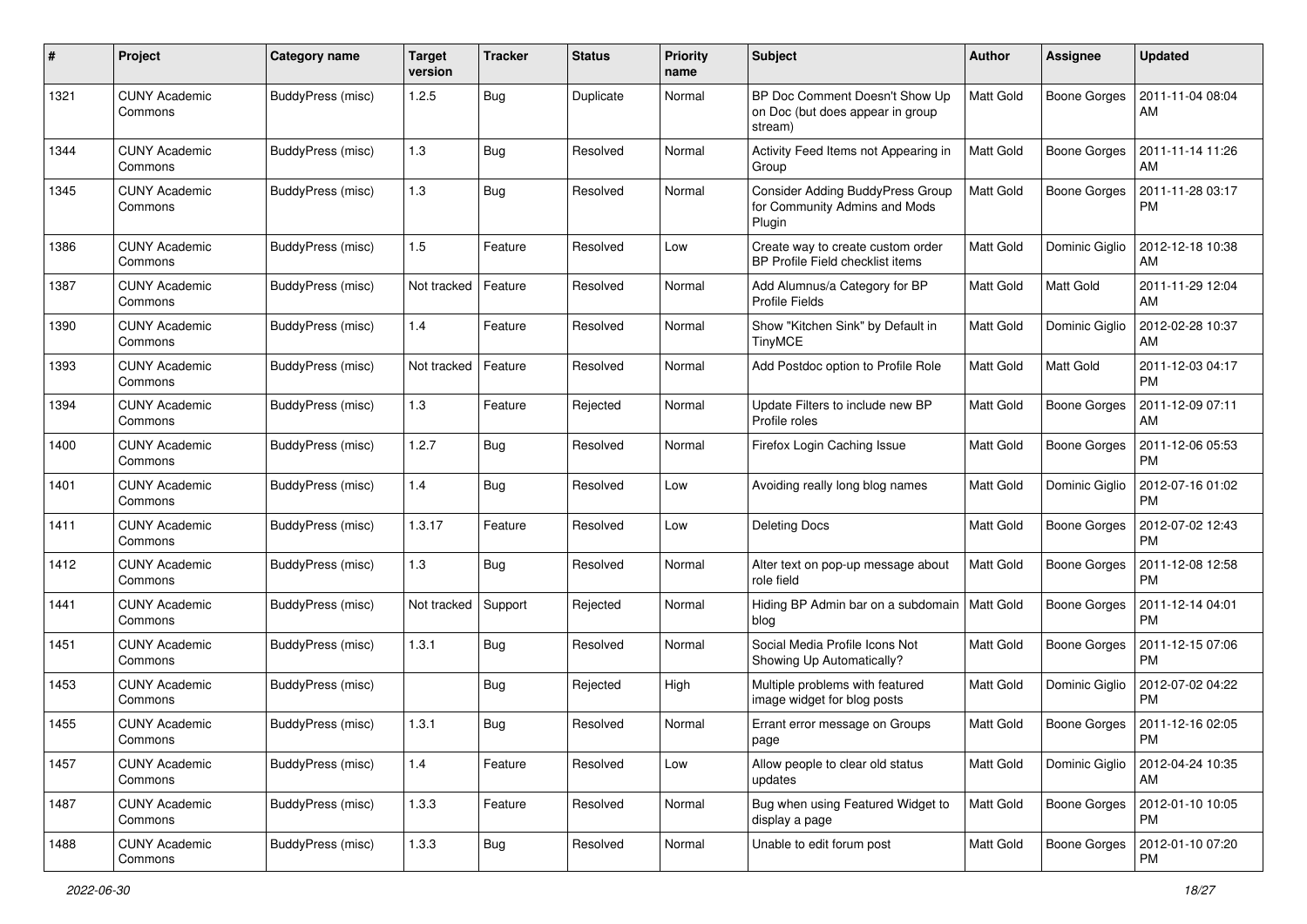| #    | Project                         | Category name     | Target<br>version | <b>Tracker</b> | <b>Status</b> | <b>Priority</b><br>name | <b>Subject</b>                                                     | <b>Author</b>    | Assignee            | <b>Updated</b>                |
|------|---------------------------------|-------------------|-------------------|----------------|---------------|-------------------------|--------------------------------------------------------------------|------------------|---------------------|-------------------------------|
| 1495 | <b>CUNY Academic</b><br>Commons | BuddyPress (misc) | 1.3.3             | <b>Bug</b>     | Rejected      | Low                     | Newest Member Filter on homepage<br>not working                    | <b>Matt Gold</b> | <b>Boone Gorges</b> | 2011-12-22 11:29<br>AM        |
| 1498 | <b>CUNY Academic</b><br>Commons | BuddyPress (misc) | 1.3.3             | Bug            | Resolved      | Normal                  | Non-Logged in User Redirect Feature<br>not working                 | <b>Matt Gold</b> | <b>Boone Gorges</b> | 2012-01-11 04:57<br><b>PM</b> |
| 1503 | <b>CUNY Academic</b><br>Commons | BuddyPress (misc) | 1.3.3             | Bug            | Resolved      | Normal                  | File list not showing file descriptions                            | <b>Matt Gold</b> | <b>Boone Gorges</b> | 2012-01-10 07:28<br><b>PM</b> |
| 1504 | <b>CUNY Academic</b><br>Commons | BuddyPress (misc) | 1.4               | Feature        | Resolved      | Normal                  | Allow members to choose multiple<br>colleges on Profile pages      | Matt Gold        | Boone Gorges        | 2012-08-01 03:34<br><b>PM</b> |
| 1505 | <b>CUNY Academic</b><br>Commons | BuddyPress (misc) | 1.4               | Feature        | Duplicate     | Normal                  | Allow members to clear past status<br>updates                      | <b>Matt Gold</b> | <b>Boone Gorges</b> | 2012-04-06 04:42<br><b>PM</b> |
| 1507 | <b>CUNY Academic</b><br>Commons | BuddyPress (misc) | 1.3.3             | Feature        | Resolved      | Normal                  | Add Custom Sidebar Plugin                                          | Matt Gold        | Boone Gorges        | 2012-01-10 07:30<br><b>PM</b> |
| 1545 | <b>CUNY Academic</b><br>Commons | BuddyPress (misc) | 1.3.5             | Bug            | Resolved      | Normal                  | Problem with BP Doc Comment Edit<br>Icon in Forums                 | <b>Matt Gold</b> | <b>Boone Gorges</b> | 2012-01-16 06:14<br><b>PM</b> |
| 1546 | <b>CUNY Academic</b><br>Commons | BuddyPress (misc) | 1.3.5             | <b>Bug</b>     | Resolved      | Low                     | Unable to view comparative<br>document history in BP Docs          | Matt Gold        | Boone Gorges        | 2012-01-17 06:13<br><b>PM</b> |
| 1555 | <b>CUNY Academic</b><br>Commons | BuddyPress (misc) | 1.3.6             | Bug            | Resolved      | Low                     | Sticky forum post shows up twice in<br>post listings               | <b>Matt Gold</b> | <b>Boone Gorges</b> | 2012-02-08 06:44<br><b>PM</b> |
| 1556 | <b>CUNY Academic</b><br>Commons | BuddyPress (misc) | 1.3.6             | Feature        | Rejected      | Normal                  | New option for College profile field                               | <b>Matt Gold</b> | Boone Gorges        | 2012-01-19 08:12<br>AM        |
| 1558 | <b>CUNY Academic</b><br>Commons | BuddyPress (misc) | 1.3.6             | <b>Bug</b>     | Resolved      | Normal                  | Login Issues                                                       | Matt Gold        | <b>Boone Gorges</b> | 2012-02-08 06:40<br><b>PM</b> |
| 1559 | <b>CUNY Academic</b><br>Commons | BuddyPress (misc) |                   | Feature        | Rejected      | Normal                  | Crop Text Length Field on Featured<br>Homepage Widget Doesn't Work | <b>Matt Gold</b> | Dominic Giglio      | 2012-07-02 12:10<br><b>PM</b> |
| 1560 | <b>CUNY Academic</b><br>Commons | BuddyPress (misc) | 1.3.12            | Outreach       | Resolved      | Normal                  | Add social media icons/info to About<br>page and Contact Us page   | <b>Matt Gold</b> | Boone Gorges        | 2012-04-12 09:07<br>AM        |
| 1568 | <b>CUNY Academic</b><br>Commons | BuddyPress (misc) | Not tracked       | Bug            | Resolved      | Normal                  | Member reports problem with email<br>notifications                 | Matt Gold        |                     | 2012-02-28 10:51<br>AM        |
| 1571 | <b>CUNY Academic</b><br>Commons | BuddyPress (misc) | 1.3.6             | <b>Bug</b>     | Resolved      | Low                     | Non-CUNY Sign-Up Code Pages<br>Published                           | Matt Gold        | Boone Gorges        | 2012-02-08 04:46<br><b>PM</b> |
| 1614 | <b>CUNY Academic</b><br>Commons | BuddyPress (misc) | 1.3.11            | Bug            | Resolved      | Normal                  | Non-CUNY Sign-Up Code<br><b>Disappears After Creation</b>          | <b>Matt Gold</b> | <b>Boone Gorges</b> | 2012-04-05 01:50<br>AM        |
| 1615 | <b>CUNY Academic</b><br>Commons | BuddyPress (misc) |                   | Feature        | Duplicate     | Low                     | Forum search                                                       | Matt Gold        | Boone Gorges        | 2012-02-04 10:22<br>AM        |
| 1616 | <b>CUNY Academic</b><br>Commons | BuddyPress (misc) | 1.3.7             | Bug            | Resolved      | Low                     | BP Docs timeout issue                                              | Matt Gold        | <b>Boone Gorges</b> | 2012-02-21 03:23<br><b>PM</b> |
| 1624 | CUNY Academic<br>Commons        | BuddyPress (misc) | Future<br>release | Feature        | Rejected      | Low                     | Group's announcements disappear<br>when group privacy changed      | <b>Matt Gold</b> | Boone Gorges        | 2012-02-29 09:31<br>AM        |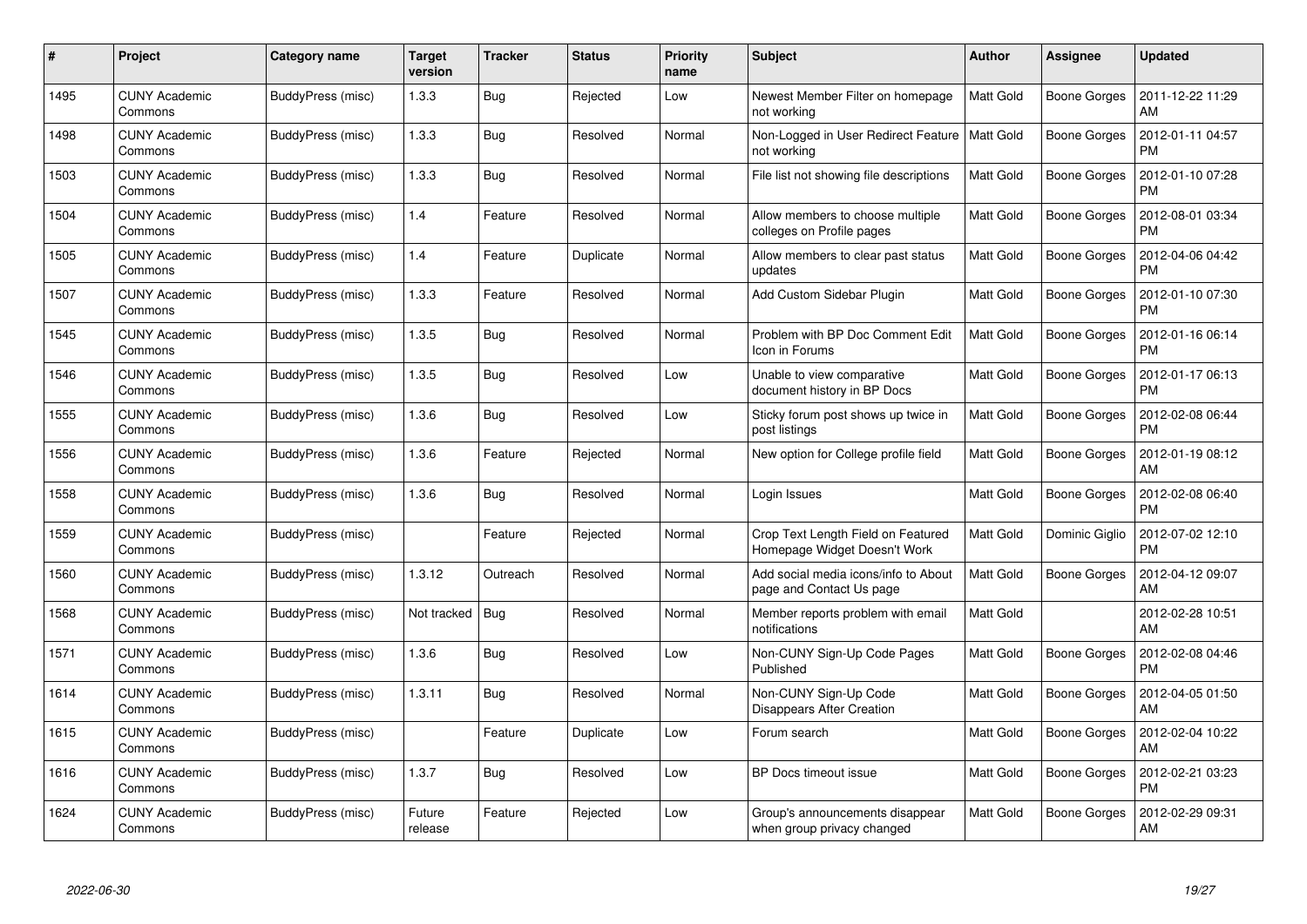| #    | Project                         | Category name     | Target<br>version | <b>Tracker</b> | <b>Status</b> | <b>Priority</b><br>name | <b>Subject</b>                                                                        | <b>Author</b>    | Assignee            | <b>Updated</b>                |
|------|---------------------------------|-------------------|-------------------|----------------|---------------|-------------------------|---------------------------------------------------------------------------------------|------------------|---------------------|-------------------------------|
| 1629 | <b>CUNY Academic</b><br>Commons | BuddyPress (misc) | 1.4               | Support        | Resolved      | Normal                  | Deleting Group Announcements                                                          | <b>Matt Gold</b> | Dominic Giglio      | 2012-07-16 12:26<br><b>PM</b> |
| 1648 | <b>CUNY Academic</b><br>Commons | BuddyPress (misc) | 1.3.9             | Feature        | Resolved      | Urgent                  | <b>Add Password Protect WordPress</b><br>Plugin                                       | <b>Matt Gold</b> |                     | 2012-02-24 10:22<br>AM        |
| 1657 | <b>CUNY Academic</b><br>Commons | BuddyPress (misc) | 1.3.10            | <b>Bug</b>     | Resolved      | Normal                  | Caching Issues                                                                        | Matt Gold        |                     | 2012-04-04 10:17<br>AM        |
| 1663 | <b>CUNY Academic</b><br>Commons | BuddyPress (misc) | 1.3.9             | Support        | Resolved      | Normal                  | Please add info on Private --> Public<br>Group Announcement Functionality<br>to Codex | Matt Gold        | Sarah<br>Morgano    | 2012-03-01 10:26<br>AM        |
| 1672 | <b>CUNY Academic</b><br>Commons | BuddyPress (misc) | 1.3.11            | <b>Bug</b>     | Resolved      | Normal                  | Activity replies in groups                                                            | <b>Matt Gold</b> | <b>Boone Gorges</b> | 2012-04-04 09:37<br>AM        |
| 1784 | <b>CUNY Academic</b><br>Commons | BuddyPress (misc) | 1.3.11            | Bug            | Resolved      | Normal                  | Date/Content Problems on Forum<br>digest emails                                       | <b>Matt Gold</b> | Boone Gorges        | 2012-04-03 08:28<br><b>PM</b> |
| 1794 | <b>CUNY Academic</b><br>Commons | BuddyPress (misc) | 1.3.10            | <b>Bug</b>     | Resolved      | Normal                  | Remove "Notice anything new"<br>notification                                          | Matt Gold        | <b>Boone Gorges</b> | 2012-03-29 09:45<br><b>PM</b> |
| 1859 | <b>CUNY Academic</b><br>Commons | BuddyPress (misc) | 1.3.13            | Bug            | Resolved      | Low                     | Orthographical error on page in the<br>sign-up process                                | Matt Gold        | Boone Gorges        | 2012-05-02 11:43<br>AM        |
| 1881 | <b>CUNY Academic</b><br>Commons | BuddyPress (misc) | 1.3.13            | <b>Bug</b>     | Resolved      | Low                     | Double forum notification received                                                    | Matt Gold        | Boone Gorges        | 2012-05-22 02:51<br><b>PM</b> |
| 1953 | <b>CUNY Academic</b><br>Commons | BuddyPress (misc) | 1.3.15            | Bug            | Resolved      | Normal                  | Email forum notification formatting<br>issue                                          | <b>Matt Gold</b> | Boone Gorges        | 2012-06-21 03:32<br><b>PM</b> |
| 1979 | <b>CUNY Academic</b><br>Commons | BuddyPress (misc) | 1.4               | Bug            | Rejected      | Normal                  | Received two notifications of an<br>activity update                                   | <b>Matt Gold</b> | Boone Gorges        | 2012-07-12 10:43<br>AM        |
| 1990 | <b>CUNY Academic</b><br>Commons | BuddyPress (misc) | 1.3.17            | Bug            | Resolved      | Low                     | In Forum post list, member avatar<br>partially obscures member name                   | Matt Gold        | Boone Gorges        | 2012-07-29 08:42<br><b>PM</b> |
| 1997 | <b>CUNY Academic</b><br>Commons | BuddyPress (misc) | 1.4.6             | Bug            | Resolved      | Normal                  | Forum post notification didn't indicate<br>image attachments                          | Matt Gold        | <b>Boone Gorges</b> | 2012-09-23 05:03<br><b>PM</b> |
| 2008 | <b>CUNY Academic</b><br>Commons | BuddyPress (misc) | 1.4               | Feature        | Resolved      | Normal                  | Show Recently Active Users on<br>Commons Homepage                                     | <b>Matt Gold</b> | Raymond Hoh         | 2012-08-01 05:23<br><b>PM</b> |
| 2014 | <b>CUNY Academic</b><br>Commons | BuddyPress (misc) | 1.5               | <b>Bug</b>     | Resolved      | Normal                  | Improper margins on Members<br>Directory                                              | <b>Matt Gold</b> | Dominic Giglio      | 2012-12-18 10:37<br>AM        |
| 2033 | <b>CUNY Academic</b><br>Commons | BuddyPress (misc) |                   | Feature        | Rejected      | Normal                  | Allow status update to be deleted<br>directly from profile page                       | <b>Matt Gold</b> | Boone Gorges        | 2012-08-10 04:51<br><b>PM</b> |
| 2035 | <b>CUNY Academic</b><br>Commons | BuddyPress (misc) | 1.4.3             | Support        | Resolved      | High                    | Reply by Email - some possible<br>confusion                                           | Matt Gold        | Raymond Hoh         | 2012-08-19 08:58<br>AM        |
| 2037 | <b>CUNY Academic</b><br>Commons | BuddyPress (misc) | 1.4.5             | Bug            | Resolved      | Normal                  | Special Character shows up in RBE<br>post                                             | Matt Gold        | Raymond Hoh         | 2012-09-17 07:12<br><b>PM</b> |
| 2039 | <b>CUNY Academic</b><br>Commons | BuddyPress (misc) | 1.4.3             | Support        | Resolved      | Normal                  | Create Failure function for RBE                                                       | Matt Gold        | Raymond Hoh         | 2012-08-27 09:44<br>AM        |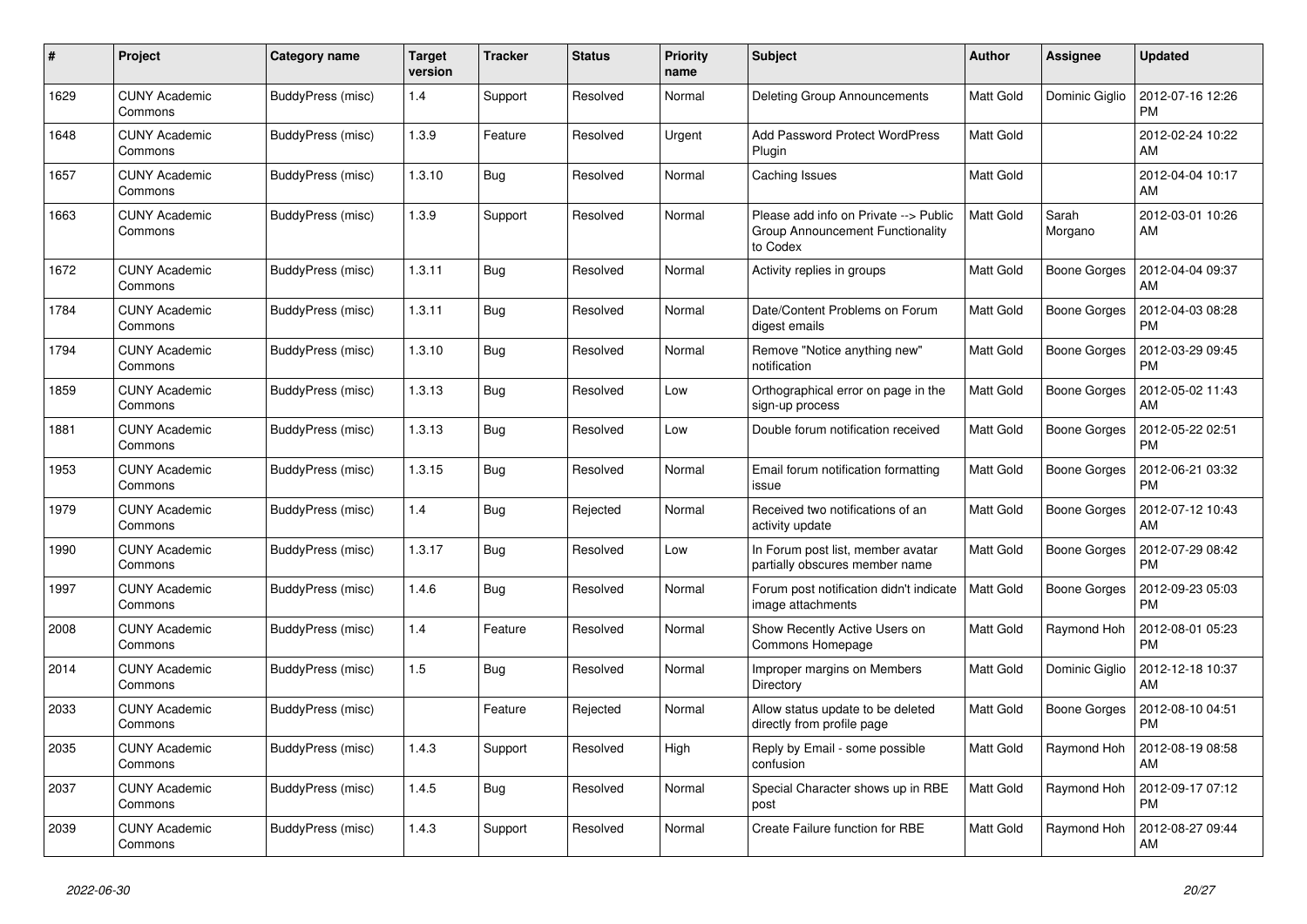| #    | Project                         | Category name     | <b>Target</b><br>version | <b>Tracker</b> | <b>Status</b> | <b>Priority</b><br>name | <b>Subject</b>                                                                      | <b>Author</b>    | Assignee            | <b>Updated</b>                |
|------|---------------------------------|-------------------|--------------------------|----------------|---------------|-------------------------|-------------------------------------------------------------------------------------|------------------|---------------------|-------------------------------|
| 2040 | <b>CUNY Academic</b><br>Commons | BuddyPress (misc) | 1.4.2                    | <b>Bug</b>     | Resolved      | Normal                  | RBE on BP Docs Edits?                                                               | <b>Matt Gold</b> | <b>Boone Gorges</b> | 2012-08-14 08:13<br>AM        |
| 2041 | <b>CUNY Academic</b><br>Commons | BuddyPress (misc) | 1.4.2                    | Bug            | Resolved      | Low                     | Vertical Alignment on BP Doc<br>"delete" hoverlink                                  | <b>Matt Gold</b> | <b>Boone Gorges</b> | 2012-08-13 10:54<br><b>PM</b> |
| 2045 | <b>CUNY Academic</b><br>Commons | BuddyPress (misc) |                          | <b>Bug</b>     | Duplicate     | Normal                  | Double Post/RBE Notification                                                        | <b>Matt Gold</b> | Boone Gorges        | 2012-08-15 08:53<br>AM        |
| 2046 | <b>CUNY Academic</b><br>Commons | BuddyPress (misc) | 1.4.3                    | Bug            | Resolved      | High                    | <b>RBE Delayed Post</b>                                                             | Matt Gold        | Raymond Hoh         | 2012-08-27 11:55<br>AM        |
| 2052 | <b>CUNY Academic</b><br>Commons | BuddyPress (misc) |                          | Bug            | Rejected      | Normal                  | <b>RBE Not Enabled?</b>                                                             | <b>Matt Gold</b> | Boone Gorges        | 2012-08-18 09:16<br><b>PM</b> |
| 2053 | <b>CUNY Academic</b><br>Commons | BuddyPress (misc) | 1.4.6                    | Feature        | Resolved      | Normal                  | RBE on BP Docs                                                                      | Matt Gold        | <b>Boone Gorges</b> | 2012-10-01 04:14<br><b>PM</b> |
| 2057 | <b>CUNY Academic</b><br>Commons | BuddyPress (misc) | 1.4.3                    | <b>Bug</b>     | Resolved      | Normal                  | Newest/Active/Popular Filters Not<br>working on Homepage List of<br>Groups, Members | <b>Matt Gold</b> | Boone Gorges        | 2012-08-23 03:18<br><b>PM</b> |
| 2066 | <b>CUNY Academic</b><br>Commons | BuddyPress (misc) | 1.5                      | Feature        | Resolved      | Low                     | Public Blog Posts Associated with<br>Private Groups showing up in<br>Sitewide feed  | <b>Matt Gold</b> | <b>Boone Gorges</b> | 2013-08-09 08:24<br><b>PM</b> |
| 2082 | <b>CUNY Academic</b><br>Commons | BuddyPress (misc) | 1.4.8                    | Support        | Resolved      | High                    | Default: No Email?                                                                  | <b>Matt Gold</b> | Dominic Giglio      | 2012-10-19 04:55<br><b>PM</b> |
| 2090 | <b>CUNY Academic</b><br>Commons | BuddyPress (misc) |                          | Feature        | Rejected      | Normal                  | Create Course Group Template that<br>includes notifications of new blog<br>posts    | <b>Matt Gold</b> | Boone Gorges        | 2012-12-18 10:59<br>AM        |
| 2091 | <b>CUNY Academic</b><br>Commons | BuddyPress (misc) | Not tracked              | Bug            | Resolved      | Normal                  | <b>RBE Down</b>                                                                     | Matt Gold        | Raymond Hoh         | 2012-09-02 06:00<br><b>PM</b> |
| 2101 | <b>CUNY Academic</b><br>Commons | BuddyPress (misc) | 1.5                      | Feature        | Resolved      | Low                     | Provide Site Admins Access to Send<br><b>Invites Menus</b>                          | <b>Matt Gold</b> | Boone Gorges        | 2013-08-01 09:07<br><b>PM</b> |
| 2105 | <b>CUNY Academic</b><br>Commons | BuddyPress (misc) | 1.4.9                    | <b>Bug</b>     | Resolved      | Normal                  | File name in a file uploaded to group<br>contains escape characters                 | Matt Gold        | Dominic Giglio      | 2012-11-01 12:02<br><b>PM</b> |
| 2106 | <b>CUNY Academic</b><br>Commons | BuddyPress (misc) | Not tracked              | Support        | Resolved      | Normal                  | Blog posts part of group activity feed                                              | <b>Matt Gold</b> | <b>Boone Gorges</b> | 2016-01-26 12:30<br>AM        |
| 2116 | <b>CUNY Academic</b><br>Commons | BuddyPress (misc) | 1.4.31                   | <b>Bug</b>     | Resolved      | Normal                  | Include failed message in RBE<br><b>Failure Notification</b>                        | <b>Matt Gold</b> | Raymond Hoh         | 2013-07-08 11:01<br><b>PM</b> |
| 2117 | <b>CUNY Academic</b><br>Commons | BuddyPress (misc) | 1.4.8                    | Bug            | Resolved      | Normal                  | User reports double notification of<br>announcements                                | <b>Matt Gold</b> | Dominic Giglio      | 2012-10-22 09:37<br>AM        |
| 2121 | <b>CUNY Academic</b><br>Commons | BuddyPress (misc) | 1.4.6                    | <b>Bug</b>     | Resolved      | Low                     | Email notification of forum post omits<br>hyperlinked word                          | Matt Gold        | Boone Gorges        | 2012-09-30 09:05<br>AM        |
| 2129 | <b>CUNY Academic</b><br>Commons | BuddyPress (misc) | 1.4.6                    | <b>Bug</b>     | Resolved      | Low                     | […]                                                                                 | Matt Gold        | <b>Boone Gorges</b> | 2012-09-30 09:53<br>AM        |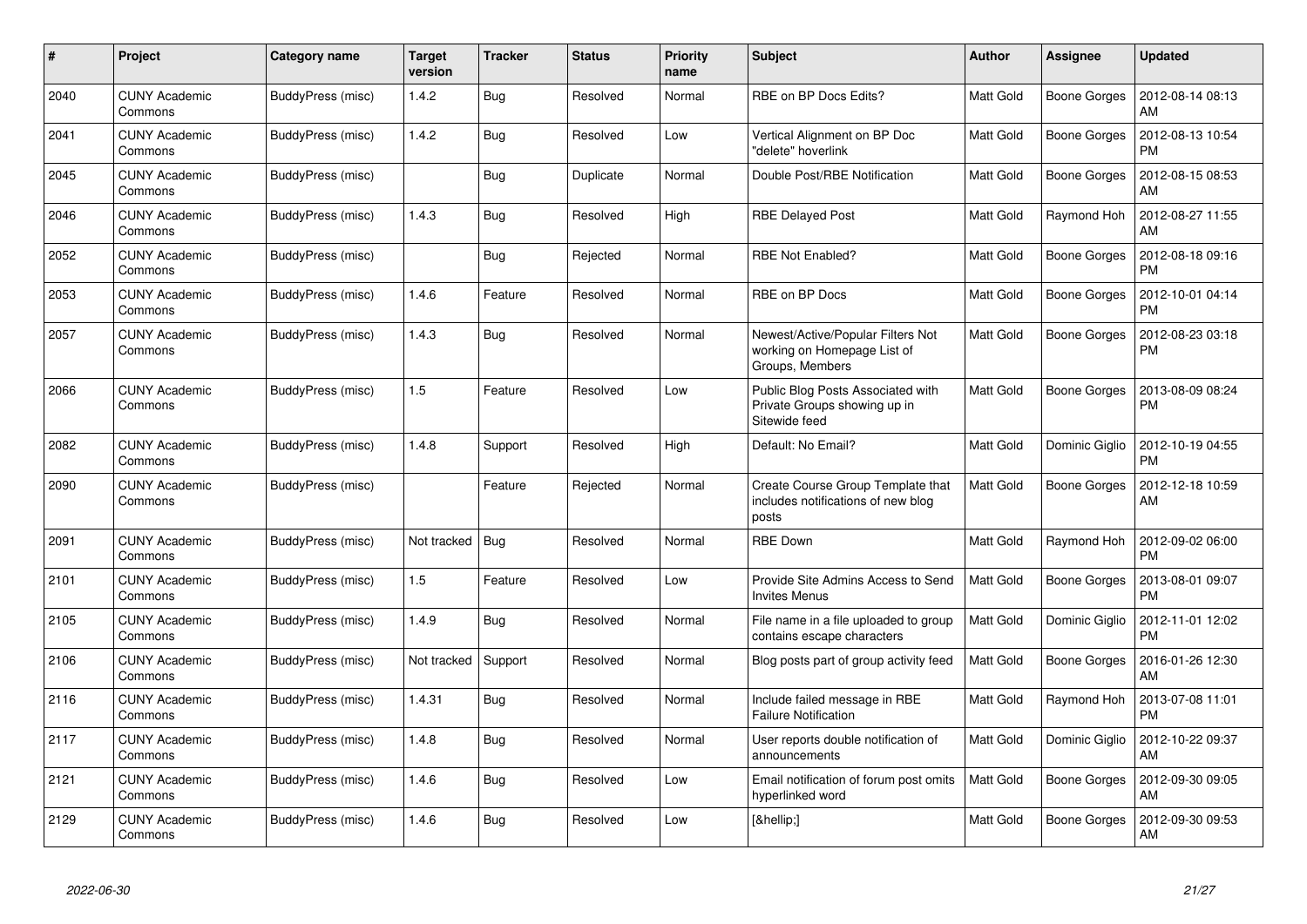| #    | Project                         | Category name     | <b>Target</b><br>version | <b>Tracker</b> | <b>Status</b> | <b>Priority</b><br>name | <b>Subject</b>                                                           | <b>Author</b>    | <b>Assignee</b>     | <b>Updated</b>                |
|------|---------------------------------|-------------------|--------------------------|----------------|---------------|-------------------------|--------------------------------------------------------------------------|------------------|---------------------|-------------------------------|
| 2159 | <b>CUNY Academic</b><br>Commons | BuddyPress (misc) | 1.4.24                   | <b>Bug</b>     | Resolved      | Normal                  | Page redirection after accepting<br>group invite                         | Matt Gold        | Dominic Giglio      | 2013-04-11 08:00<br><b>PM</b> |
| 2169 | <b>CUNY Academic</b><br>Commons | BuddyPress (misc) | Not tracked              | Feature        | Resolved      | Normal                  | Increase Maximum Number of Invite<br>Anyone Invites                      | Matt Gold        | Boone Gorges        | 2012-10-04 07:36<br>AM        |
| 2176 | <b>CUNY Academic</b><br>Commons | BuddyPress (misc) | 1.4.9                    | <b>Bug</b>     | Rejected      | Normal                  | Page error upon accepting group<br>membership request                    | Matt Gold        | Dominic Giglio      | 2012-11-01 09:48<br><b>PM</b> |
| 2183 | <b>CUNY Academic</b><br>Commons | BuddyPress (misc) | Not tracked              | Support        | Resolved      | Normal                  | Limit on group membership                                                | <b>Matt Gold</b> | Boone Gorges        | 2012-10-12 03:40<br><b>PM</b> |
| 2184 | <b>CUNY Academic</b><br>Commons | BuddyPress (misc) | 1.4.9                    | Support        | Resolved      | Normal                  | Adjust Invite Directions to include info<br>about max invites            | <b>Matt Gold</b> | <b>Boone Gorges</b> | 2012-11-03 04:23<br><b>PM</b> |
| 2185 | <b>CUNY Academic</b><br>Commons | BuddyPress (misc) | 1.4.8                    | Feature        | Resolved      | Normal                  | Add WP Touch plugin                                                      | <b>Matt Gold</b> | Dominic Giglio      | 2012-10-15 01:33<br><b>PM</b> |
| 2188 | <b>CUNY Academic</b><br>Commons | BuddyPress (misc) | 1.4.9                    | Bug            | Resolved      | Normal                  | Line Spacing/Breaks on BP Docs                                           | <b>Matt Gold</b> | Chris Stein         | 2012-11-01 03:15<br><b>PM</b> |
| 2191 | <b>CUNY Academic</b><br>Commons | BuddyPress (misc) | 1.4.10                   | <b>Bug</b>     | Resolved      | Low                     | File upload to group doesn't register<br>as activity?                    | Matt Gold        | Dominic Giglio      | 2012-11-11 09:28<br><b>PM</b> |
| 2195 | <b>CUNY Academic</b><br>Commons | BuddyPress (misc) |                          | Feature        | Rejected      | Normal                  | Reconfigure Files Page Layout                                            | <b>Matt Gold</b> | Chris Stein         | 2013-06-28 03:57<br><b>PM</b> |
| 2206 | <b>CUNY Academic</b><br>Commons | BuddyPress (misc) | 1.4.9                    | Support        | Resolved      | Normal                  | Change anchor location for "Post"<br>New Topic" in group forums          | <b>Matt Gold</b> | Dominic Giglio      | 2012-11-01 11:16<br>AM        |
| 2220 | <b>CUNY Academic</b><br>Commons | BuddyPress (misc) | 1.4.11                   | <b>Bug</b>     | Resolved      | Low                     | Spacing error on BP Doc comments                                         | Matt Gold        | Dominic Giglio      | 2012-11-20 03:47<br><b>PM</b> |
| 2221 | <b>CUNY Academic</b><br>Commons | BuddyPress (misc) |                          | Bug            | Duplicate     | Low                     | Spacing error on BP Doc comments                                         | <b>Matt Gold</b> | Boone Gorges        | 2012-10-30 10:03<br>AM        |
| 2248 | <b>CUNY Academic</b><br>Commons | BuddyPress (misc) | 1.4.11                   | Feature        | Resolved      | Low                     | Create Profile link to academia.edu<br>profile                           | <b>Matt Gold</b> | Dominic Giglio      | 2012-11-21 11:55<br><b>PM</b> |
| 2251 | <b>CUNY Academic</b><br>Commons | BuddyPress (misc) | 1.4.13                   | Bug            | Resolved      | Low                     | From address of forum notifications                                      | <b>Matt Gold</b> | <b>Boone Gorges</b> | 2013-02-03 01:56<br>PM        |
| 2322 | <b>CUNY Academic</b><br>Commons | BuddyPress (misc) | 1.5                      | Feature        | Resolved      | Normal                  | Allow File uploads to be added<br>"quietly" (without email notification) | <b>Matt Gold</b> | Dominic Giglio      | 2013-08-21 05:23<br><b>PM</b> |
| 2360 | <b>CUNY Academic</b><br>Commons | BuddyPress (misc) | 1.5                      | Feature        | Resolved      | Low                     | Confirmation before File Deletion                                        | Matt Gold        | Boone Gorges        | 2013-08-01 09:08<br><b>PM</b> |
| 2385 | <b>CUNY Academic</b><br>Commons | BuddyPress (misc) | 1.4.18                   | Bug            | Resolved      | Normal                  | Sitewide nav bar not appearing                                           | <b>Matt Gold</b> | Boone Gorges        | 2013-01-24 10:21<br>AM        |
| 2387 | <b>CUNY Academic</b><br>Commons | BuddyPress (misc) | 1.4.19                   | <b>Bug</b>     | Resolved      | Low                     | File upload notifications contain<br>escape characters                   | <b>Matt Gold</b> | Boone Gorges        | 2013-02-11 02:21<br><b>PM</b> |
| 2415 | CUNY Academic<br>Commons        | BuddyPress (misc) | 1.4.19                   | Bug            | Resolved      | Normal                  | Remove "Popular" link on homepage<br>members widget                      | <b>Matt Gold</b> | Boone Gorges        | 2013-02-12 10:05<br>PM        |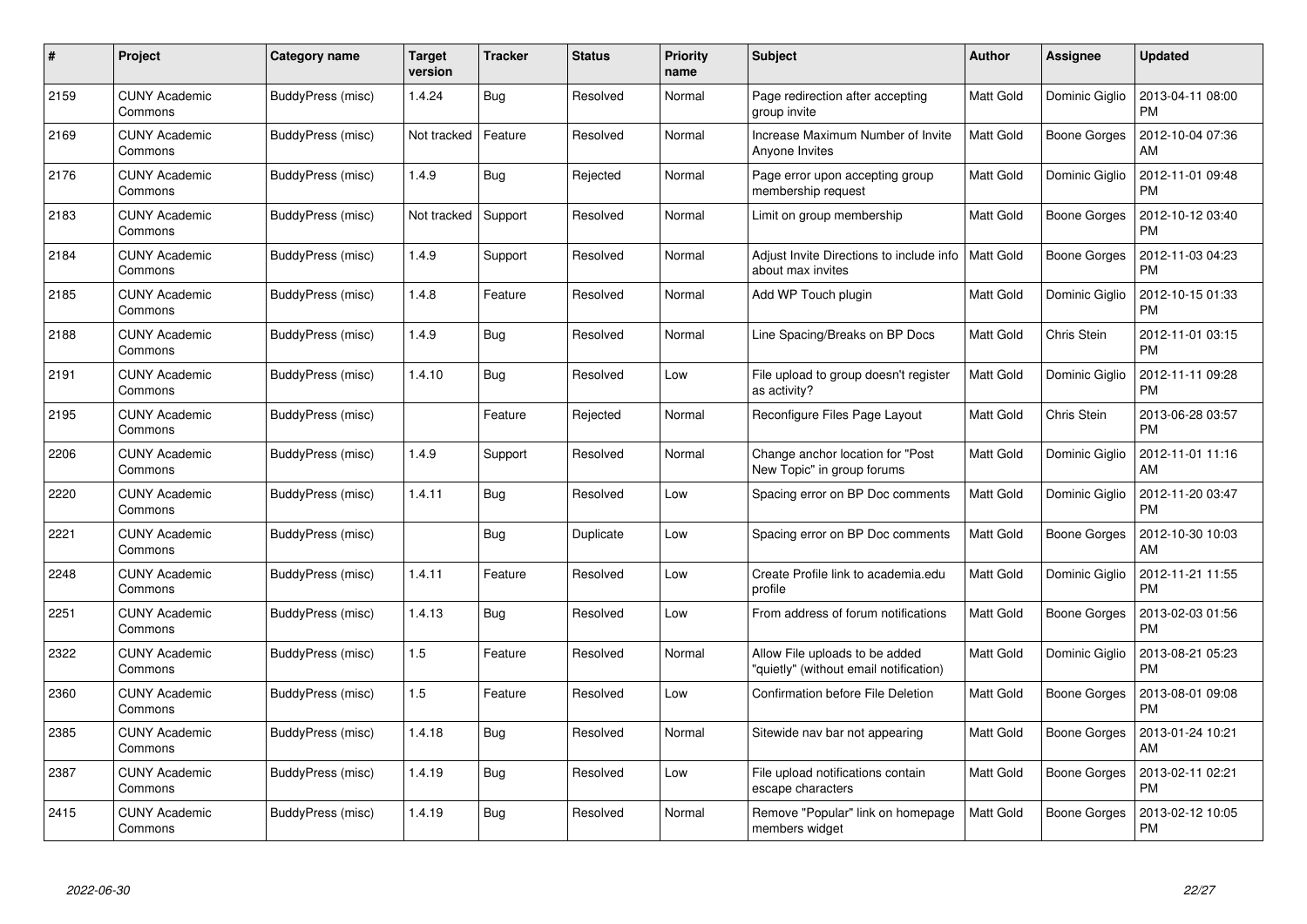| #    | Project                         | Category name     | <b>Target</b><br>version | <b>Tracker</b> | <b>Status</b> | <b>Priority</b><br>name | <b>Subject</b>                                                      | <b>Author</b>    | <b>Assignee</b>     | <b>Updated</b>                |
|------|---------------------------------|-------------------|--------------------------|----------------|---------------|-------------------------|---------------------------------------------------------------------|------------------|---------------------|-------------------------------|
| 2468 | <b>CUNY Academic</b><br>Commons | BuddyPress (misc) | Not tracked              | Support        | Resolved      | Normal                  | Group files total and individual size<br>limit?                     | <b>Matt Gold</b> | <b>Boone Gorges</b> | 2013-02-20 10:31<br><b>PM</b> |
| 2469 | <b>CUNY Academic</b><br>Commons | BuddyPress (misc) | Not tracked              | Feature        | Resolved      | Normal                  | cuny.is shortlink request                                           | Matt Gold        | Sarah<br>Morgano    | 2013-02-21 07:56<br><b>PM</b> |
| 2479 | <b>CUNY Academic</b><br>Commons | BuddyPress (misc) | 1.4.21                   | <b>Bug</b>     | Resolved      | Urgent                  | Double posting, double notification of<br>message posted via RBE    | <b>Matt Gold</b> | Raymond Hoh         | 2013-04-09 02:04<br>AM        |
| 2519 | <b>CUNY Academic</b><br>Commons | BuddyPress (misc) |                          | <b>Bug</b>     | Rejected      | Low                     | User doesn't show up in site search                                 | <b>Matt Gold</b> | Boone Gorges        | 2014-05-01 08:33<br><b>PM</b> |
| 2528 | <b>CUNY Academic</b><br>Commons | BuddyPress (misc) | 1.4.31                   | Feature        | Resolved      | Low                     | BP emails sent from secondary sites<br>should use main site headers | <b>Matt Gold</b> | Raymond Hoh         | 2013-07-11 11:14<br>AM        |
| 2595 | <b>CUNY Academic</b><br>Commons | BuddyPress (misc) | 1.4.29                   | Bug            | Resolved      | Low                     | Group invitation script                                             | Matt Gold        | Boone Gorges        | 2013-06-02 04:06<br><b>PM</b> |
| 2596 | <b>CUNY Academic</b><br>Commons | BuddyPress (misc) |                          | Bug            | Rejected      | Normal                  | Homepage Recent blog posts widget<br>display                        | Matt Gold        | <b>Boone Gorges</b> | 2013-05-23 10:50<br><b>PM</b> |
| 2691 | <b>CUNY Academic</b><br>Commons | BuddyPress (misc) |                          | Bug            | Rejected      | Normal                  | Problems inviting members to a<br>group                             | <b>Matt Gold</b> | Dominic Giglio      | 2015-01-02 03:12<br><b>PM</b> |
| 2706 | <b>CUNY Academic</b><br>Commons | BuddyPress (misc) | 1.6.4                    | <b>Bug</b>     | Resolved      | Normal                  | Problem sending group invitations                                   | <b>Matt Gold</b> | <b>Boone Gorges</b> | 2014-05-18 11:36<br>AM        |
| 2711 | <b>CUNY Academic</b><br>Commons | BuddyPress (misc) | 1.5.1                    | Feature        | Resolved      | Normal                  | Add Change Avatar Link/Interface to<br><b>Profile Editing Page</b>  | <b>Matt Gold</b> | <b>Boone Gorges</b> | 2013-08-28 12:40<br><b>PM</b> |
| 2712 | <b>CUNY Academic</b><br>Commons | BuddyPress (misc) | 1.5.0.1                  | Bug            | Resolved      | Normal                  | Font Size in BP Profile Menu Should<br>be Larger                    | Matt Gold        | Boone Gorges        | 2013-08-23 04:36<br><b>PM</b> |
| 2713 | <b>CUNY Academic</b><br>Commons | BuddyPress (misc) | 1.5.1                    | Feature        | Resolved      | Normal                  | Lighten Brief Descriptor Text Color                                 | Matt Gold        | Boone Gorges        | 2013-08-28 12:58<br><b>PM</b> |
| 2714 | <b>CUNY Academic</b><br>Commons | BuddyPress (misc) | 1.5.0.1                  | <b>Bug</b>     | Resolved      | Normal                  | Font and Font Size Inconsistent in<br><b>Commons Profile</b>        | <b>Matt Gold</b> | Boone Gorges        | 2013-08-23 04:17<br><b>PM</b> |
| 2729 | <b>CUNY Academic</b><br>Commons | BuddyPress (misc) | 1.5.0.2                  | Bug            | Resolved      | Urgent                  | Update Positions to Include Missing<br>Colleges                     | <b>Matt Gold</b> | Boone Gorges        | 2013-08-26 09:54<br>AM        |
| 2730 | <b>CUNY Academic</b><br>Commons | BuddyPress (misc) |                          | <b>Bug</b>     | Duplicate     | Normal                  | Limits on Publications Entry Field                                  | Matt Gold        | Boone Gorges        | 2013-08-29 09:36<br>AM        |
| 2731 | <b>CUNY Academic</b><br>Commons | BuddyPress (misc) | Not tracked              | Support        | Resolved      | Normal                  | <b>Profile Positions Question</b>                                   | Matt Gold        | Boone Gorges        | 2013-08-26 08:41<br>AM        |
| 2732 | <b>CUNY Academic</b><br>Commons | BuddyPress (misc) | 1.5.1                    | Feature        | Resolved      | Normal                  | Return users to profile public view<br>after editing save           | <b>Matt Gold</b> | Boone Gorges        | 2013-08-28 12:53<br><b>PM</b> |
| 2735 | <b>CUNY Academic</b><br>Commons | BuddyPress (misc) | 1.5.1                    | Bug            | Resolved      | Normal                  | Profile Incorrectly Shortens About<br>You Field                     | Matt Gold        | Boone Gorges        | 2013-08-28 11:36<br>AM        |
| 2737 | CUNY Academic<br>Commons        | BuddyPress (misc) | 1.5.0.2                  | <b>Bug</b>     | Resolved      | Urgent                  | CAC Not allowing CUNY Addresses<br>to Register                      | <b>Matt Gold</b> | Boone Gorges        | 2013-08-26 05:43<br>PM        |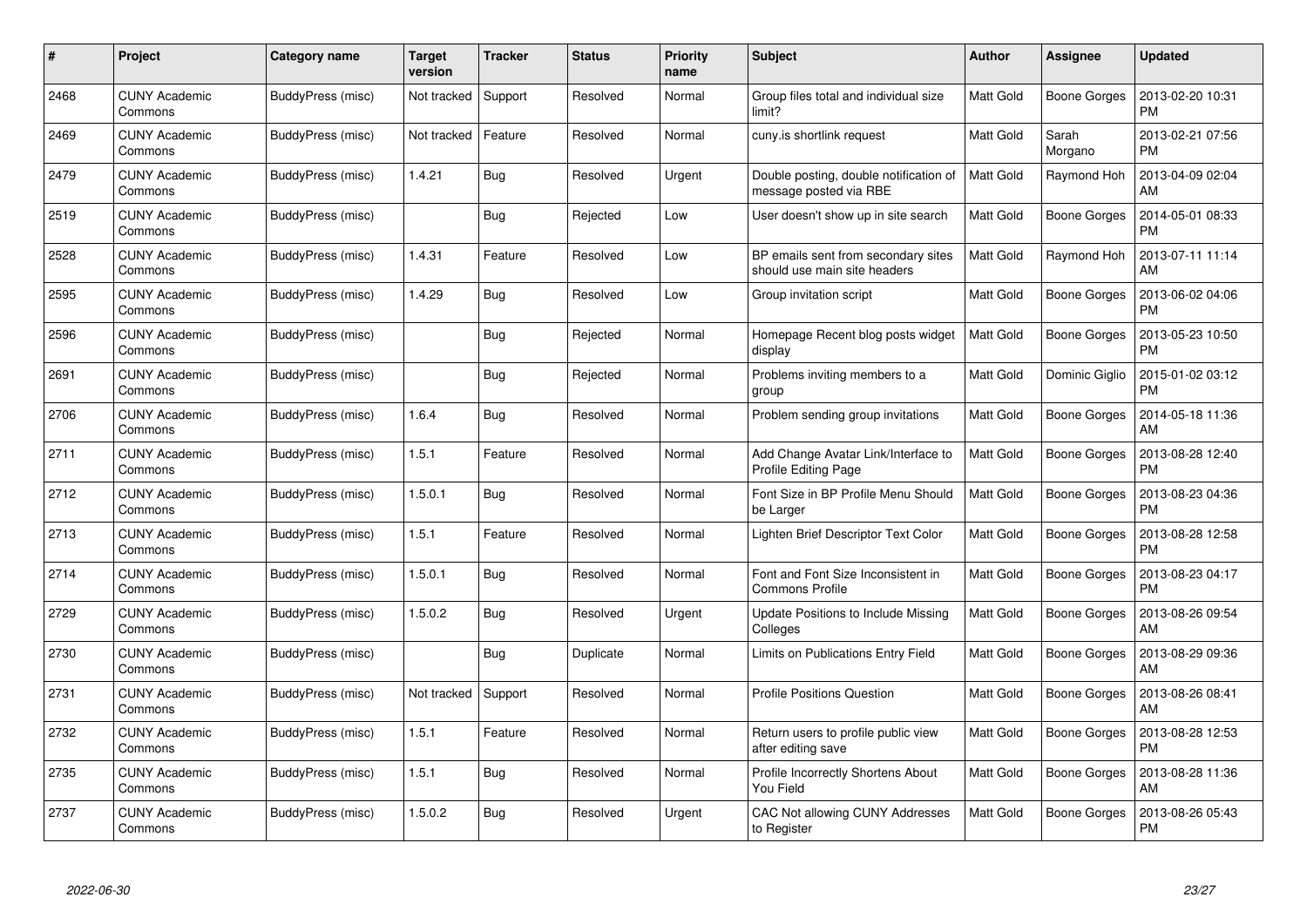| #    | Project                         | Category name            | <b>Target</b><br>version | <b>Tracker</b> | <b>Status</b> | <b>Priority</b><br>name | Subject                                                                                 | Author           | Assignee            | <b>Updated</b>                |
|------|---------------------------------|--------------------------|--------------------------|----------------|---------------|-------------------------|-----------------------------------------------------------------------------------------|------------------|---------------------|-------------------------------|
| 2738 | <b>CUNY Academic</b><br>Commons | BuddyPress (misc)        | 1.5.0.2                  | Bug            | Resolved      | High                    | Users Unable to Change Email<br><b>Address in Settings</b>                              | <b>Matt Gold</b> | <b>Boone Gorges</b> | 2013-08-28 09:05<br>PM        |
| 2755 | <b>CUNY Academic</b><br>Commons | BuddyPress (misc)        | 1.5.1                    | Bug            | Resolved      | Normal                  | Alphabetize list of colleges in<br>positions drop-down                                  | <b>Matt Gold</b> | <b>Boone Gorges</b> | 2013-08-29 09:30<br>AM        |
| 2763 | <b>CUNY Academic</b><br>Commons | BuddyPress (misc)        |                          | <b>Bug</b>     | Rejected      | Normal                  | Send Invites Page Hang                                                                  | <b>Matt Gold</b> | <b>Boone Gorges</b> | 2013-08-29 09:33<br>АM        |
| 2771 | <b>CUNY Academic</b><br>Commons | BuddyPress (misc)        | 1.5.2                    | Feature        | Resolved      | Normal                  | Change Brief Descriptor Text Color<br>Again                                             | Matt Gold        | <b>Boone Gorges</b> | 2013-09-10 06:07<br>AM        |
| 2775 | <b>CUNY Academic</b><br>Commons | BuddyPress (misc)        | 1.5.1.1                  | <b>Bug</b>     | Resolved      | High                    | Add Lehman College to List of<br>Colleges in Profiles                                   | <b>Matt Gold</b> | <b>Boone Gorges</b> | 2013-09-06 04:40<br><b>PM</b> |
| 2776 | <b>CUNY Academic</b><br>Commons | BuddyPress (misc)        | 1.5.2                    | Bug            | Resolved      | Normal                  | Change Name of SPS in College list                                                      | <b>Matt Gold</b> | Boone Gorges        | 2013-09-11 08:19<br><b>PM</b> |
| 2785 | <b>CUNY Academic</b><br>Commons | BuddyPress (misc)        | Not tracked              | Bug            | Resolved      | Normal                  | Don't see cuny is shortlink for myself                                                  | <b>Matt Gold</b> | <b>Boone Gorges</b> | 2013-09-12 10:56<br>AM        |
| 2786 | <b>CUNY Academic</b><br>Commons | BuddyPress (misc)        | 1.5.3                    | <b>Bug</b>     | Resolved      | Normal                  | Move position of close window<br>checkbox on overlay                                    | <b>Matt Gold</b> | <b>Boone Gorges</b> | 2013-09-19 12:07<br>PM        |
| 2791 | <b>CUNY Academic</b><br>Commons | BuddyPress (misc)        | 1.5.19                   | <b>Bug</b>     | Rejected      | Normal                  | Modify yellow profile bar alert                                                         | <b>Matt Gold</b> | Chris Stein         | 2014-02-21 03:52<br><b>PM</b> |
| 2795 | <b>CUNY Academic</b><br>Commons | BuddyPress (misc)        | 1.6                      | <b>Bug</b>     | Resolved      | Normal                  | Friendship Request Acceptance<br>interface                                              | <b>Matt Gold</b> | Chris Stein         | 2014-03-27 03:07<br><b>PM</b> |
| 2798 | <b>CUNY Academic</b><br>Commons | BuddyPress (misc)        | 1.5.4                    | Bug            | Resolved      | Normal                  | IE10 Profile Display Errors                                                             | <b>Matt Gold</b> | Raymond Hoh         | 2013-09-25 03:33<br><b>PM</b> |
| 2800 | <b>CUNY Academic</b><br>Commons | BuddyPress (misc)        | 1.5.6                    | Feature        | Resolved      | Normal                  | Add Vimeo & Github social media<br>account fields to Profiles                           | Matt Gold        | Dominic Giglio      | 2013-10-14 04:51<br><b>PM</b> |
| 2816 | <b>CUNY Academic</b><br>Commons | BuddyPress (misc)        | Future<br>release        | Bug            | Resolved      | Normal                  | Double posting/email notification                                                       | <b>Matt Gold</b> | Raymond Hoh         | 2013-11-01 08:04<br><b>PM</b> |
| 2821 | <b>CUNY Academic</b><br>Commons | BuddyPress (misc)        |                          | Bug            | Duplicate     | Normal                  | RBE attempted double posts                                                              | Matt Gold        | Raymond Hoh         | 2013-10-11 01:53<br><b>PM</b> |
| 2827 | <b>CUNY Academic</b><br>Commons | BuddyPress (misc)        |                          | Bug            | Duplicate     | Normal                  | Double email notification                                                               | <b>Matt Gold</b> | Raymond Hoh         | 2013-10-11 01:53<br>PM        |
| 2830 | <b>CUNY Academic</b><br>Commons | BuddyPress (misc)        | Not tracked              | Support        | Resolved      | Normal                  | User question: "How do I stop the<br>automatic underlining of things in my<br>profile?" | <b>Matt Gold</b> | <b>Boone Gorges</b> | 2013-10-15 03:32<br><b>PM</b> |
| 2845 | <b>CUNY Academic</b><br>Commons | <b>BuddyPress</b> (misc) | 1.5.7                    | <b>Bug</b>     | Resolved      | Normal                  | Anchor errors with bp activity items<br>created from associated blog<br>postings        | Matt Gold        | Boone Gorges        | 2013-11-01 08:15<br><b>PM</b> |
| 2857 | <b>CUNY Academic</b><br>Commons | BuddyPress (misc)        | Not tracked   Bug        |                | Resolved      | Normal                  | Double posting via RBE                                                                  | Matt Gold        | Boone Gorges        | 2013-11-01 02:55<br><b>PM</b> |
| 2858 | <b>CUNY Academic</b><br>Commons | <b>BuddyPress (misc)</b> | 1.5.7                    | <b>Bug</b>     | Resolved      | Normal                  | […] redux                                                                               | Matt Gold        | <b>Boone Gorges</b> | 2013-10-30 10:08<br>PM        |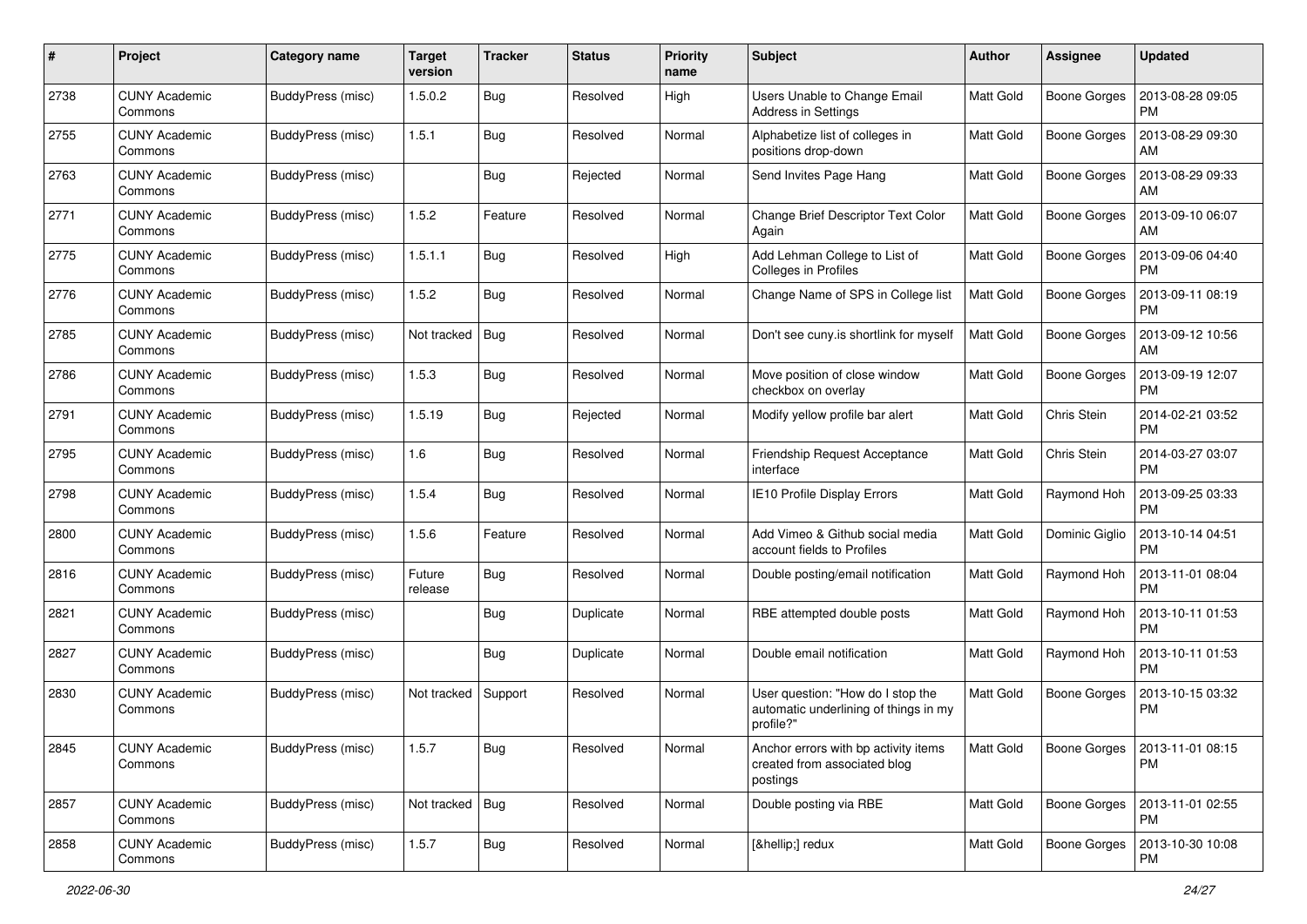| #    | Project                         | Category name     | <b>Target</b><br>version | <b>Tracker</b> | <b>Status</b> | <b>Priority</b><br>name | <b>Subject</b>                                                                                         | <b>Author</b>    | <b>Assignee</b>     | <b>Updated</b>                |
|------|---------------------------------|-------------------|--------------------------|----------------|---------------|-------------------------|--------------------------------------------------------------------------------------------------------|------------------|---------------------|-------------------------------|
| 2880 | <b>CUNY Academic</b><br>Commons | BuddyPress (misc) | 1.11                     | Feature        | Resolved      | Normal                  | RBE Group Post New Topic Shortlink<br>Addresses                                                        | <b>Matt Gold</b> | Raymond Hoh         | 2017-05-18 01:04<br>PM        |
| 2892 | <b>CUNY Academic</b><br>Commons | BuddyPress (misc) |                          | <b>Bug</b>     | Rejected      | High                    | Commons homepage - blog column                                                                         | <b>Matt Gold</b> | <b>Boone Gorges</b> | 2013-11-14 01:00<br><b>PM</b> |
| 2906 | <b>CUNY Academic</b><br>Commons | BuddyPress (misc) | 1.5.10                   | <b>Bug</b>     | Resolved      | Normal                  | Unable to delete file attachment from<br>forum post                                                    | Matt Gold        | <b>Boone Gorges</b> | 2013-12-01 09:35<br><b>PM</b> |
| 2922 | <b>CUNY Academic</b><br>Commons | BuddyPress (misc) |                          | <b>Bug</b>     | Rejected      | Normal                  | Unconfirmed Plugin error - user could<br>not be activated                                              | <b>Matt Gold</b> | <b>Boone Gorges</b> | 2013-12-10 04:47<br><b>PM</b> |
| 2944 | <b>CUNY Academic</b><br>Commons | BuddyPress (misc) | 1.5.13                   | <b>Bug</b>     | Resolved      | Normal                  | Long load time on send invites group<br>pages                                                          | <b>Matt Gold</b> | Boone Gorges        | 2014-01-02 02:50<br><b>PM</b> |
| 2976 | <b>CUNY Academic</b><br>Commons | BuddyPress (misc) | 1.5.16                   | Feature        | Resolved      | Normal                  | Allow users to permanently dismiss<br>notification of new profiles on profile<br>page                  | <b>Matt Gold</b> | <b>Boone Gorges</b> | 2014-02-01 02:56<br>PM        |
| 2978 | <b>CUNY Academic</b><br>Commons | BuddyPress (misc) |                          | Feature        | Deferred      | Normal                  | Revise Invite Anyone Workflow                                                                          | <b>Matt Gold</b> | Chris Stein         | 2015-04-01 08:54<br><b>PM</b> |
| 2979 | CUNY Academic<br>Commons        | BuddyPress (misc) |                          | <b>Bug</b>     | Resolved      | Normal                  | Frame error in Invite Anyone                                                                           | <b>Matt Gold</b> | Boone Gorges        | 2014-01-29 03:53<br><b>PM</b> |
| 3058 | <b>CUNY Academic</b><br>Commons | BuddyPress (misc) | 1.5.18.1                 | <b>Bug</b>     | Resolved      | Urgent                  | Main navigation bar not working                                                                        | <b>Matt Gold</b> | <b>Boone Gorges</b> | 2014-02-21 09:28<br>AM        |
| 3190 | <b>CUNY Academic</b><br>Commons | BuddyPress (misc) | 1.6.3                    | <b>Bug</b>     | Resolved      | Normal                  | Mention link on Member Profile<br>Leads to SiteWide activity stream                                    | <b>Matt Gold</b> | <b>Boone Gorges</b> | 2014-05-12 02:53<br><b>PM</b> |
| 3219 | CUNY Academic<br>Commons        | BuddyPress (misc) | 1.6.7                    | <b>Bug</b>     | Resolved      | Normal                  | new_groupblog_post emails not<br>being sent as HTML                                                    | <b>Matt Gold</b> | Raymond Hoh         | 2014-06-23 08:36<br>AM        |
| 3293 | <b>CUNY Academic</b><br>Commons | BuddyPress (misc) |                          | <b>Bug</b>     | Rejected      | Normal                  | 'Page Not Found' Message Received<br>After Clicking on View/Reply Link in<br><b>Email Notification</b> | <b>Matt Gold</b> | Boone Gorges        | 2014-07-02 08:47<br><b>PM</b> |
| 3343 | <b>CUNY Academic</b><br>Commons | BuddyPress (misc) | 1.6.11                   | Bug            | Resolved      | Low                     | Minor Email display error                                                                              | <b>Matt Gold</b> | <b>Boone Gorges</b> | 2014-08-01 10:01<br>AM        |
| 3346 | <b>CUNY Academic</b><br>Commons | BuddyPress (misc) | 1.8                      | Design/UX      | Resolved      | Normal                  | Notification page option ordering                                                                      | <b>Matt Gold</b> | Daniel Jones        | 2015-03-13 05:25<br><b>PM</b> |
| 3809 | <b>CUNY Academic</b><br>Commons | BuddyPress (misc) | 1.7.17                   | <b>Bug</b>     | Resolved      | Normal                  | BuddyPress member filters not<br>working correctly                                                     | <b>Matt Gold</b> | Matt Gold           | 2015-03-22 01:03<br>AM        |
| 3853 | <b>CUNY Academic</b><br>Commons | BuddyPress (misc) | 1.7.16                   | <b>Bug</b>     | Resolved      | High                    | Post erroneously ascribed to wrong<br>author in activity feed                                          | Matt Gold        | Raymond Hoh         | 2015-03-21 01:13<br>PM        |
| 3995 | <b>CUNY Academic</b><br>Commons | BuddyPress (misc) | Not tracked   Bug        |                | Resolved      | Normal                  | Possible People Page filter error                                                                      | Matt Gold        | <b>Boone Gorges</b> | 2015-04-16 07:51<br>  AM      |
| 5978 | <b>CUNY Academic</b><br>Commons | BuddyPress (misc) | Not tracked              | Feature        | Resolved      | Normal                  | Add Undergraduate Student to<br>Checkable filters on People page                                       | Matt Gold        | Boone Gorges        | 2016-09-04 09:48<br><b>PM</b> |
| 6365 | <b>CUNY Academic</b><br>Commons | BuddyPress (misc) | Not tracked   Feature    |                | Duplicate     | Normal                  | Create Undergraduate Student<br>status/role on the CAC                                                 | Matt Gold        | Boone Gorges        | 2016-10-20 11:38<br>AM        |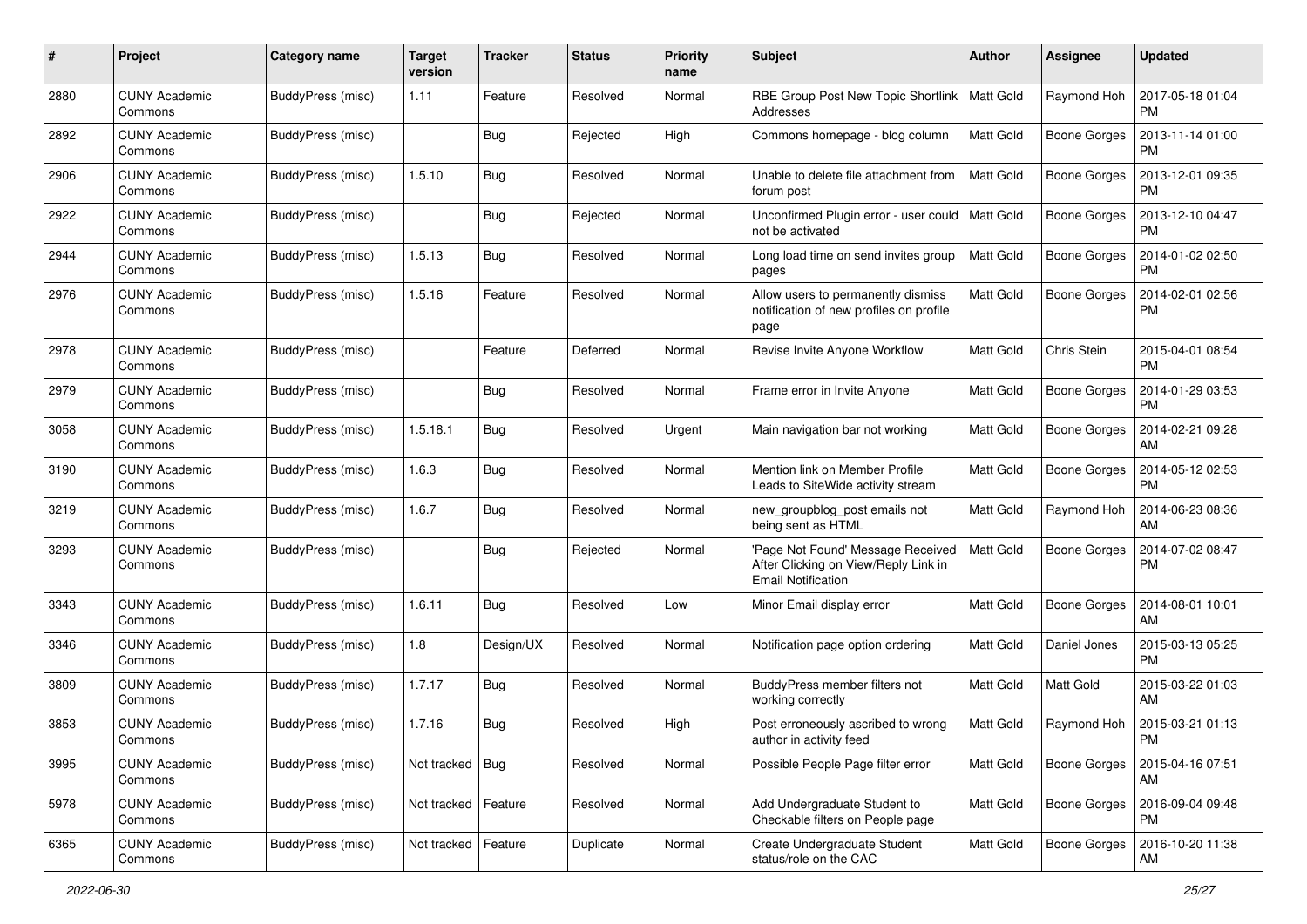| #     | Project                         | Category name          | <b>Target</b><br>version | <b>Tracker</b> | <b>Status</b> | <b>Priority</b><br>name | <b>Subject</b>                                                                        | Author           | <b>Assignee</b>     | <b>Updated</b>                |
|-------|---------------------------------|------------------------|--------------------------|----------------|---------------|-------------------------|---------------------------------------------------------------------------------------|------------------|---------------------|-------------------------------|
| 6467  | <b>CUNY Academic</b><br>Commons | BuddyPress (misc)      | Not tracked              | Support        | Resolved      | Normal                  | Question about what happens when<br>people leave/are removed from<br>groups           | Matt Gold        | <b>Boone Gorges</b> | 2017-11-15 01:24<br><b>PM</b> |
| 10209 | <b>CUNY Academic</b><br>Commons | BuddyPress (misc)      | 1.13.8                   | Bug            | Resolved      | Normal                  | Additional login prompt                                                               | Matt Gold        | Raymond Hoh         | 2018-08-29 03:23<br><b>PM</b> |
| 11209 | <b>CUNY Academic</b><br>Commons | BuddyPress (misc)      | 1.14.11                  | <b>Bug</b>     | Resolved      | Normal                  | Activity timestamp errors                                                             | <b>Matt Gold</b> | Raymond Hoh         | 2019-04-23 12:27<br><b>PM</b> |
| 12353 | <b>CUNY Academic</b><br>Commons | BuddyPress (misc)      | Not tracked              | Bug            | Abandoned     | Normal                  | Member filtering not working                                                          | <b>Matt Gold</b> | <b>Boone Gorges</b> | 2020-03-10 11:14<br>AM        |
| 12957 | <b>CUNY Academic</b><br>Commons | BuddyPress (misc)      | 1.16.14                  | Support        | Resolved      | Normal                  | Export data question                                                                  | <b>Matt Gold</b> | Raymond Hoh         | 2020-06-23 10:53<br>AM        |
| 12966 | <b>CUNY Academic</b><br>Commons | BuddyPress (misc)      | 1.16.15                  | Feature        | Resolved      | Normal                  | Adjust export data page language to<br>indicate that you should not leave the<br>page | <b>Matt Gold</b> | Raymond Hoh         | 2020-07-14 12:07<br><b>PM</b> |
| 15123 | <b>CUNY Academic</b><br>Commons | BuddyPress (misc)      | 1.19.1                   | Feature        | Resolved      | Low                     | Actions in notification list unclear?                                                 | <b>Matt Gold</b> | <b>Boone Gorges</b> | 2022-01-11 04:41<br><b>PM</b> |
| 15228 | <b>CUNY Academic</b><br>Commons | BuddyPress (misc)      | 1.19.3                   | Bug            | Resolved      | Normal                  | Broken site icon in "Sites Across<br><b>CUNY Listing</b>                              | Matt Gold        | Raymond Hoh         | 2022-01-26 07:48<br><b>PM</b> |
| 1187  | <b>CUNY Academic</b><br>Commons | <b>BuddyPress Docs</b> | Future<br>release        | Feature        | Rejected      | Normal                  | Personal Docs                                                                         | <b>Matt Gold</b> | <b>Boone Gorges</b> | 2015-11-12 12:58<br>AM        |
| 1542  | <b>CUNY Academic</b><br>Commons | <b>BuddyPress Docs</b> | 1.6                      | Bug            | Resolved      | Normal                  | Group Docs Locked                                                                     | Matt Gold        | <b>Boone Gorges</b> | 2014-03-21 03:38<br><b>PM</b> |
| 2523  | <b>CUNY Academic</b><br>Commons | <b>BuddyPress Docs</b> | Future<br>release        | Feature        | Assigned      | Normal                  | Allow Users to Upload Images to BP<br>Docs                                            | <b>Matt Gold</b> | <b>Boone Gorges</b> | 2015-11-09 06:14<br><b>PM</b> |
| 3581  | <b>CUNY Academic</b><br>Commons | <b>BuddyPress Docs</b> | 1.7.1                    | Bug            | Resolved      | Normal                  | BuddyPress Docs Line Break issue                                                      | Matt Gold        | <b>Boone Gorges</b> | 2014-10-20 02:56<br><b>PM</b> |
| 3599  | <b>CUNY Academic</b><br>Commons | <b>BuddyPress Docs</b> | 1.7.2                    | Bug            | Resolved      | Normal                  | Silent BP Docs edits                                                                  | <b>Matt Gold</b> | <b>Boone Gorges</b> | 2014-11-01 02:20<br><b>PM</b> |
| 3688  | <b>CUNY Academic</b><br>Commons | <b>BuddyPress Docs</b> | 1.7.6                    | Bug            | Resolved      | Normal                  | Doc creation didn't create email<br>notification                                      | Matt Gold        | <b>Boone Gorges</b> | 2014-12-12 08:57<br>AM        |
| 4057  | <b>CUNY Academic</b><br>Commons | <b>BuddyPress Docs</b> | 1.8.1                    | Bug            | Resolved      | Normal                  | Canceling edit mode of BP Doc<br>reloads editing screen                               | <b>Matt Gold</b> | Boone Gorges        | 2015-06-01 03:08<br><b>PM</b> |
| 4722  | <b>CUNY Academic</b><br>Commons | <b>BuddyPress Docs</b> | Not tracked              | <b>Bug</b>     | Rejected      | Normal                  | Doc listing overflow issue                                                            | <b>Matt Gold</b> | Boone Gorges        | 2015-10-11 10:09<br>PM        |
| 5486  | <b>CUNY Academic</b><br>Commons | <b>BuddyPress Docs</b> | 1.9.15                   | Bug            | Resolved      | Low                     | Doc history not showing up                                                            | Matt Gold        | Boone Gorges        | 2016-04-24 11:50<br>AM        |
| 8945  | <b>CUNY Academic</b><br>Commons | <b>BuddyPress Docs</b> | Not tracked              | Support        | Duplicate     | Normal                  | Spam report                                                                           | Matt Gold        | <b>Boone Gorges</b> | 2017-11-28 01:39<br>PM        |
| 9105  | <b>CUNY Academic</b><br>Commons | <b>BuddyPress Docs</b> | 1.12.7                   | <b>Bug</b>     | Resolved      | Urgent                  | BP doc titles/dates messed up                                                         | Matt Gold        | Boone Gorges        | 2018-01-23 11:00<br>AM        |